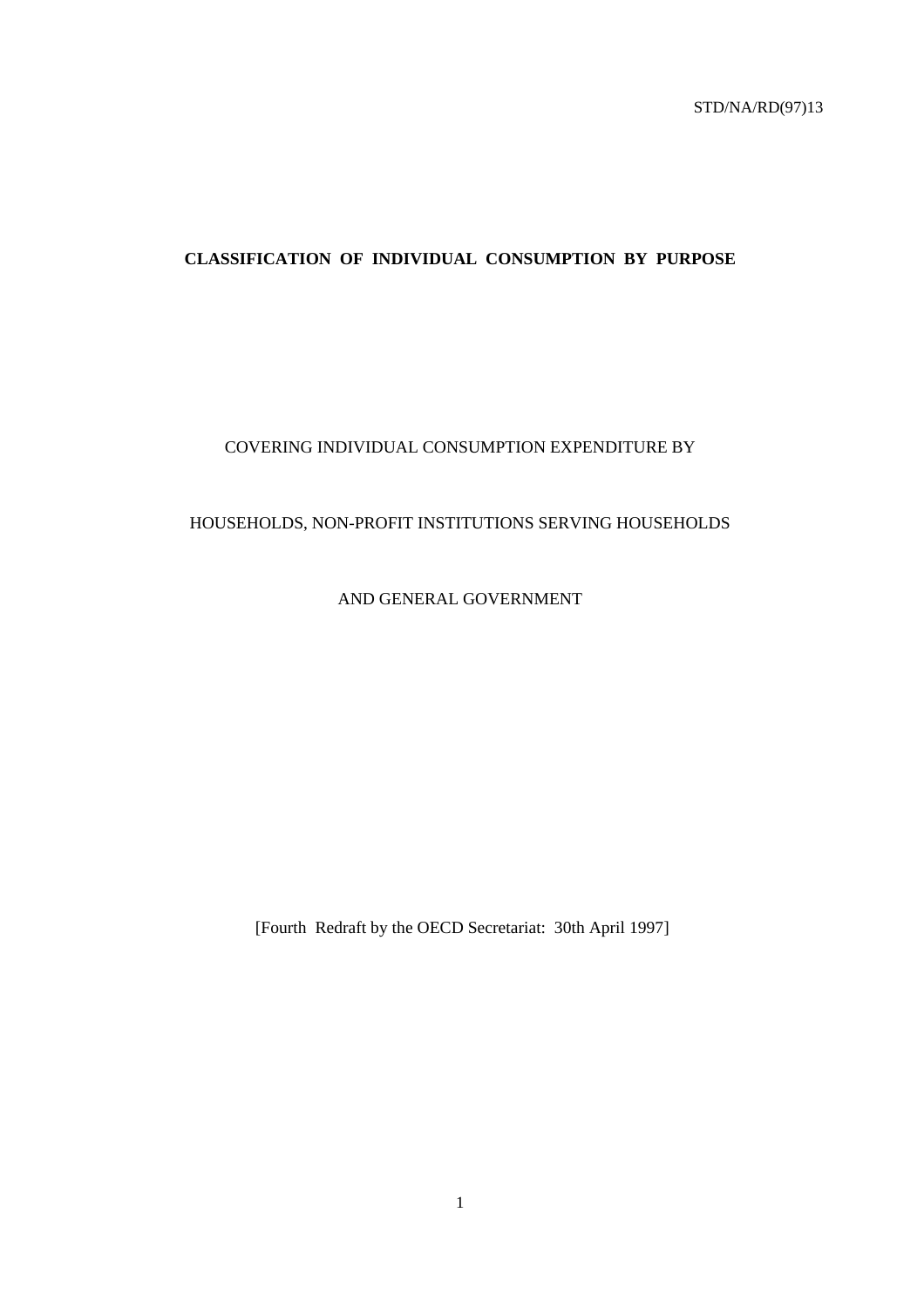# **CLASSIFICATION OF INDIVIDUAL CONSUMPTION BY PURPOSE**

**(COICOP)**

**Covering Individual Consumption Expenditure by Households, Non-Profit Institutions Serving Households**

**and General Government**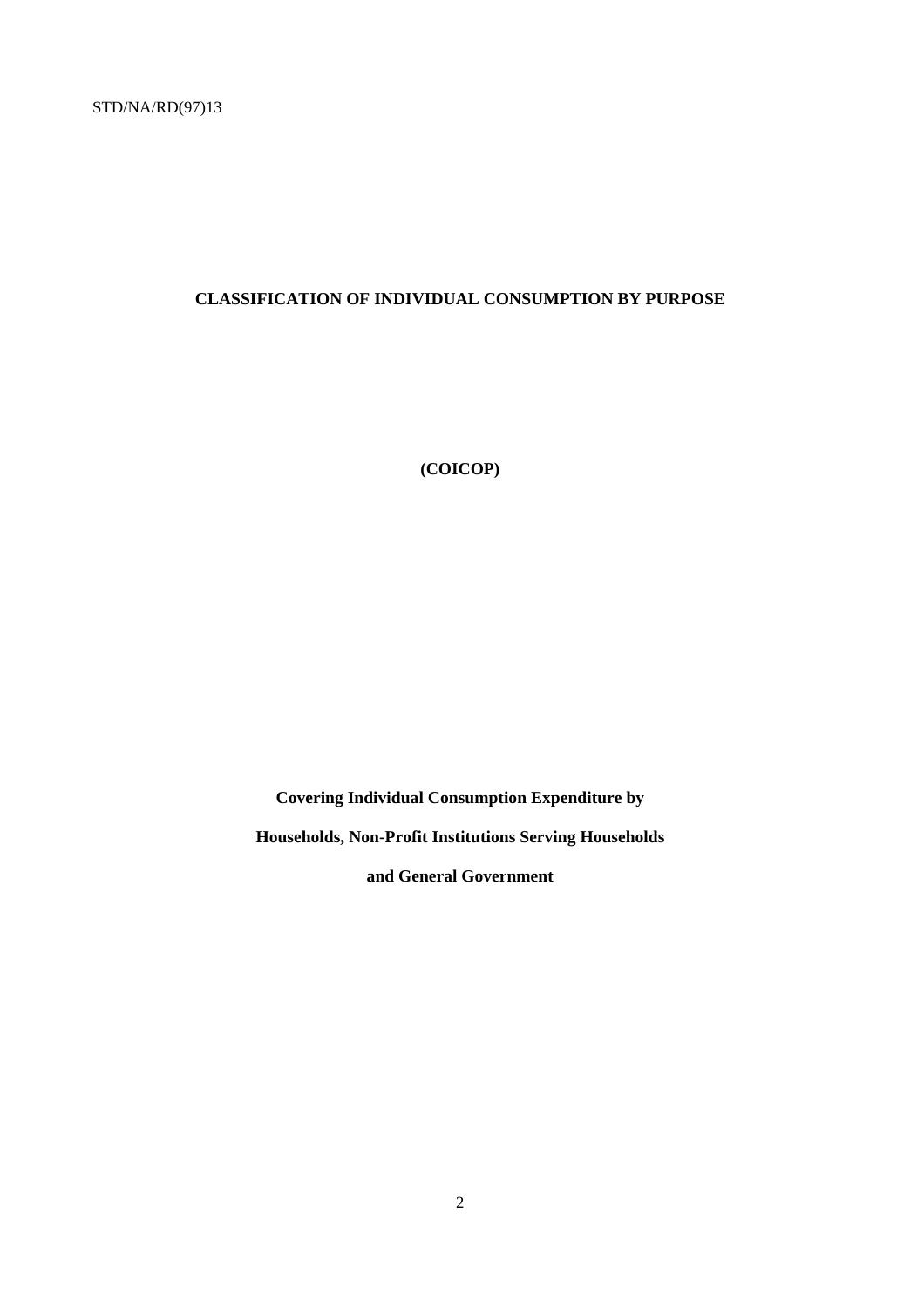# **BREAKDOWN BY DIVISION (TWO-DIGIT LEVEL)**

# **01 - 12 INDIVIDUAL CONSUMPTION EXPENDITURE BY HOUSEHOLDS:**

- 01. FOOD AND NON-ALCOHOLIC BEVERAGES
- 02. ALCOHOLIC BEVERAGES, TOBACCO AND NARCOTICS
- 03. CLOTHING AND FOOTWEAR
- 04. HOUSING, WATER, ELECTRICITY, GAS AND OTHER FUELS
- 05. FURNISHINGS, HOUSEHOLD EQUIPMENT AND ROUTINE MAINTENANCE OF THE HOUSE
- 06. HEALTH
- 07. TRANSPORT
- 08. COMMUNICATIONS
- 09. RECREATION AND CULTURE
- 10. EDUCATION
- 11. HOTELS, CAFÉS AND RESTAURANTS
- 12. MISCELLANEOUS GOODS AND SERVICES
- **13. INDIVIDUAL CONSUMPTION EXPENDITURE BY NPISH**
- **14. INDIVIDUAL CONSUMPTION EXPENDITURE BY GENERAL GOVERNMENT**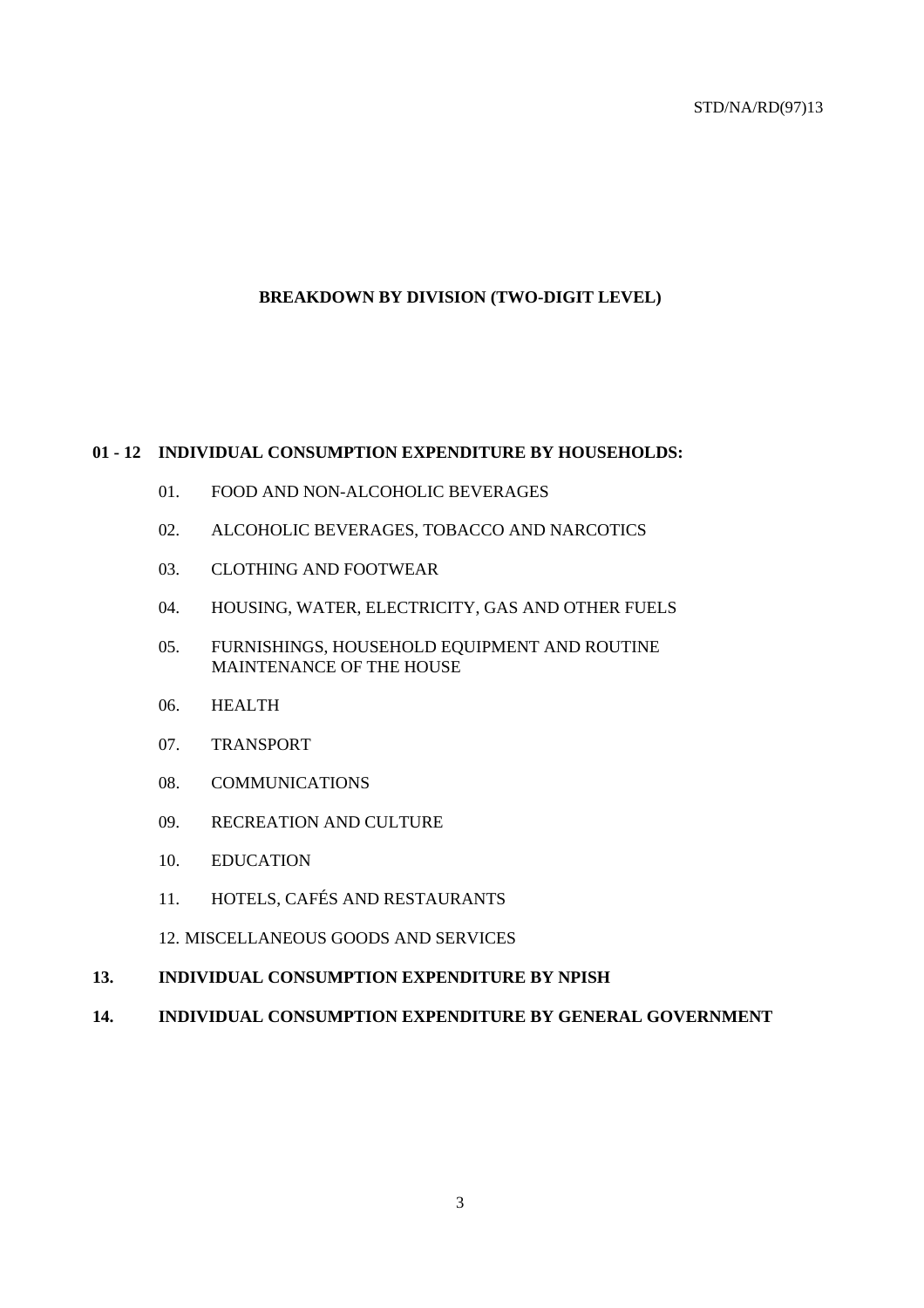# **CLASSIFICATION OF INDIVIDUAL CONSUMPTION BY PURPOSE**

# **(COICOP)**

**Covering Individual Consumption Expenditure by Households, Non-Profit Institutions Serving Households and General Government**

**BREAKDOWN BY DIVISION (TWO-DIGIT LEVEL),**

 **GROUP (THREE-DIGIT LEVEL) AND CLASS (FOUR-DIGIT LEVEL)**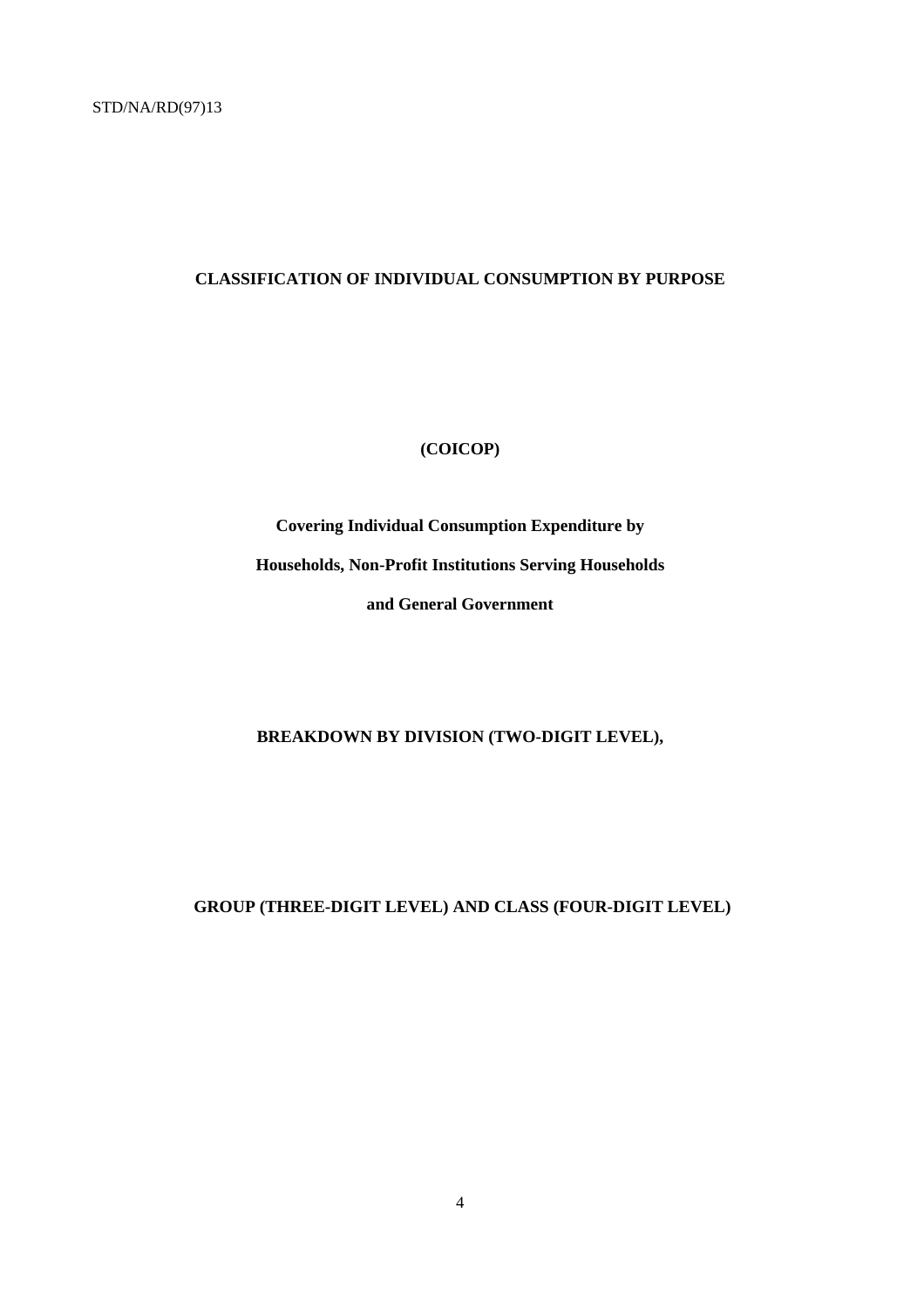# **01 - 12 INDIVIDUAL CONSUMPTION EXPENDITURE BY HOUSEHOLDS:**

## **01. FOOD AND NON-ALCOHOLIC BEVERAGES**

# **01.1 Food**

- 01.1.1 Bread and cereals
- 01.1.2 Meat
- 01.1.3 Fish
- 01.1.4 Milk, cheese and eggs
- 01.1.5 Oils and fats
- 01.1.6 Fruit
- 01.1.7 Vegetables including potatoes and other tuber vegetables
- 01.1.8 Sugar, jam, honey, syrups, chocolate and confectionery
- 01.1.9 Food products n.e.c.

# **01.2 Non-alcoholic beverages**

- 01.2.1 Coffee, tea and cocoa
- 01.2.2 Mineral waters, soft drinks and juices

## **02. ALCOHOLIC BEVERAGES, TOBACCO AND NARCOTICS**

# **02.1 Alcoholic beverages**

- 02.1.1 Spirits<br>02.1.2 Wine
- $02.1.2$
- 02.1.3 Beer

# **02.2 Tobacco**

02.2.1 Tobacco

# **02.3 Narcotics**

02.3.1 Narcotics

# **03. CLOTHING AND FOOTWEAR**

# **03.1 Clothing**

- 03.1.1 Clothing materials
- 03.1.2 Garments
- 03.1.3 Other articles of clothing and clothing accessories
- 03.1.4 Repair and hire of clothing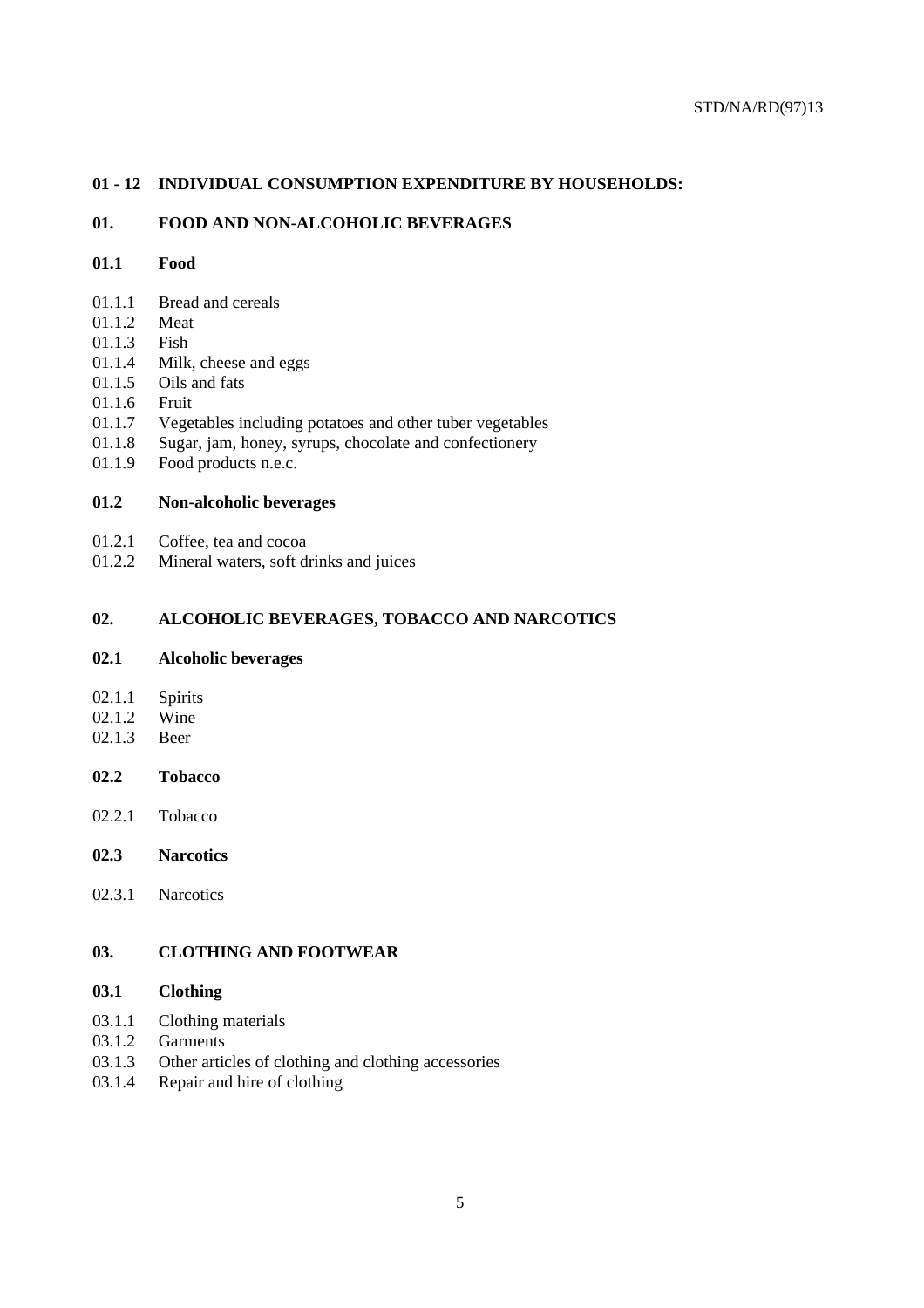# **03.2 Footwear**

- 03.2.1 Shoes and other footwear
- 03.2.2 Repair and hire of footwear

# **04. HOUSING, WATER, ELECTRICITY, GAS AND OTHER FUELS**

# **04.1 Actual rentals for housing**

- 04.1.1 Actual rentals paid by tenants
- 04.1.2 Other actual rentals

# **04.2 Imputed rentals for housing**

- 04.2.1 Imputed rentals of owner-occupiers
- 04.2.2 Other imputed rentals

# **04.3 Regular maintenance and repair of the dwelling**

- 04.3.1 Products for the regular maintenance and repair of the dwelling
- 04.3.2 Services for the regular maintenance and repair of the dwelling

# **04.4 Other services relating to the dwelling**

- 04.4.1 Refuse collection
- 04.4.2 Sewerage services
- 04.4.3 Water supply
- 04.4.4 Other services relating to the dwelling n.e.c.

# **04.5 Electricity, gas and other fuels**

- 04.5.1 Electricity
- 04.5.2 Gas
- 04.5.3 Liquid fuels
- 04.5.4 Solid fuels
- 04.5.5 Hot water, steam and ice

# **05. FURNISHINGS, HOUSEHOLD EQUIPMENT AND ROUTINE MAINTENANCE OF THE HOUSE**

# **05.1 Furniture, furnishings and decorations, carpets and other floor coverings and repairs**

- 05.1.1 Furniture and furnishings
- 05.1.2 Carpets and other floor coverings
- 05.1.3 Repair of furniture, furnishings and floor coverings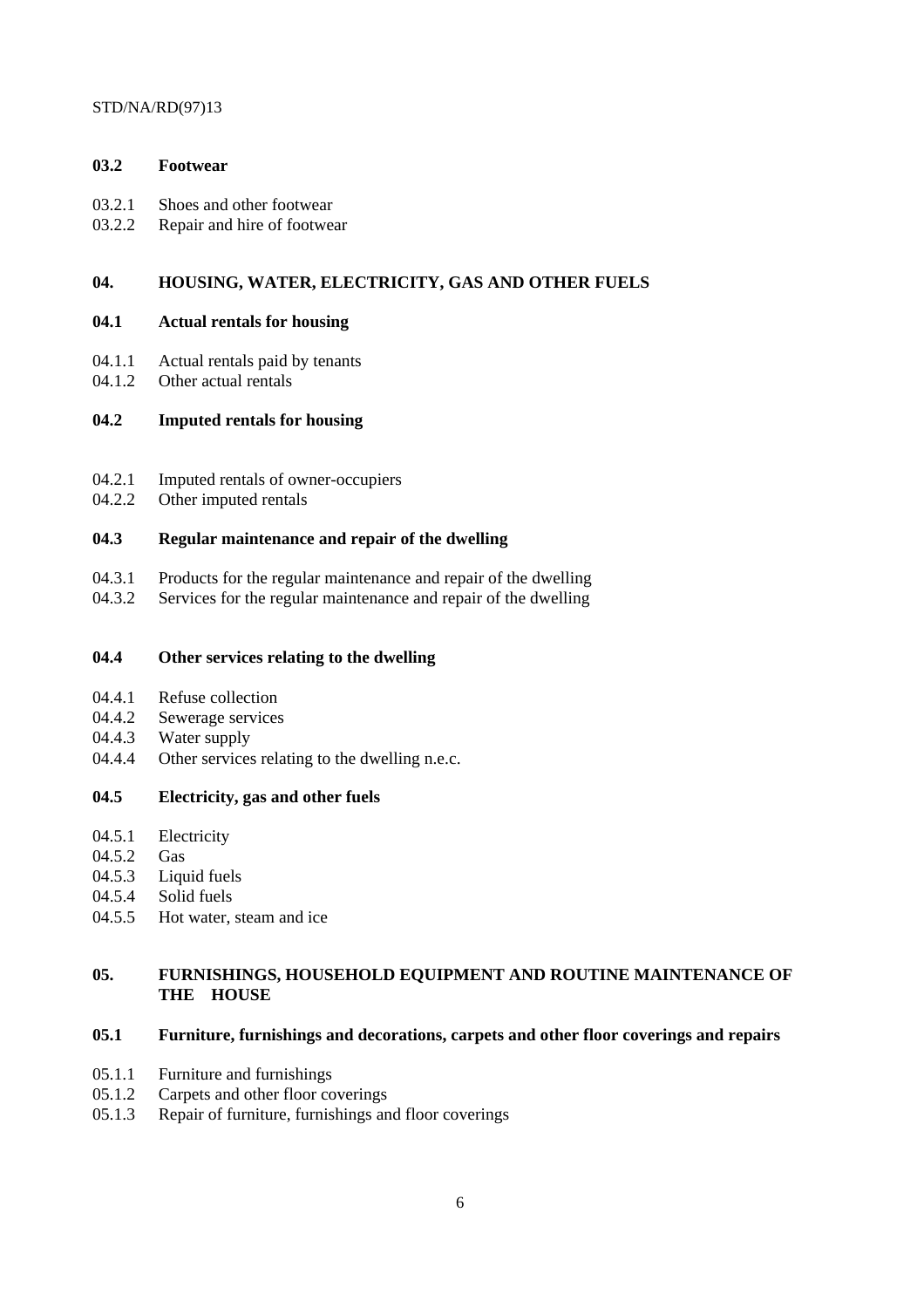# **05.2 Household textiles**

05.2.1 Household textiles

# **05.3 Heating and cooking appliances, refrigerators, washing machines and similar major household appliances, including fittings and repairs**

- 05.3.1 Major household appliances whether electric or not
- 05.3.2 Small electric household appliances
- 05.3.3 Repair of household appliances

### **05.4 Glassware, tableware and household utensils**

05.4.1 Glassware, tableware and household utensils

## **05.5 Tools and equipment for house and garden**

- 05.5.1 Major tools and equipment
- 05.5.2 Small tools and miscellaneous accessories

# **05.6 Goods and services for routine household maintenance**

- 05.6.1 Non-durable household goods
- 05.6.2 Domestic services and home care services

## **06. HEALTH**

### **06.1 Medical products, appliances and equipment**

06.1.1 Medical products, appliances and equipment

#### **06.2 Out-patient services**

- 06.2.1 Medical services
- 06.2.2 Dental services
- 06.2.3 Paramedical services

#### **06.3 Hospital services**

06.3.1 Hospital services

# **07. TRANSPORT**

### **07.1 Purchase of vehicles**

- 07.1.1 Motor cars
- 07.1.2 Motor cycles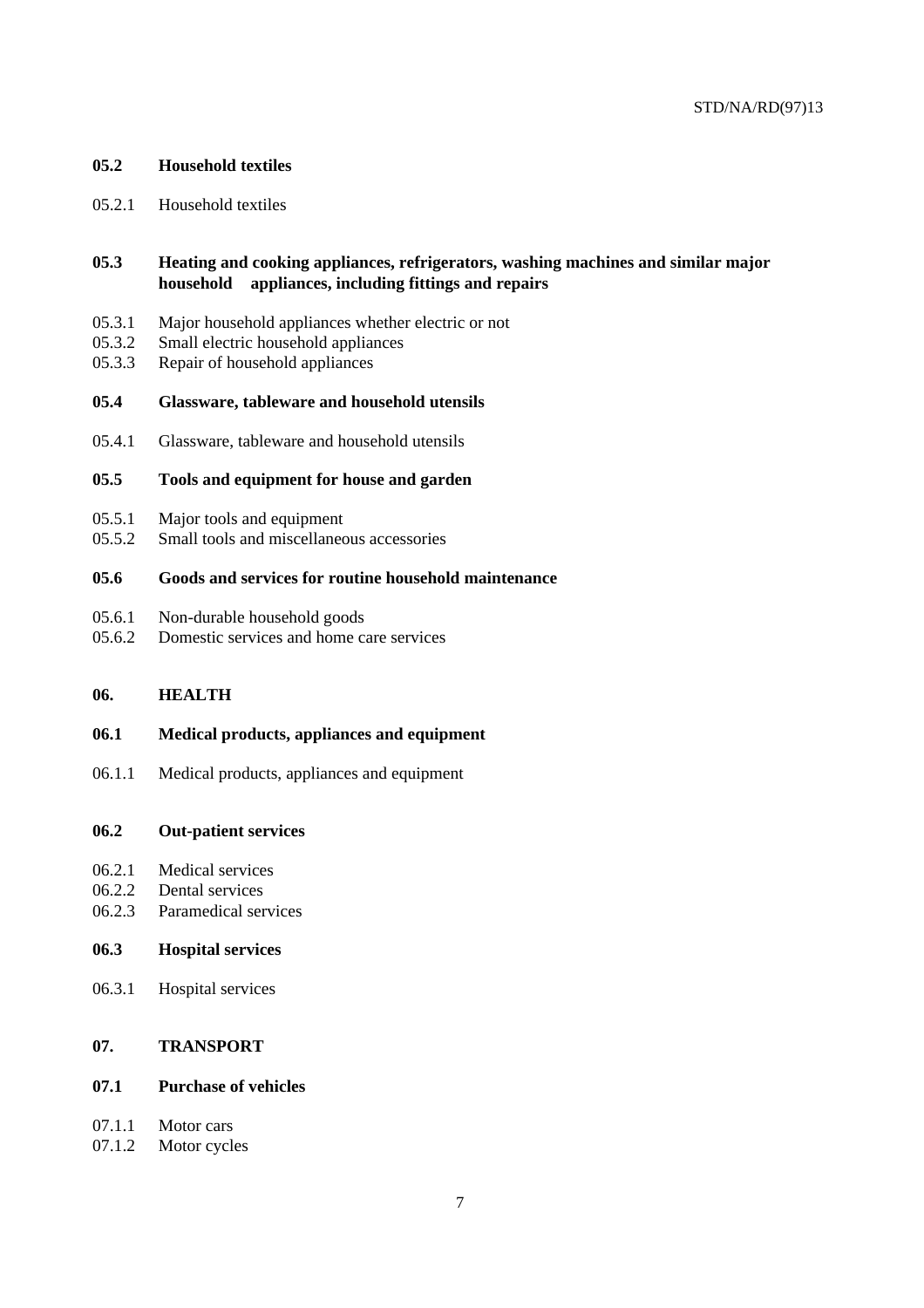07.1.3 Bicycles

# **07.2 Operation of personal transport equipment**

- 07.2.1 Spares parts and accessories
- 07.2.2 Fuels and lubricants
- 07.2.3 Maintenance and repair
- 07.2.4 Other services in respect of personal transport equipment

# **07.3 Transports services**

- 07.3.1 Passenger transport by railway
- 07.3.2 Passenger transport by road
- 07.3.3 Passenger transport by air
- 07.3.4 Passenger transport by sea and inland waterway
- 07.3.5 Other purchased transport services

# **08. COMMUNICATIONS**

# **08.1 Communications**

- 08.1.1 Postal services
- 08.1.2 Telephone and telefax equipment
- 08.1.3 Telephone, telegraph and telefax services

# **09. RECREATION AND CULTURE**

# **09.1 Audio-visual, photographic and data processing equipment and accessories, including repairs**

- 09.1.1 Equipment for the reception, recording and reproduction of sound and pictures
- 09.1.2 Photographic and cinematographic equipment and optical instruments
- 09.1.3 Data processing equipment
- 09.1.4 Recording media for pictures and sound
- 09.1.5 Repair of audio-visual, photographic and data processing and accessories

# **09.2 Other major durables for recreation and culture, including repairs**

- 09.2.1 Other major durables for recreation and culture
- 09.2.2 Repair of other major durables for recreation and culture

# **09.3 Other recreational items and equipment, gardens and pets**

- 09.3.1 Games, toys and hobbies, equipment for sport, camping and open-air recreation
- 09.3.2 Gardens, plants and flowers
- 09.3.3 Pets and related products
- 09.3.4 Veterinary and other services for pets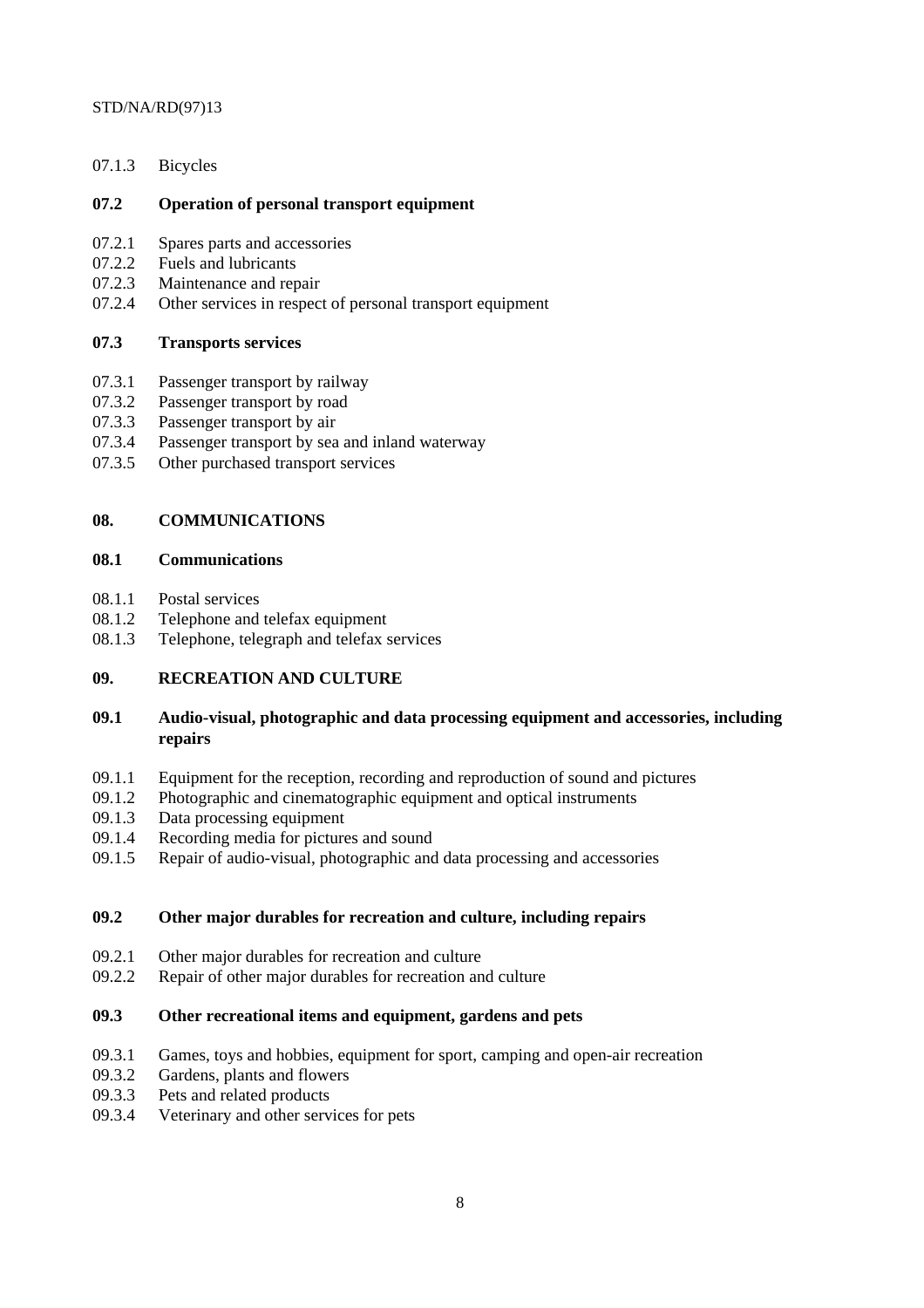# **09.4 Recreational and cultural services**

- 09.4.1 Sporting and recreational services
- 09.4.2 Cultural services
- 09.4.3 Games of chance

### **09.5 Newspapers, books and stationery**

- 09.5.1 Books
- 09.5.2 Newspapers and periodicals
- 09.5.3 Miscellaneous printed matter
- 09.5.4 Stationery and drawing materials

# **09.6 Package holidays**

09.6.1 Package holidays

# **10. EDUCATION**

# **10.1 Educational services**

- 10.1.1 Pre-primary and primary education
- 10.1.2 Secondary education
- 10.1.3 Tertiary education
- 10.1.4 Education not definable by level

# **11. HOTELS, CAFÉS AND RESTAURANTS**

# **11.1 Catering services**

- 11.1.1 Restaurants, cafés, take-aways and the like<br>11.1.2 Canteens
- Canteens

# **11.2 Accommodation services**

11.2.1 Accommodation services

# **12. MISCELLANEOUS GOODS AND SERVICES**

# **12.1 Personal care**

- 12.1.1 Hairdressing salons and personal grooming establishments
- 12.1.2 Appliances, articles and products for personal care
- 12.1.3 Personal care services n.e.c.

# **12.2 Personal effects n.e.c.**

12.2.1 Jewellery, clocks and watches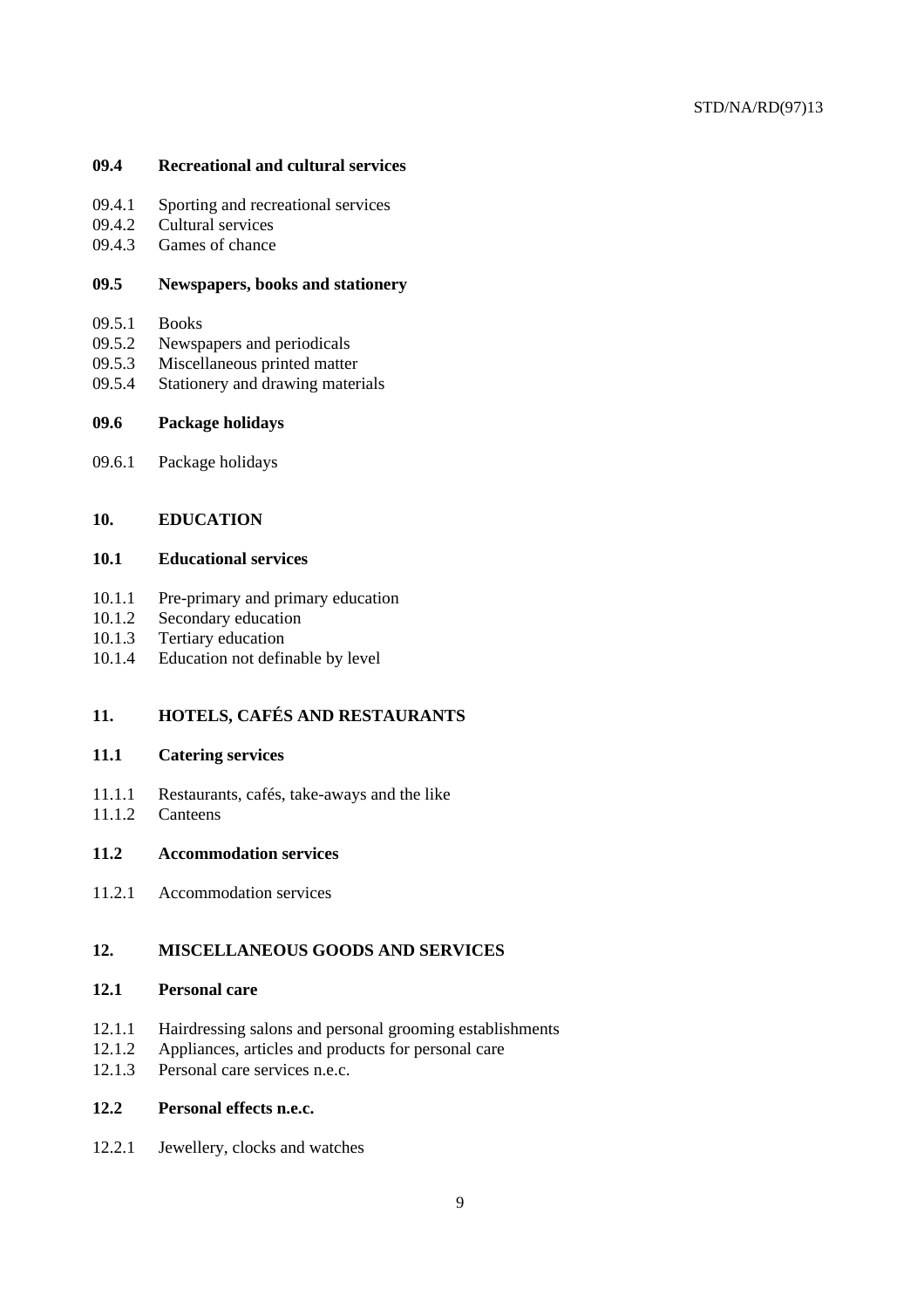| 12.2.2                                         | Other personal effects                                                                                                                              |
|------------------------------------------------|-----------------------------------------------------------------------------------------------------------------------------------------------------|
| 12.3                                           | <b>Social protection services</b>                                                                                                                   |
| 12.3.1                                         | Social protection services                                                                                                                          |
| 12.4                                           | <b>Insurance</b>                                                                                                                                    |
| 12.4.1<br>12.4.2<br>12.4.3<br>12.4.4<br>12.4.5 | Life insurance<br>Insurance connected with the dwelling<br>Insurance connected with health<br>Insurance connected with transport<br>Other insurance |
| 12.5                                           | Financial services n.e.c.                                                                                                                           |
| 12.5.1<br>12.5.2                               | <b>FISIM</b><br>Other financial services n.e.c.                                                                                                     |
| 12.6                                           | Other services n.e.c.                                                                                                                               |

12.6.1 Other services n.e.c.

# **13. INDIVIDUAL CONSUMPTION EXPENDITURE BY NPISH**

# **13.1 Health**

- 13.1.1 Medical products, appliances and equipment
- 13.1.2 Out-patient medical services
- 13.1.3 Out-patient dental services
- 13.1.4 Out-patient paramedical services
- 13.1.5 Hospital services
- 13.1.6 Other health services

# **13.2 Recreational and cultural services**

- 13.2.1 Sporting and recreational services
- 13.2.2 Cultural services
- **13.3 Religion**
- 13.3.1 Religion

# **13.4 Educational services**

- 13.4.1 Pre-primary and primary education
- 13.4.2 Secondary education
- 13.4.3 Tertiary education
- 13.4.4 Education not definable by level
- 13.4.5 Other educational services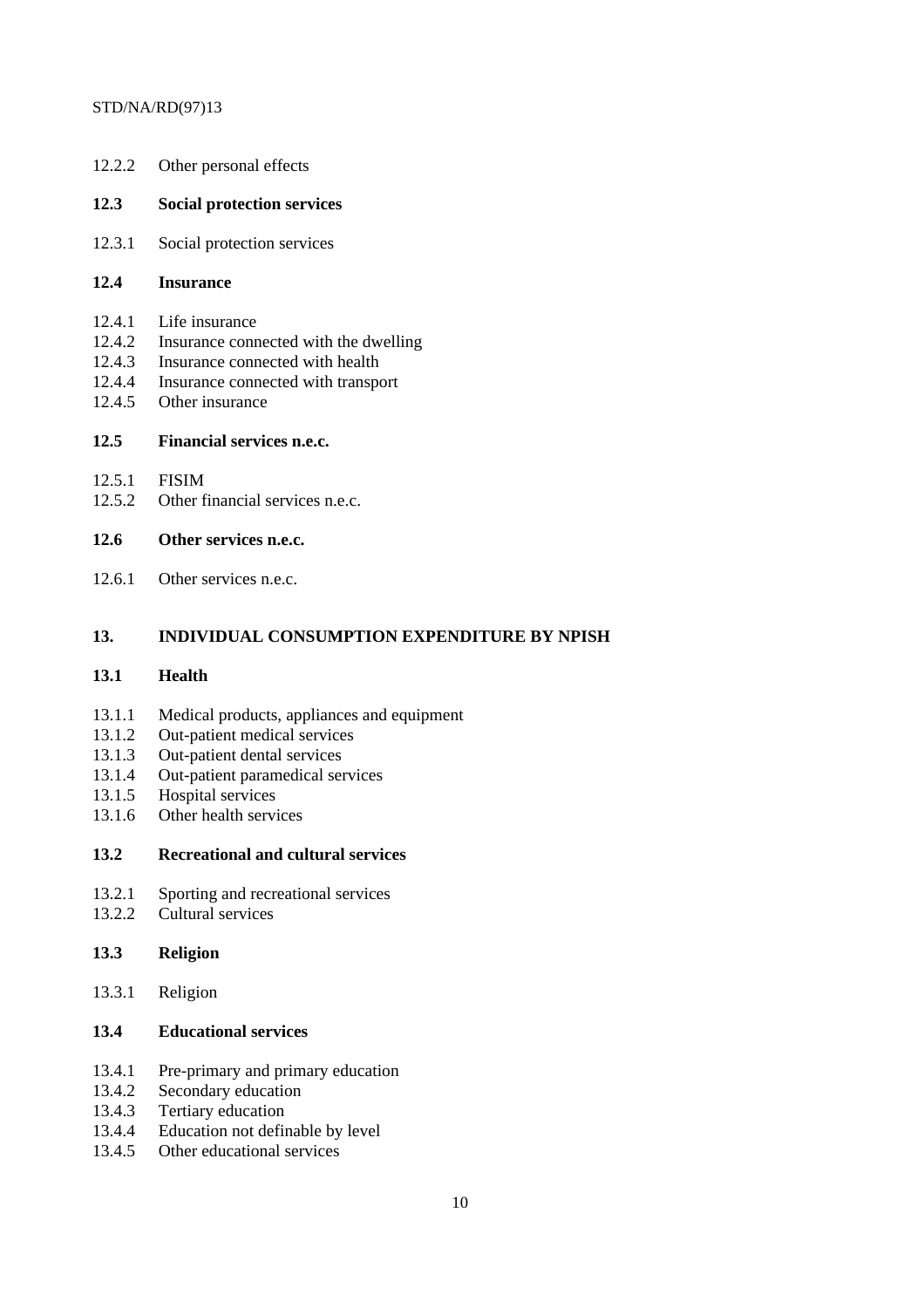#### **13.5 Social protection services**

13.5.1 Social protection services

## **13.6 Political parties, labour and professional organisations**

- 13.6.1 Services of political parties
- 13.6.2 Services of labour and professional organisations

### **13.7 Housing**

- 13.7.1 Housing
- **13.8 Environment protection**
- 13.8.1 Environment protection

### **13.9 Services n.e.c.**

13.9.1 Services n.e.c.

# **14. INDIVIDUAL CONSUMPTION EXPENDITURE BY GENERAL GOVERNMENT**

## **14.1 Health**

- 14.1.1 Medical products, appliances and equipment
- 14.1.2 Out-patient medical services
- 14.1.3 Out-patient dental services
- 14.1.4 Out-patient paramedical services
- 14.1.5 Hospital services
- 14.1.6 Public health services

## **14.2 Recreational and cultural services**

- 14.2.1 Sporting and recreational services
- 14.2.2 Cultural services

# **14.3 Educational services**

- 14.3.1 Pre-primary and primary education
- 14.3.2 Secondary education
- 14.3.3 Tertiary education
- 14.3.4 Education not definable by level
- 14.3.5 Subsidiary services to education

## **14.4 Social protection services**

14.4.1 Social protection services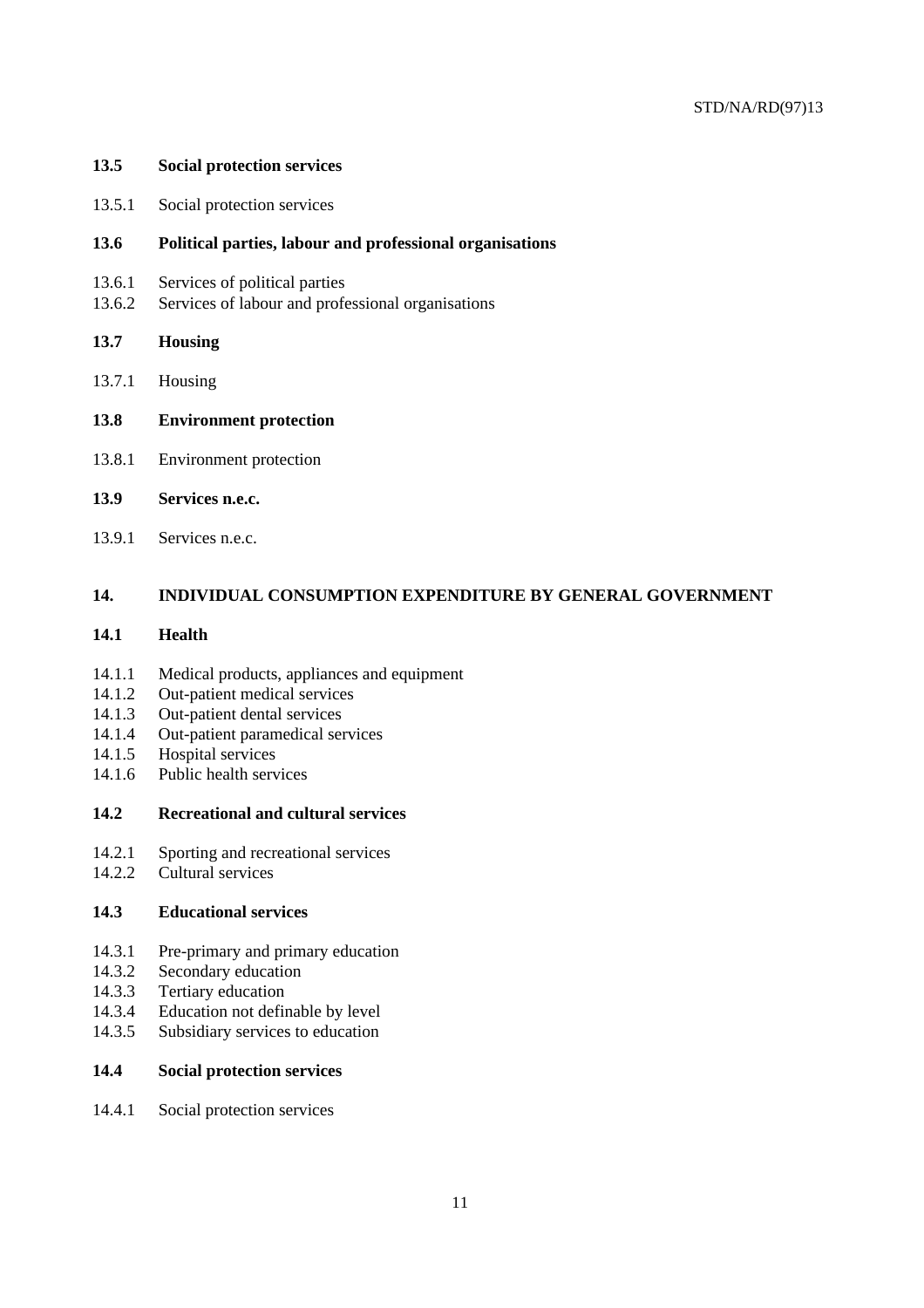# **14.5 Housing**

- 14.5.1 Housing services
- 14.5.2 Refuse collection and sewerage services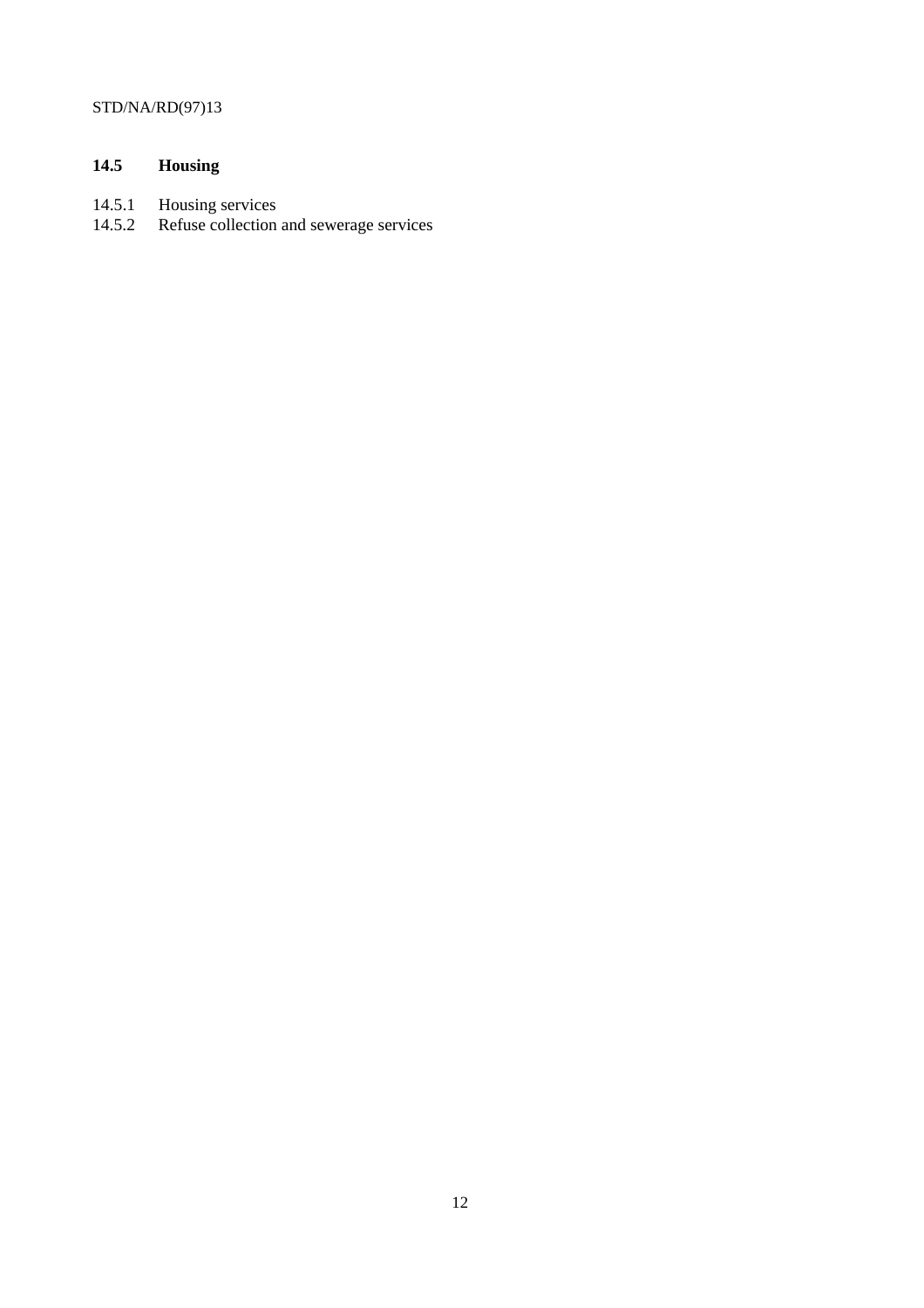**COICOP: HOUSEHOLDS**

**DIVISIONS 01 TO 12**

**DEFINITION OF INDIVIDUAL CONSUMPTION EXPENDITURE**

 **BY CLASS (FOUR-DIGIT LEVEL)**

13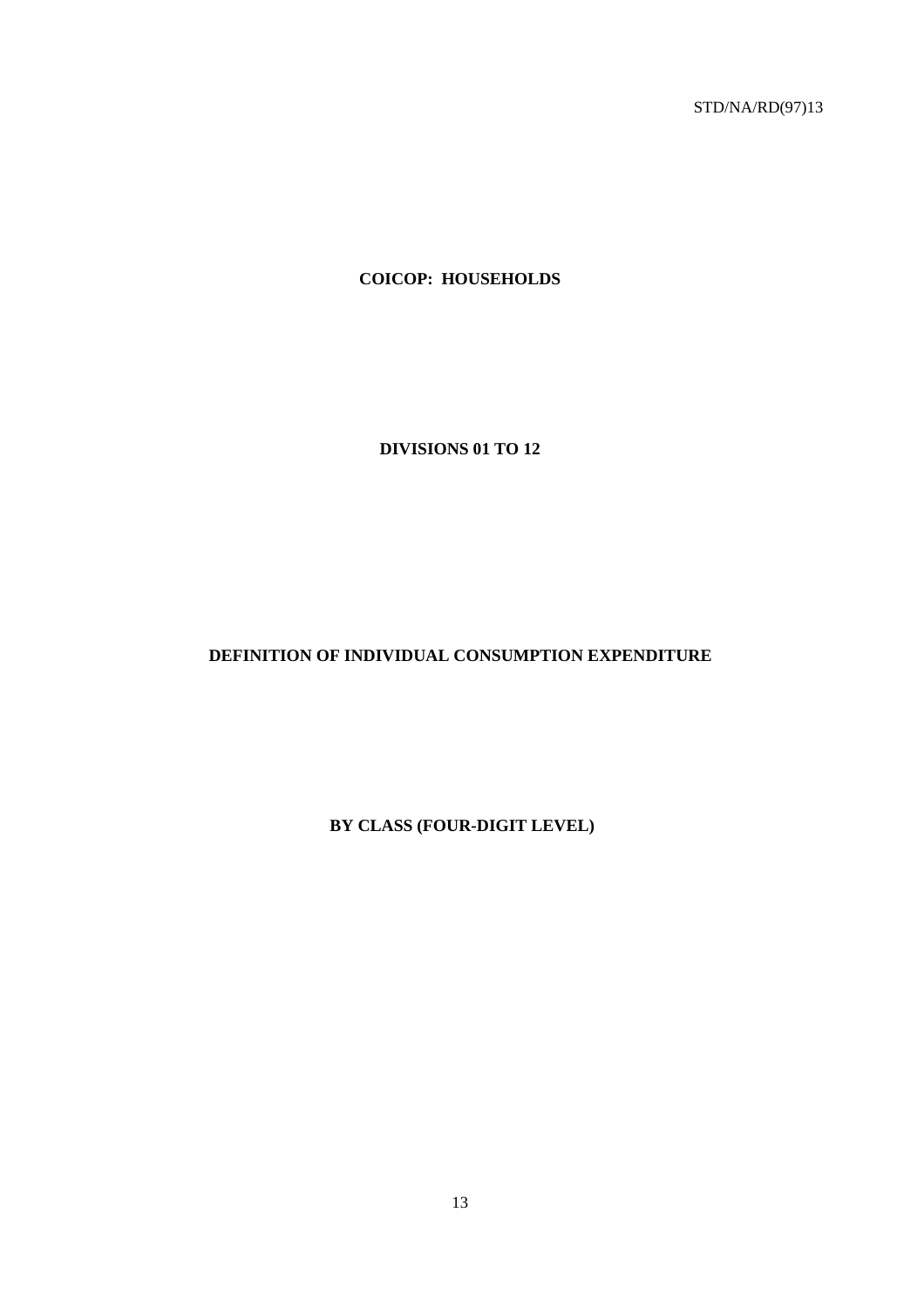### **01. FOOD AND NON-ALCOHOLIC BEVERAGES**

#### **01.1 FOOD**

The food products classified here are those generally purchased for consumption at home. The group thus excludes food products normally sold for immediate consumption by hotels, restaurants, cafés, bars, kiosks, street vendors, automatic vending machines, etc. (11.1.1). Also excluded are cooked dishes to take away and the products of prepared-food suppliers and catering contractors even if they are delivered to the customer's home (11.1.1). Products sold specifically as pet foods are covered by (09.3.3).

### **01.1.1 Bread and cereals (ND)**

- Rice in all forms:
- maize, wheat, barley, oats, rye and other cereals in the form of grains, flour or meal;
- bread and other bakery products such as crispbread, rusks, toasted bread, biscuits, gingerbread, wafers, waffles, crumpets and muffins;
- pastry-cook products such as cakes, tarts, pies, quiches and pizzas;
- pasta products in all forms;
- − other products such as malt, malt flour, malt extract, potato starch, tapioca, sago, other starches, cereal preparations (cornflakes, oat flakes, etc.) and homogenised babyfoods, dietary products and culinary ingredients based on flour, starch or malt extract.

*Includes*: rice, couscous, pastry-cook products, pasta products and other farinaceous products prepared with meat, fish, seafood, cheese, vegetables or fruit; mixes and doughs for the preparation of bakery products or pastry-cook products.

*Excludes*: meat pies (01.1.2); fish pies (01.1.3); sweetcorn (01.1.7); homogenised babyfoods, dietary products and culinary ingredients containing at least 50 per cent cocoa (01.1.8).

# **01.1.2 Meat (ND)**

- Fresh, chilled or frozen meat of:
- bovine animals, swine, sheep and goat;
- poultry;
- hare, rabbit and game (deer, boar, pheasant, grouse, etc.)
- − horse, mule, donkey, camel and the like;
- − fresh, chilled or frozen edible offal;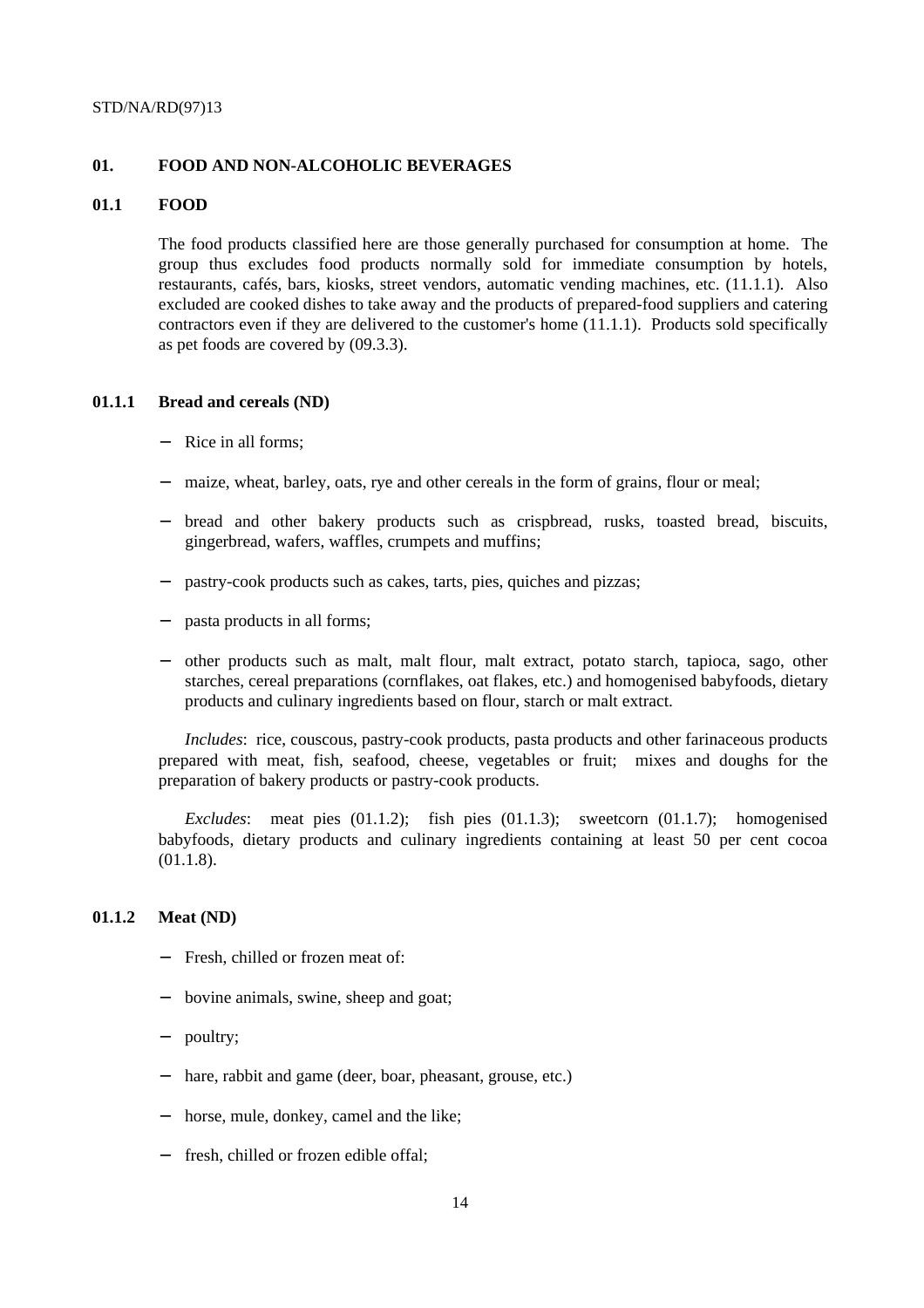- − dried, salted or smoked meat and edible offal (sausages, salami, bacon, ham, pâté, etc.);
- − other preserved or processed meat and meat preparations (canned meat, meat extracts, meat juices, meat pies, etc.)

*Includes*: meat and edible offal of marine mammals (seals, walruses, whales, etc.); animals and poultry purchased live for consumption as food.

*Excludes*: farinaceous products containing meat (01.1.1); frogs, land and sea snails (01.1.3); soups, broths and stocks containing meat (01.1.9); lard and other edible animal fats (01.1.5).

# **01.1.3 Fish (ND)**

- − Fresh, chilled or frozen fish;
- − fresh, chilled or frozen seafood (crustaceans including land crabs, molluscs and other shellfish, land and sea snails, frogs);
- − dried, smoked or salted fish and seafood;
- − preserved or processed fish and seafood and fish and seafood preparations (canned fish and seafood, caviar and other hard roes, fish pies, etc.).

*Includes*: fish and seafood purchased live for consumption as food.

*Excludes*: farinaceous products containing fish (01.1.1); soups, broths and stocks containing fish (01.1.9).

### **01.1.4 Milk, cheese and eggs (ND)**

- Fresh, pasteurised or sterilised whole milk and low fat milk;
- preserved (condensed, evaporated or powdered) milk;
- − yoghurt, cream, milk-based desserts, milk-based beverages and other similar milk-based products;
- − cheese and curd;
- poultry eggs, egg powder and other egg products made wholly with eggs.

*Includes*: milk, cream and yoghurt containing sugar, cocoa, fruit or flavourings; dairy products not based on milk such as soya milk.

*Excludes*: farinaceous products containing cheese (01.1.1).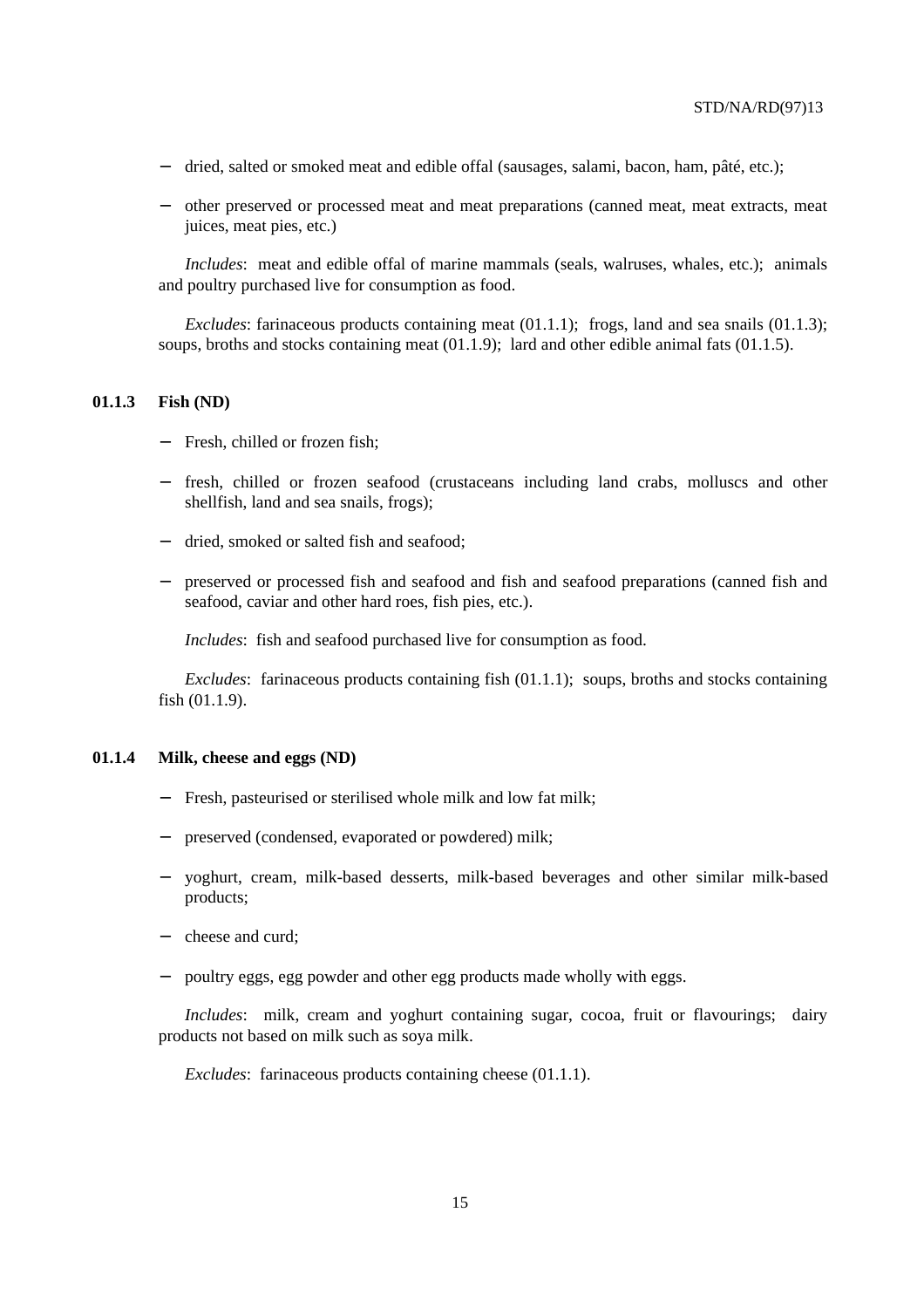#### **01.1.5 Oils and fats (ND)**

- Butter and butter products (butter oil; ghee, etc.);
- margarine and other vegetable fats including peanut butter;
- − edible oils (olive oil, corn oil, sunflower-seed oil, cotton-seed oil, soybean oil, groundnut oil, etc.);
- − edible animal fats (lard, etc.).

*Excludes*: cod or halibut liver oil (06.1.1).

# **01.1.6 Fruit (ND)**

- Fresh, chilled or frozen fruit;
- dried fruit, fruit peel, fruit kernels, nuts and edible seeds;
- − preserved fruit and fruit-based products including homogenised babyfood, dietary preparations and culinary ingredients based exclusively on fruit.

*Excludes*: farinaceous products containing fruit (01.1.1); vegetables cultivated for their fruit such as tomatoes, cucumbers and aubergines (01.1.7); jams, marmalades, compotes, jellies, fruit purees and pastes (01.1.8); parts of plants preserved in sugar (01.1.8); fruit juices (01.2.2); fruit concentrates and syrups for culinary use (01.1.9) or for the preparation of beverages (01.2.2).

#### **01.1.7 Vegetables including potatoes and other tuber vegetables (ND)**

- − Fresh, chilled or frozen vegetables;
- dried vegetables;
- − preserved or processed vegetables and vegetable-based products including homogenised babyfood, dietary preparations and culinary ingredients based exclusively on vegetables;
- − fresh or chilled potatoes and other tuber vegetables (manioc, arrowroot, cassava, sweet potatoes and other starchy roots);
- − products of tuber vegetables (flours, meals, flakes, purees, chips and crisps) including frozen preparations such as chipped potatoes.

*Includes*: pulses; sweetcorn; sea fennel and other edible seaweed; culinary herbs (parsley, rosemary, thyme, etc.); mushrooms and other edible fungi.

*Excludes*: farinaceous products containing vegetables (01.1.1); potato starch, tapioca, sago and other starches  $(01.1.1)$ ; soups, broths and stocks containing vegetables  $(01.1.9)$ ; garlic, ginger, pimento and other spices and condiments (01.1.9); vegetable juices (01.2.2).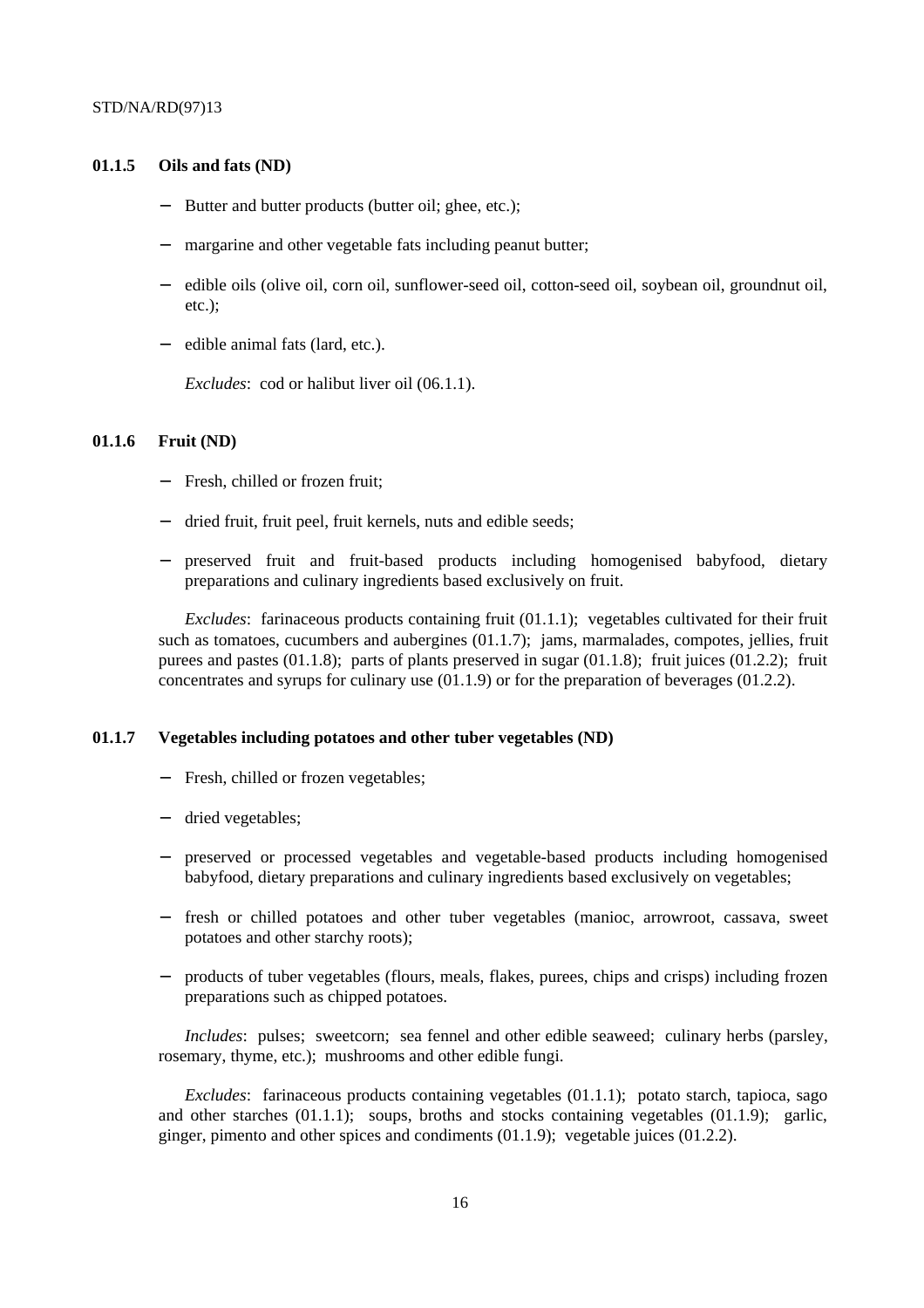#### **01.1.8 Sugar, jam, honey, syrups, chocolate and confectionery (ND)**

- Cane or beet sugar, unrefined or refined, powdered, crystallised or in lumps;
- − jams, marmalades, compotes, jellies, fruit purees and pastes, natural and artificial honey, syrups and molasses, including parts of plants preserved in sugar;
- − chocolate in bars or slabs, chewing gum, sweets, toffees, pastilles and other confectionery products;
- − dessert preparations, homogenised babyfoods, dietary products and culinary ingredients containing at least 50 per cent cocoa;
- − edible ice and ice cream.

*Includes*: artificial sugar substitutes.

*Excludes*: cocoa and powdered chocolate (01.2.1); syrups for culinary use (01.1.9) and for the preparation of beverages (01.2.2).

#### **01.1.9 Food products n.e.c. (ND)**

Salt, spices, sauces, condiments, seasonings (mustard, mayonnaise, ketchup, soy sauce, etc.), vinegar, prepared baking powders, baker's yeast, dessert preparations, soups, broths, stocks, fruit concentrates and syrups for culinary use, etc.

*Includes*: garlic, ginger, pimento; homogenised babyfood, dietary preparations and culinary ingredients except for those based on flour starch or malt extract (01.1.1) or based exclusively on fruits  $(01.1.6)$  or vegetables  $(01.1.7)$  or containing at least 50 per cent cocoa  $(01.1.8)$ .

*Excludes*: culinary herbs (01.1.7); dessert preparations containing at least 50 per cent cocoa (01.1.8); ); fruit concentrates and syrups for the preparation of beverages (01.2.2).

# **01.2 NON-ALCOHOLIC BEVERAGES**

The non-alcoholic beverages classified here are those generally purchased for consumption at home. The group thus excludes non-alcoholic beverages normally sold for immediate consumption by hotels, restaurants, cafés, bars, kiosks, street vendors, automatic vending machines, etc. (11.1.1).

#### **01.2.1 Coffee, tea and cocoa (ND)**

- − Coffee, whether or not decaffeinated, roasted or ground, including instant coffee, coffee extracts and essences and coffee substitutes;
- − tea, maté and other plant products for infusions;
- − cocoa, whether or not sweetened, and powdered chocolate.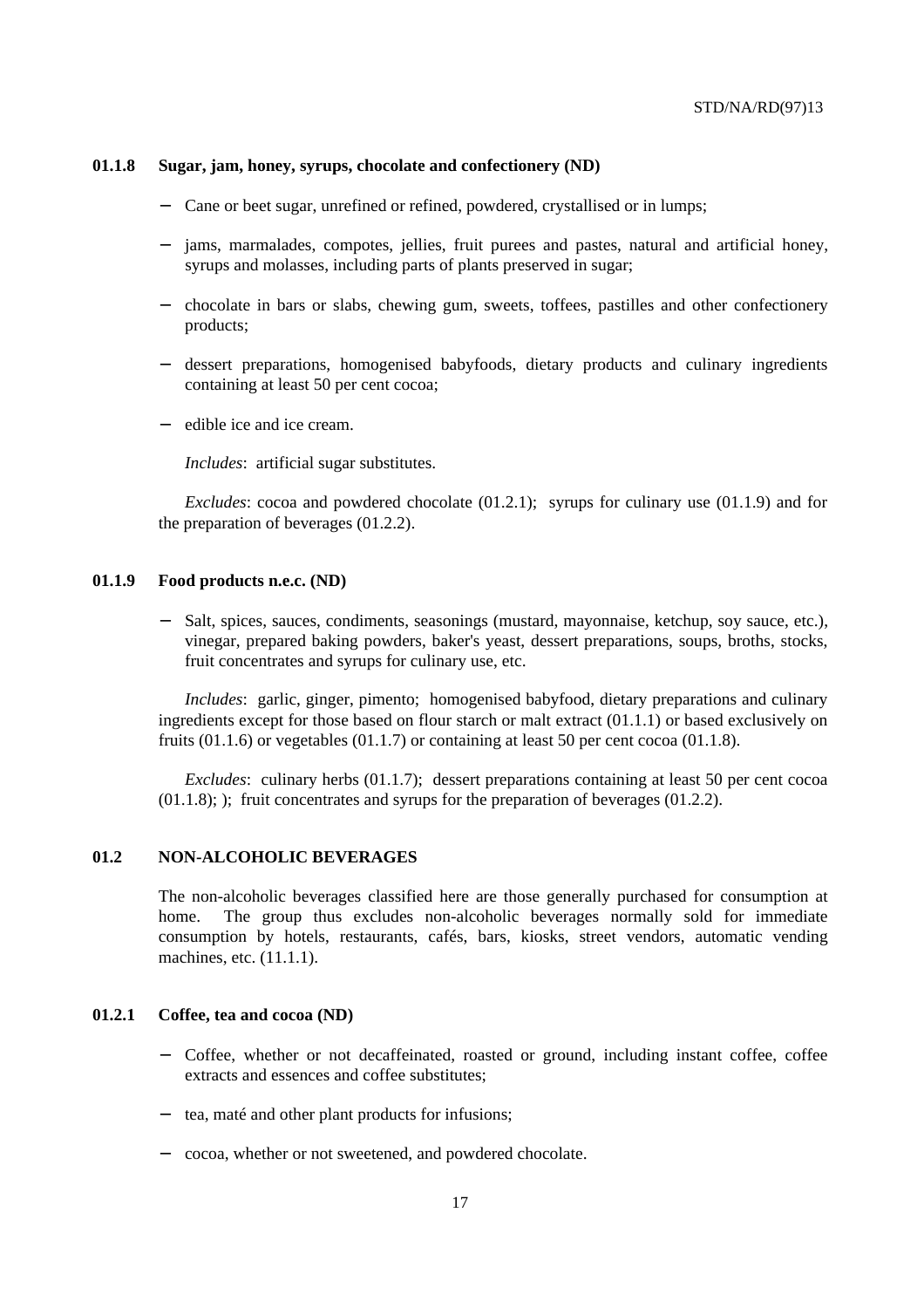*Includes*: preparations for beverages containing cocoa, milk, malt, etc.; coffee and tea substitutes; extracts and essences of coffee and tea.

*Excludes*: chocolate in bars or slabs (01.1.8); dessert preparations, homogenised babyfoods, dietary products and culinary ingredients containing at least 50 per cent cocoa (01.1.8).

#### **01.2.2 Mineral waters, soft drinks and juices (ND)**

- Mineral waters:
- − soft drinks such as sodas, lemonades and colas;
- − fruit and vegetable juices;
- syrups and concentrates for the preparation of beverages.

*Includes*: all drinking water sold in containers.

*Excludes*: non-alcoholic spirits, liqueurs, etc. (02.1.1); non-alcoholic wine, cider, etc.  $(02.1.2)$  and non-alcoholic beer  $(02.1.3)$ .

# **02. ALCOHOLIC BEVERAGES, TOBACCO AND NARCOTICS**

# **02.1 ALCOHOLIC BEVERAGES**

The alcoholic beverages classified here are those generally purchased for consumption at home. The group thus excludes alcoholic beverages normally sold for immediate consumption by hotels, restaurants, cafés, bars, kiosks, street vendors, automatic vending machines, etc. (11.1.1).

### **02.1.1 Spirits (ND)**

Eau-de-vie, liqueurs and other spirits.

*Includes*: mead; aperitifs other than wine-based aperitifs; non-alcoholic spirits, liqueurs, etc.

# **02.1.2 Wine (ND)**

- − Wine from grape or other fruit including cider and perry;
- − wine-based aperitifs, fortified wine, champagne and other sparkling wines, sake and the like.

*Includes*: non-alcoholic wine, cider, etc.

#### **02.1.3 Beer (ND)**

− All kinds of beer such as ale, lager and porter.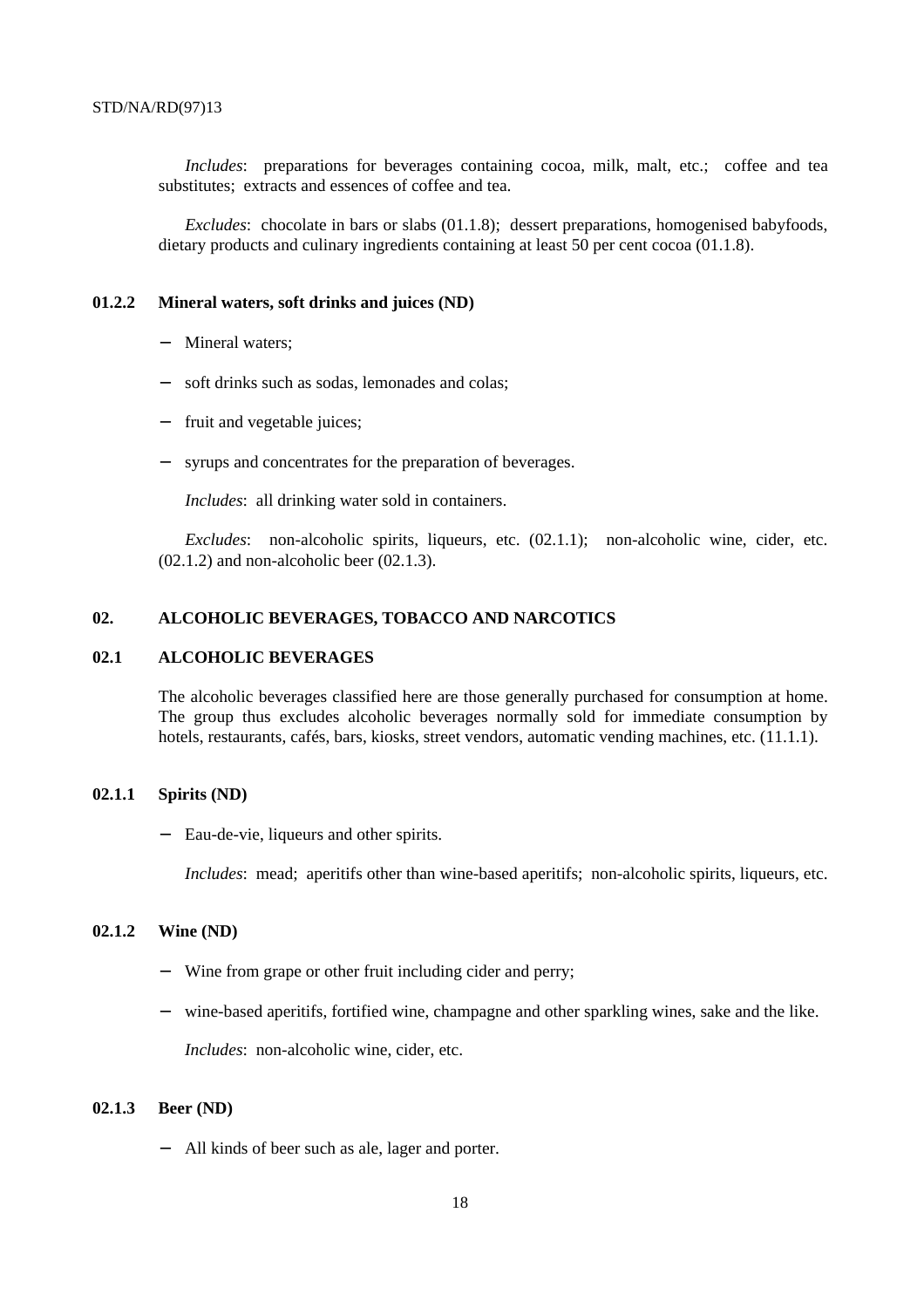*Includes*: low-alcoholic beer and non-alcoholic beer.

## **02.2 TOBACCO**

#### **02.2.1 Tobacco (ND)**

- − Cigarettes and cigarette papers;
- − cigars, pipe tobacco, chewing tobacco or snuff.

*Includes*: purchases of tobacco in cafés, bars, restaurants, service stations, etc.

*Excludes*: other smokers' articles (12.2.2).

# **02.3 NARCOTICS**

## **02.3.1 Narcotics (ND)**

- Marijuana, opium, cocaine and their derivatives;
- − other vegetable-based narcotics such as cola nuts, betel and betel nuts;
- − other narcotics including chemicals and man-made drugs.

## **03. CLOTHING AND FOOTWEAR**

#### **03.1 CLOTHING**

#### **03.1.1 Clothing materials (SD)**

− Fabrics of natural fibres, of man-made fibres and of mixtures of natural and man-made fibres.

*Excludes*: furnishing fabrics (05.2.1).

#### **03.1.2 Garments (SD)**

- − Garments for men, women, children (3 to 13 years) and infants (0 to 2 years), either ready-to-wear or made-to-measure, in all materials (including leather, furs, plastics and rubber), for everyday wear, for sport or for work:
- − capes, overcoats, raincoats, anoraks, parkas, blousons, etc.;
- jackets, trousers, waistcoats, dresses, skirts, costumes, suits, etc.;
- shirts, blouses, pullovers, sweaters, cardigans, etc.;
- − T-shirts, vests, underpants, socks, stockings, tights, brassières, knickers, girdles, corsets;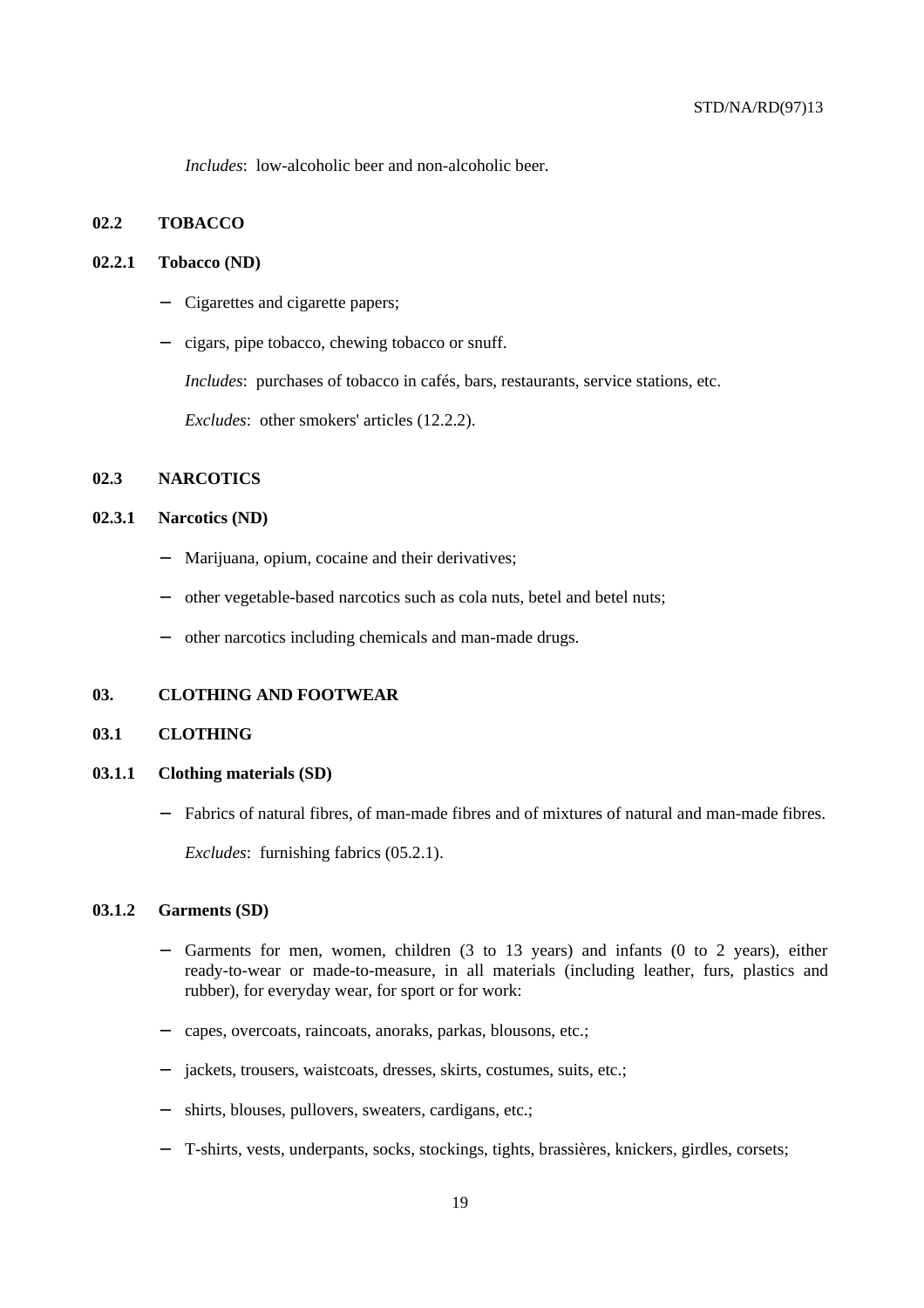- − pyjamas, night-shirts, night dresses, housecoats, dressing gowns and swimsuits;
- − babyclothes including babies' napkins made of fabric and babies' booties made of fabric.

*Excludes*: bathrobes (05.2.1); articles of medical hosiery such as elasticated stockings (06.1.2); babies' napkins made of paper and cotton wool (12.1.2).

#### **03.1.3 Other articles of clothing and clothing accessories (SD)**

- Ties, handkerchiefs, scarves, squares, gloves, mittens, muffs, belts, braces, aprons, smocks, bibs, sleeve protectors, hats, caps, berets, bonnets, crash helmets;
- − sewing threads, knitting wools and accessories for making clothing such as buckles, buttons, press-studs, zip-fasteners, ribbons, laces, trimmings, etc.

*Includes*: gardening gloves and working gloves.

*Excludes*: gloves and other articles made of rubber (05.6.1); pins, sewing and knitting needles (05.6.1); protective headgear for sports (such as those used in ice hockey, American football, baseball, cricket, cycling, boxing, etc.) (09.3.1); other protective gear for sports such as life jackets, boxing gloves, shin-guards, pads and padding, goggles, belts, etc. (09.3.1); paper handkerchiefs (12.1.2); watches, jewellery, cufflinks, tie-pins (12.2.1); walking sticks and canes, umbrellas, fans, key rings (12.2.2).

#### **03.1.4 Repair and hire of clothing (S)**

- − Dry-cleaning, laundering and dyeing of garments;
- − darning, mending, repair and altering of garments;
- − hire of garments.

*Excludes*: dry-cleaning, laundering and dyeing of household linen and household textiles (05.6.2); hire of household linen (05.6.2).

### **03.2 FOOTWEAR**

#### **03.2.1 Shoes and other footwear (SD)**

- All footwear for men, women, children (3 to 13 years) and infants (0 to 2 years) including sports footwear suitable for everyday or leisure wear (shoes for jogging, cross-training, tennis, basket ball, boating, etc.);
- parts of footwear (heels, soles, etc.).

*Includes*: gaiters, leggings and similar articles; accessories for footwear such as shoe trees and stretchers.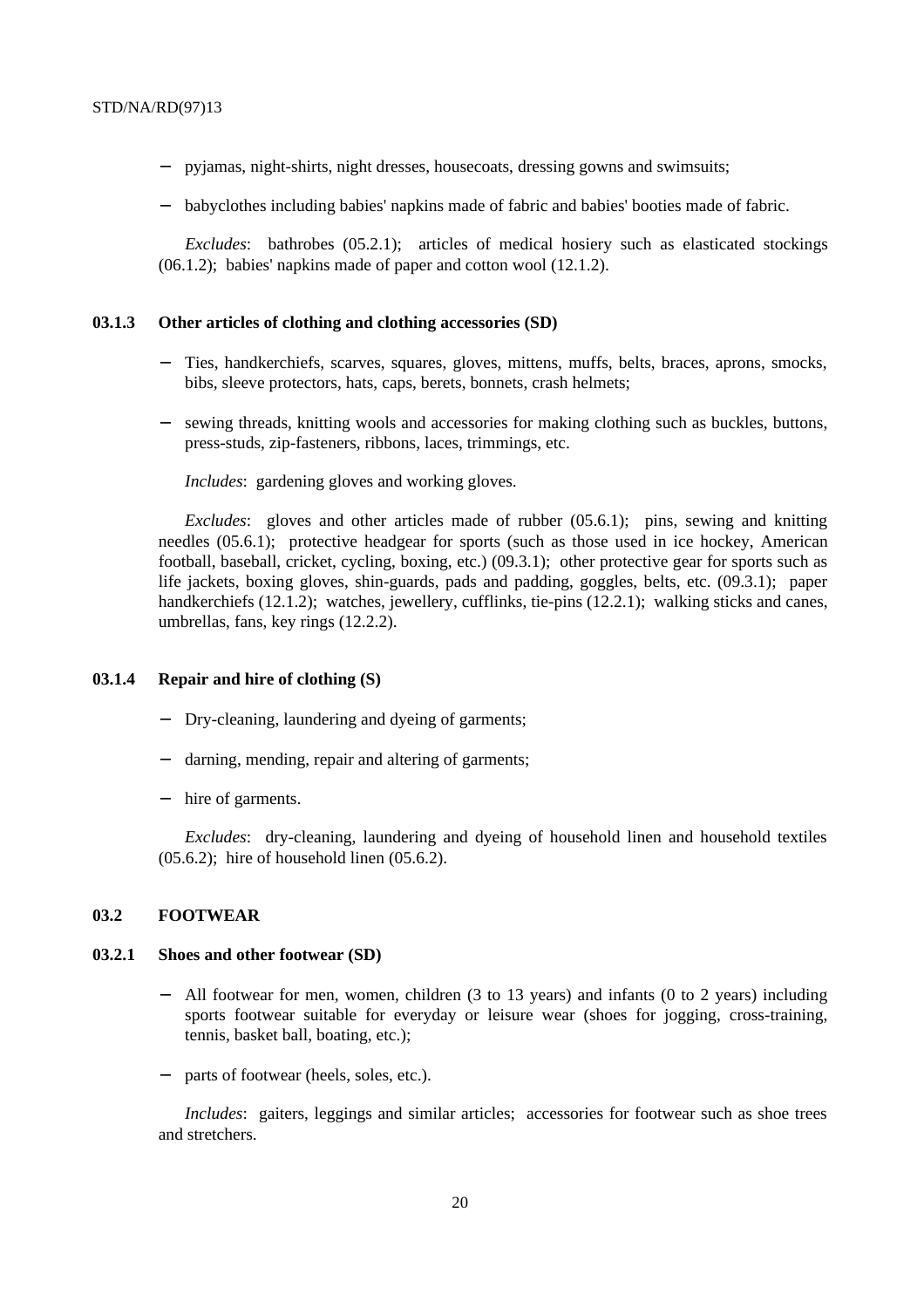*Excludes*: babies' booties made of fabric (03.1.2); orthopaedic footwear (06.1.3); game-specific footwear (bowling shoes, football boots, golfing shoes, running spikes, ski boots, footwear fitted with ice skates or rollers, etc.) (09.3.1); shin-guards, cricket pads and other protective apparel for sport (09.3.1).

#### **03.2.2 Repair and hire of footwear (S)**

- Repair of footwear, including shoe cleaning services;
- − hire of footwear.

*Excludes*: repair (09.3.1) or hire (09.4.1) of game-specific footwear (bowling shoes, football boots, golfing shoes, running spikes, ski boots, footwear fitted with ice skates or rollers, etc.).

#### **04. HOUSING, WATER, ELECTRICITY, GAS AND OTHER FUELS**

## **04.1 ACTUAL RENTALS FOR HOUSING**

Rentals normally include payment for the use of the land on which the property stands, space occupied and fixtures and fittings for heating, plumbing, lighting, etc. They also include payment for the use of a garage to provide parking in connection with the dwelling. The garage does not have to be physically contiguous to the dwelling; nor does it have to be leased from the same landlord. Rentals do not include charges for electricity, gas, heating, water, hot water supply and waste collection.

#### **04.1.1 Actual rentals paid by tenants (S)**

Rentals actually paid by tenants or subtenants occupying unfurnished or furnished premises as their main residence.

*Includes*: payment for the use of the furniture in the case of dwellings let furnished; payments by households occupying a room in a hotel or boarding house as their main residence.

*Excludes*: rentals for garages or parking spaces not providing parking in connection with the dwelling (07.2.4); rentals paid by persons accommodated in hostels and similar establishments (11.2.1) or (12.3.1).

#### **04.1.2 Other actual rentals (S)**

− Rentals actually paid for secondary residences.

*Includes*: payment for the use of the furniture in the case of dwellings let furnished.

*Excludes*: rentals for accommodation in holiday villages and holiday centres (11.2.1); rentals for garages or parking spaces not providing parking in connection with the dwelling  $(07.2.4)$ .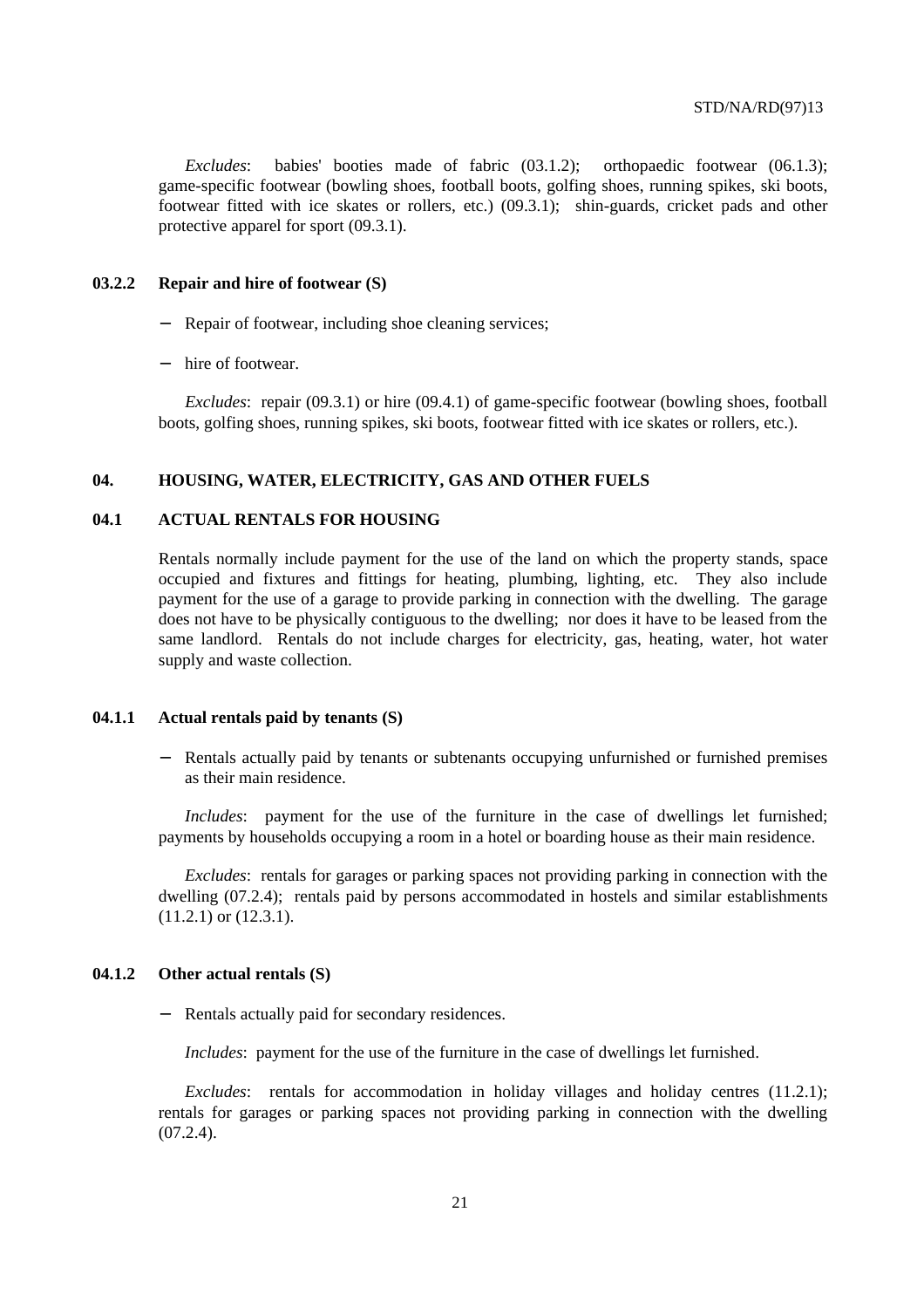# **04.2 IMPUTED RENTALS FOR HOUSING**

For coverage see note to (04.1) above.

## **04.2.1 Imputed rentals of owner-occupiers (S)**

− Imputed rentals of owners occupying their main residence.

### **04.2.2 Other imputed rentals (S)**

- Imputed rentals for secondary residences;
- − imputed rentals of households paying a reduced rental or housed free.

### **04.3 REGULAR MAINTENANCE AND REPAIR OF THE DWELLING**

Regular maintenance and repair of dwellings are distinguished by two features: first, they are activities that have to be undertake regularly in order to maintain the dwelling in good working order; second, they do not change the dwelling's performance, capacity or expected service life. There are two types of regular maintenance and repair of dwellings: those which are minor, such as interior decoration and repairs to fittings, and which are commonly carried out by both tenants and owners; and those which are major, such as replastering walls or repairing roofs, and which are carried out by owners only. Only expenditures which tenants and owner-occupiers incur on materials and services for minor maintenance and repair are part of individual consumption expenditure of households. Expenditures which owner-occupiers incur on materials and services for major maintenance and repair are not part of individual consumption expenditure of households.

Purchases of materials made by tenants or owner-occupiers with the intention of undertaking the maintenance or repair themselves should be shown under (04.3.1). If, however, tenants or owner-occupiers pay an establishment to carry out the maintenance or repair then the total value of the service, including the costs of the materials used, should be shown under (04.3.2).

# **04.3.1 Products for the regular maintenance and repair of the dwelling (ND)**

Products such as paints and varnishes, renderings, wallpapers, fabric wall coverings, window panes, plaster, cement, putty, wallpaper pastes. Small plumbing items (pipes, taps, joints, etc.) and surfacing materials (floor boards, ceramic tiles, etc.) are included.

*Excludes*: fitted carpets and linoleum (05.1.2); hand tools, door fittings, power sockets, wiring flex and lamp bulbs (05.5.2); brooms, scrubbing and dusting brushes and cleaning products (05.6.1); products used for major maintenance and repairs (intermediate consumption) or for extensions and conversions of dwellings (capital formation).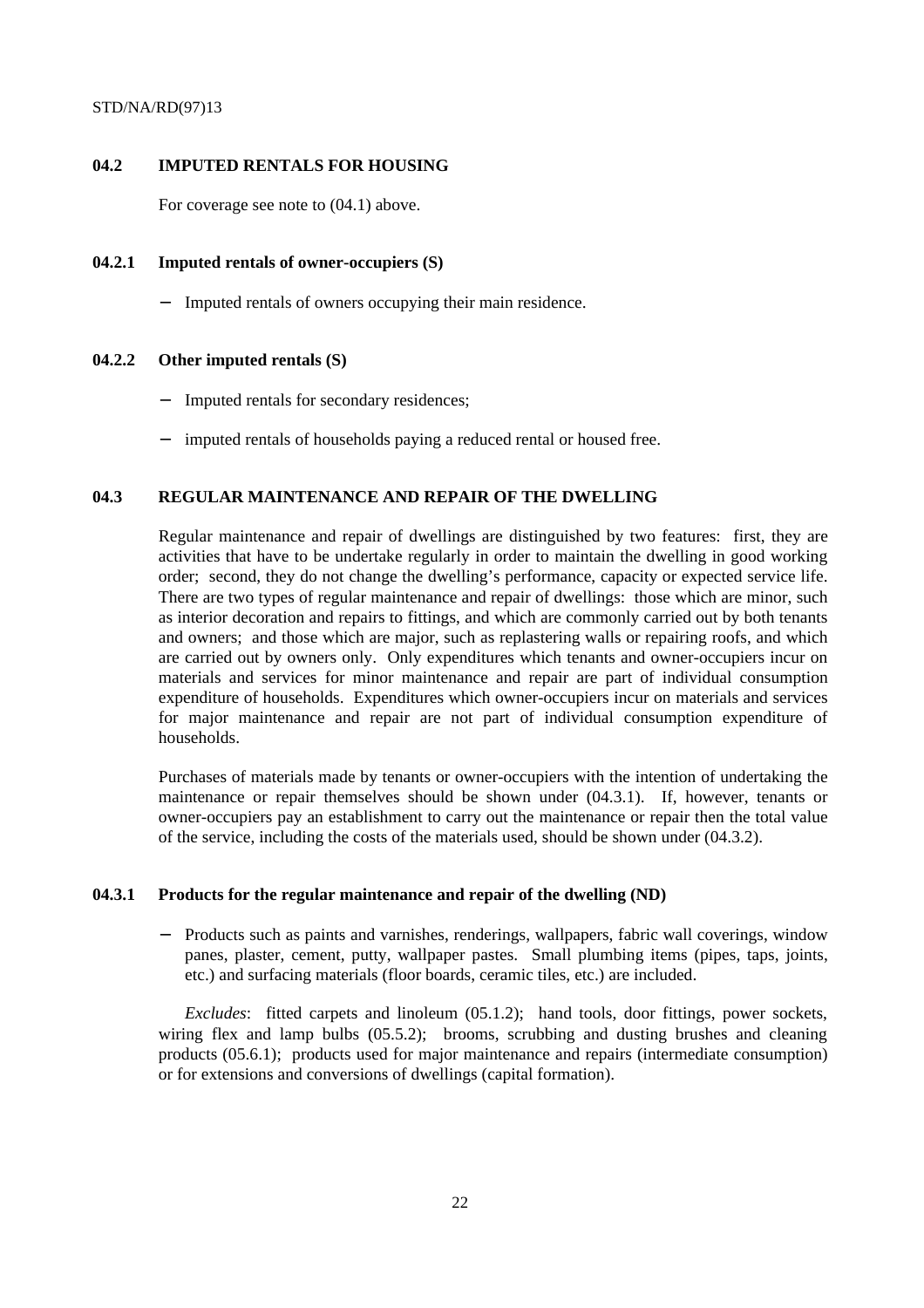### **04.3.2 Services for the regular maintenance and repair of the dwelling (S)**

Services of plumbers, electricians, carpenters, glaziers, painters, decorators, floor polishers, etc. engaged for the regular maintenance and repair of the dwelling. Covers the total value of the service, that is both the cost of labour and the cost of materials are included.

*Excludes*: services engaged for major maintenance and repair (intermediate consumption) or for extensions and conversions of dwellings (capital formation).

#### **04.4 OTHER SERVICES RELATING TO THE DWELLING**

#### **04.4.1 Refuse collection (S)**

− Refuse collection and disposal.

## **04.4.2 Sewerage services (S)**

− Sewerage collection and disposal.

#### **04.4.3 Water supply (S)**

*Includes*: associated expenditure such as hire of meters, reading of meters, standing charges, etc.

*Excludes*: hot water or steam supplied by district heating plants (04.5.5).

## **04.4.4 Other services relating to the dwelling n.e.c. (S)**

- − Caretaking, gardening, stairwell cleaning and lighting, maintenance of lifts and refuse disposal chutes in multi-occupied buildings;
- − snow removal and chimney sweeping.

# **04.5 ELECTRICITY, GAS AND OTHER FUELS**

#### **04.5.1 Electricity (ND)**

*Includes*: associated expenditure such as hire of meters, reading of meters, standing charges, etc.

## **04.5.2 Gas (ND)**

− Town gas and natural gas;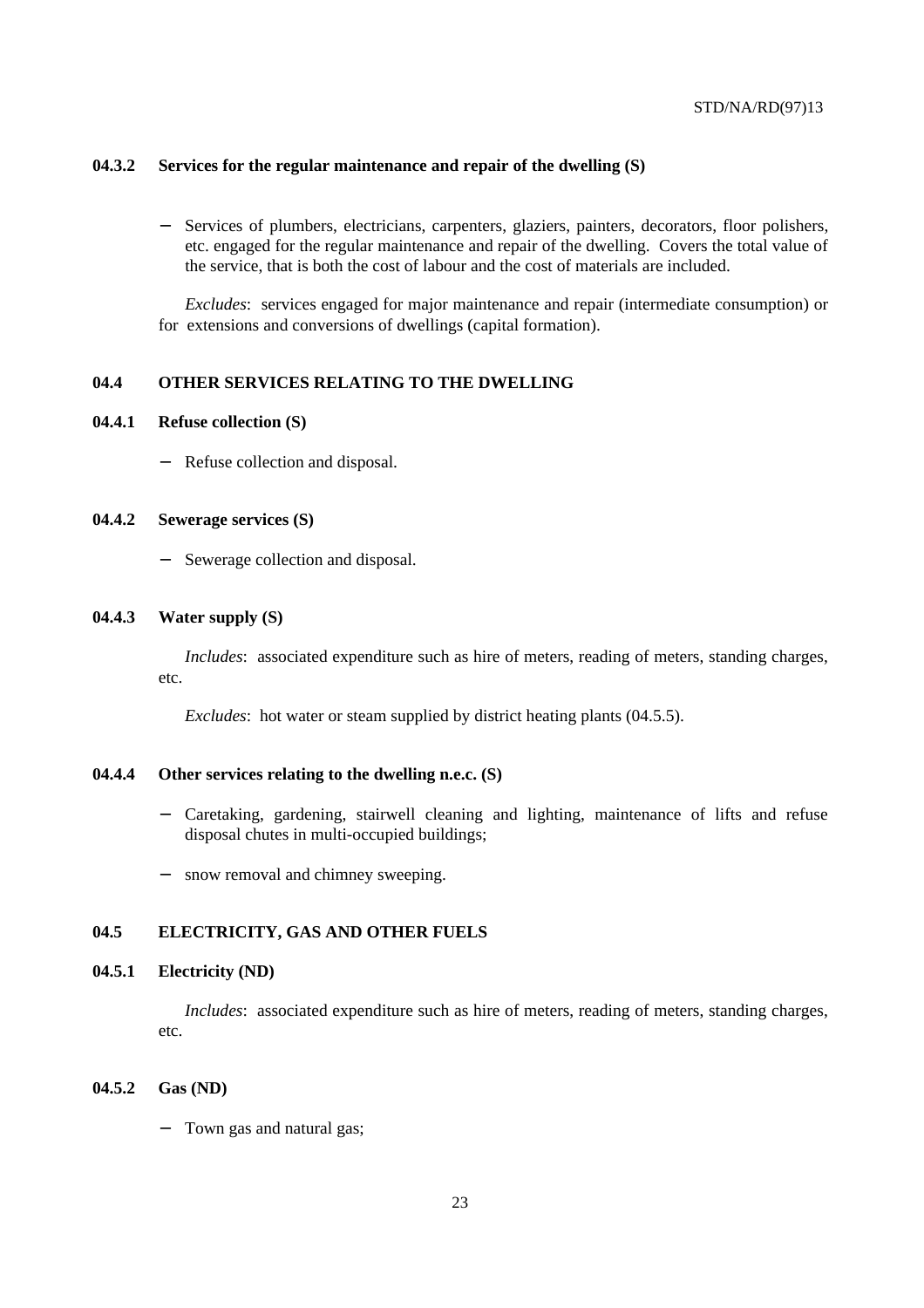− liquefied hydrocarbons (butane, propane, etc.).

*Includes*: associated expenditure such as hire of meters, reading of meters, storage containers, standing charges, etc.

### **04.5.3 Liquid fuels (ND)**

− Domestic heating and lighting oils.

#### **04.5.4 Solid fuels (ND)**

− Coal, coke, briquettes, firewood, charcoal, peat and the like.

#### **04.5.5 Hot water, steam and ice (ND)**

- − Hot water and steam purchased from district heating plants;
- − ice used for cooling and refrigeration purposes.

*Includes*: associated expenditure such as hire of meters, reading of meters, standing charges, etc.

# **05. FURNISHINGS, HOUSEHOLD EQUIPMENT AND ROUTINE MAINTENANCE OF THE HOUSE**

# **05.1 FURNITURE, FURNISHINGS AND DECORATIONS, CARPETS AND OTHER FLOOR COVERINGS AND REPAIRS**

# **05.1.1 Furniture and furnishings (D)**

- Beds, sofas, couches, tables, chairs, cupboards, chests of drawers and bookshelves;
- − lighting equipment such as ceiling lights, standard lamps, globe lights and bedside lamps;
- − pictures, sculptures, engravings, tapestries and other art objects including reproductions of works of art and other ornaments;
- − screens, folding partitions and other furniture and fixtures.

*Includes*: installation when applicable; base-mattresses, tatamis; bathroom cabinets; baby furniture such as cradles, high-chairs and play-pens; blinds with the exception of fabric blinds (05.2.1); camping and garden furniture with the exception of sunshades (05.2.1); mirrors, candle-holders and candlesticks.

*Excludes*: bedding (05.2.1); safes (05.3.1); clocks (12.2.1); wall thermometers and barometers, baby carriages and push-chairs (12.2.2).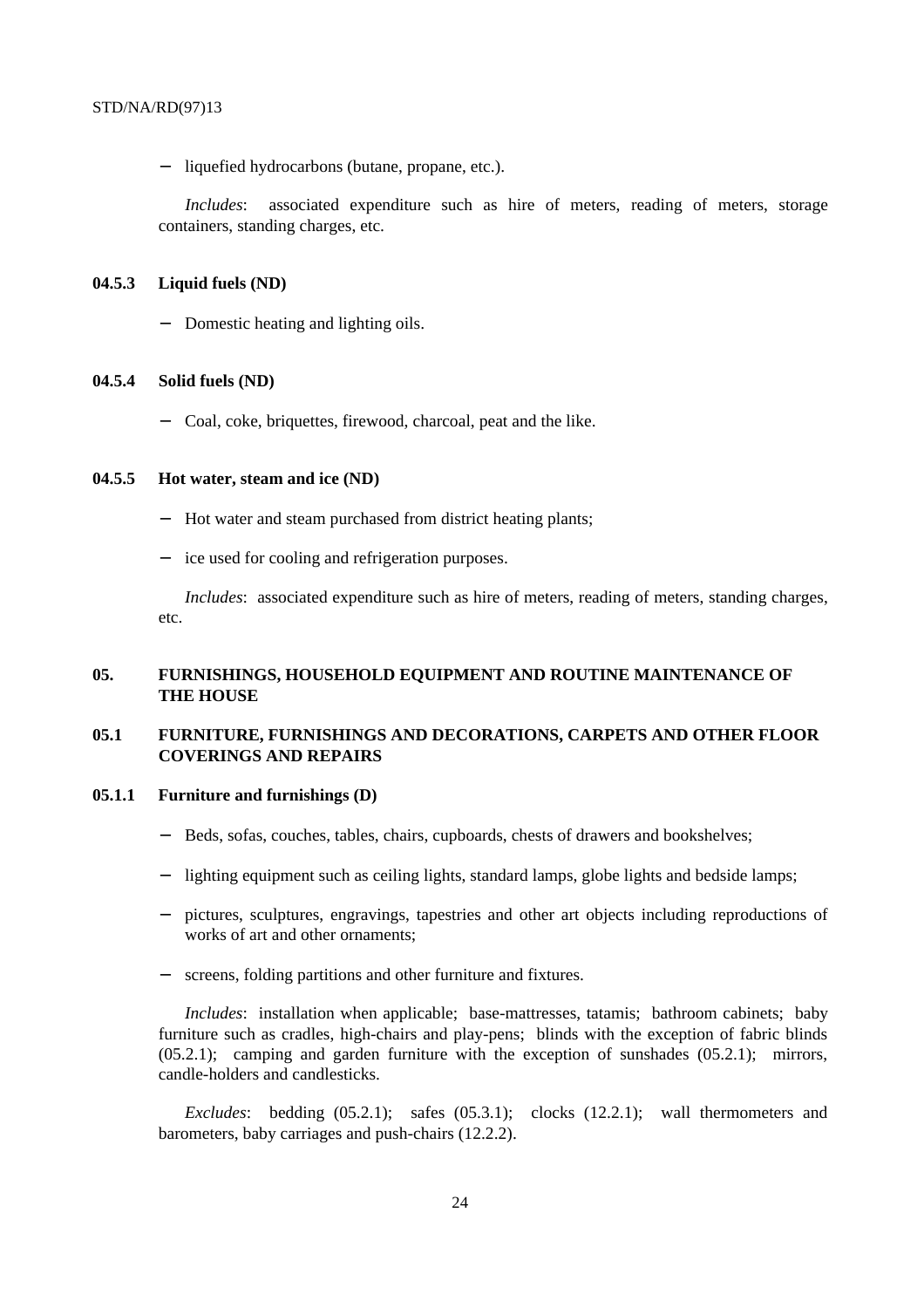#### **05.1.2. Carpets and other floor coverings (D)**

Loose carpets, fitted carpets, linoleum and other such floor coverings.

*Includes*: laying of floor coverings.

*Excludes*: floor boards and ceramic floor tiles (04.3.1); bathroom mats, rush mats and door mats (05.2.1).

#### **05.1.3 Repair of furniture, furnishings and floor coverings (S)**

*Includes*: restoration of antique furniture and works of art.

*Excludes*: installation (05.1.1) or (05.1.2)

## **05.2 HOUSEHOLD TEXTILES**

# **05.2.1 Household textiles (SD)**

- Furnishing fabrics, curtains, double curtains, awnings, door curtains and fabric blinds;
- bedding such as mattresses, futons, pillows, bolsters and hammocks;
- bedlinen such as sheets, pillowcases, blankets, travelling rugs, plaids, eiderdowns, counterpanes and mosquito nets;
- − table and bathroom linen such as tablecloths and napkins, bathrobes, towels and face-cloths;
- − other household textiles such as shopping bags, laundry bags, shoe bags, covers for clothes and furniture, flags, sunshades, etc.;
- repair of household textiles.

*Includes*: cloth bought by the piece; oilcloth; bathroom mats, rush mats and door mats.

*Excludes*: fabric wall coverings (04.3.1); tapestries (05.1.1); floor coverings such as carpets and fitted carpets (05.1.2); hire of household linen (05.6.2); covers for motor cars, motor cycles, etc. (07.2.1); air mattresses and sleeping bags (09.3.1).

# **05.3 HEATING AND COOKING APPLIANCES, REFRIGERATORS, WASHING MACHINES AND SIMILAR MAJOR HOUSEHOLD APPLIANCES, INCLUDING FITTINGS AND REPAIRS**

#### **05.3.1 Major household appliances whether electric or not (D)**

Refrigerators, freezers and fridge-freezers;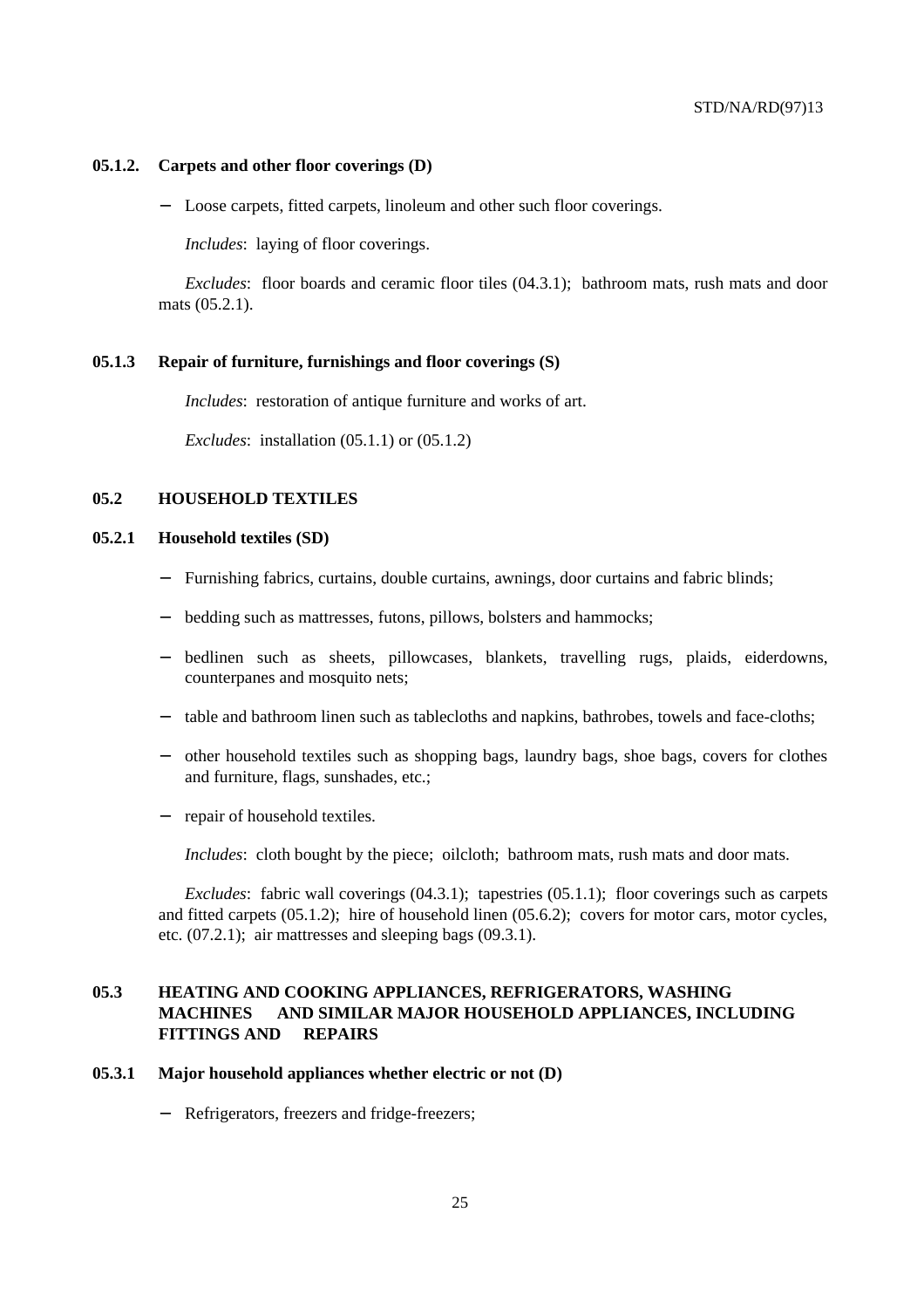- − clothes washing machines, clothes drying machines, dish washing machines and ironing and pressing machines;
- − cookers, spit roasters, hobs, ranges, ovens and micro-wave ovens;
- air conditioners, humidifiers, space heaters, water heaters, ventilators and extractor hoods;
- vacuum cleaners, steam-cleaning machines, carpet shampooing machines and machines for scrubbing, waxing and polishing floors;
- − other major household appliances such as safes, sewing and knitting machines, water softeners and drying cabinets.

*Includes*: installation of the appliances.

*Excludes*: such appliances that are built into the structure of the building (capital formation).

## **05.3.2 Small electric household appliances (SD)**

− Coffee mills, coffee-makers, juice extractors, can openers, food mixers, deep fryers, meat grills, knives, toasters, ice cream and sorbet makers, yoghurt makers, hotplates, irons, kettles, fans, household scales.

*Excludes*: small non-electric household appliances and utensils (05.4.1); personal weighing machines and baby scales (12.1.2).

#### **05.3.3 Repair of household appliances (S)**

*Excludes*: installation of major household appliances (05.3.1).

### **05.4 GLASSWARE, TABLEWARE AND HOUSEHOLD UTENSILS**

#### **05.4.1 Glassware, tableware and household utensils (SD)**

- Glass and crystal-ware for household, office and decoration;
- tableware and household or toilet articles of porcelain, ceramic, stoneware, china, terra-cotta;
- − cutlery, flatware and silverware;
- − non-electric kitchen utensils of all materials such as saucepans, stewpots, pressure cookers, frying pans, grills, coffee mills, purée-makers, mincers, hotplates, household scales and other such mechanical devices;
- − other household articles of all materials such as containers for bread, coffee, spices, etc., waste bins, waste-paper baskets, laundry baskets, portable money-boxes and strong-boxes,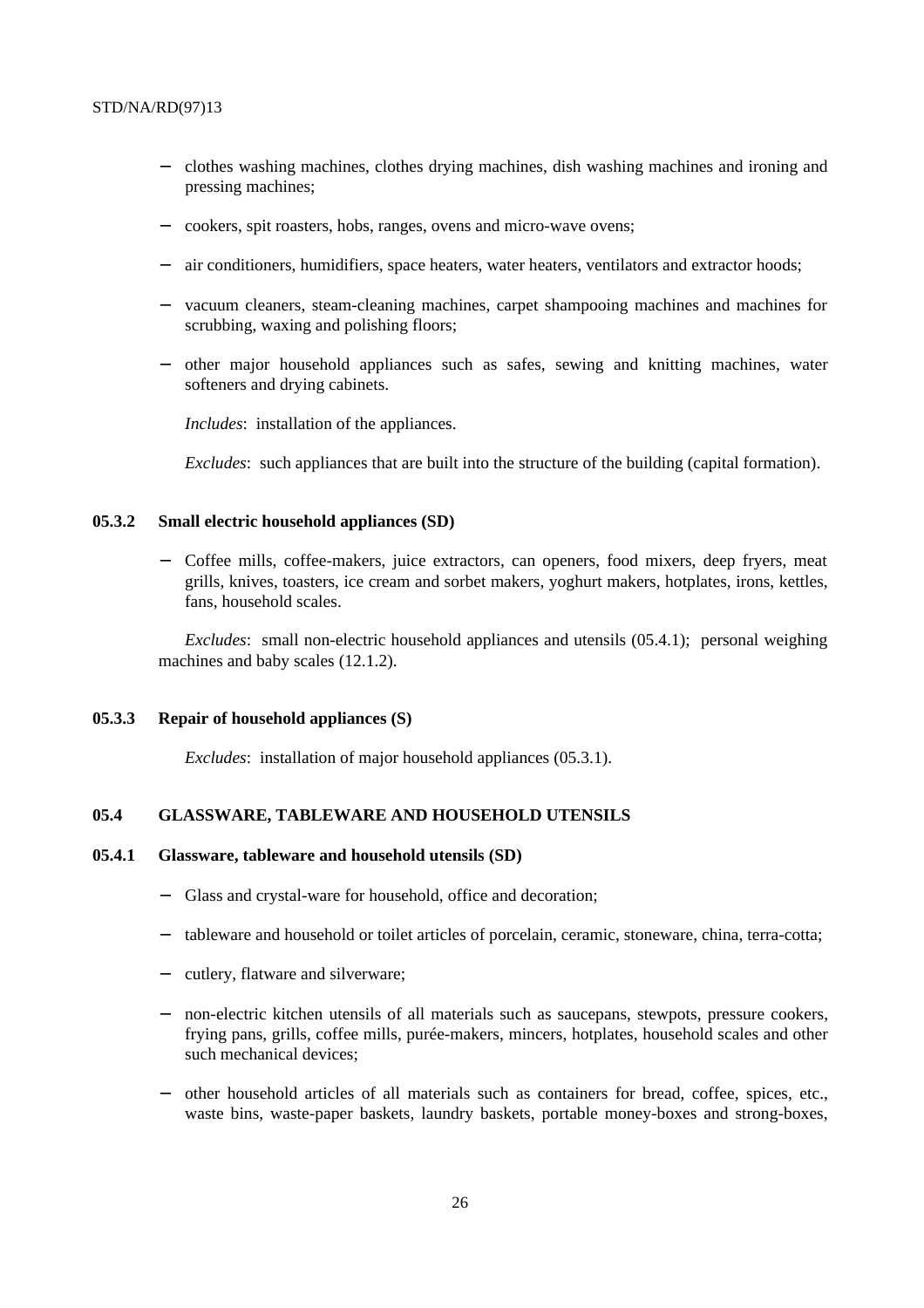towel rails, bottle racks, irons and ironing boards, letter boxes, feeding bottles, thermos flasks and ice boxes;

− repair of these articles.

*Excludes*: lighting equipment (05.1.1); electric household appliances (05.3.1) or (05.3.2); cardboard tableware (05.6.1); personal weighing machines and baby scales (12.1.2).

### **05.5 TOOLS AND EQUIPMENT FOR HOUSE AND GARDEN**

### **05.5.l Major tools and equipment (D)**

- Motorised tools and equipment such as electric drills, saws, sanders and hedge cutters, garden tractors, motor-driven lawn mowers, cultivators, chain saws and water pumps;
- repair of these articles.

#### **05.5.2 Small tools and miscellaneous accessories (SD)**

- Hand tools such as saws, hammers, screwdrivers, wrenches, spanners, pliers, trimming knives, rasps and files;
- − garden tools such as hand lawn mowers, wheel barrows, watering cans, hoses, spades, shovels, rakes, forks, scythes, sickles and secateurs;
- − ladders and steps;
- − door fittings (hinges, handles and locks), fittings for radiators and fireplaces and other metal articles for the house (curtain rails, carpet rods, hooks, etc.) or for the garden (chains, grids, stakes and hoop segments for fencing and bordering);
- small electrical accessories such as power sockets, switches, wiring flex, electric bulbs, fluorescent lighting tubes, torches, hand-lamps, electric batteries for general use, bells and alarms;
- repair of these articles.

#### **05.6 GOODS AND SERVICES FOR ROUTINE HOUSEHOLD MAINTENANCE**

#### **05.6.1 Non-durable household goods (ND)**

- − Cleaning and maintenance products such as soaps, washing powders, scouring powders, detergents, disinfectant bleaches, softeners, conditioners, window-cleaning products, waxes, polishes, dyes, unblocking agents, disinfectants, insecticides, fungicides and distilled water;
- − paper products such as filters, tablecloths and napkins, kitchen paper, vacuum cleaner bags and cardboard tableware, including aluminium foil and plastic bin liners;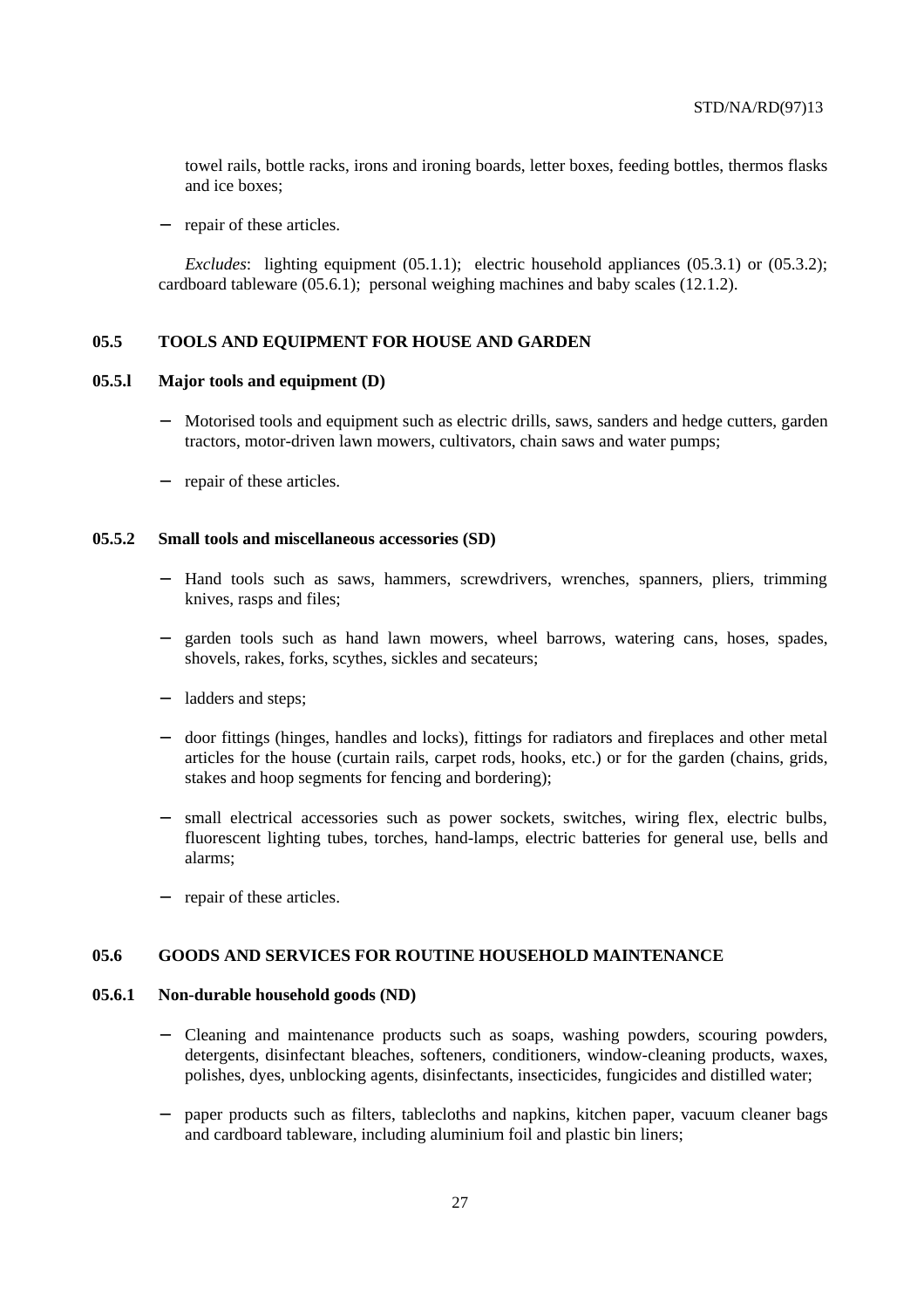- articles for cleaning such as brooms, scrubbing brushes, dust pans and dust brushes, dusters, tea towels, floorcloths, sponges, scourers, steel wool and chamois leathers;
- − other non-durable household articles such as matches, candles, lamp wicks, methylated spirits, clothes pegs, hangers, sewing and knitting needles, thimbles, safety pins, nails, screws, nuts and bolts, drawing pins, tacks, washers, glues and adhesive tapes for household use, string, twine and rubber gloves.

*Excludes*: products for the upkeep of ornamental gardens (09.3.2); paper handkerchiefs, toilet paper, toilet soaps and other products for personal hygiene (12.1.2).

# **05.6.2 Domestic services and home care services (S)**

- The employment of paid staff in private service such as butlers, cooks, maids, cleaners, drivers, gardeners, governesses, secretaries, tutors and au pairs;
- domestic services, including baby-sitting, supplied by agencies or self-employed persons;
- − dry-cleaning, laundering and dyeing of household linen and household textiles;
- hire of furniture, furnishings, household equipment and household linen;
- − other home care services such as window cleaning, disinfecting, fumigation and pest extermination.

*Excludes*: dry-cleaning, laundering and dyeing of garments (03.1.4); payments by tenants of furnished accommodation for the use of furniture  $(04.1.1)$  or  $(04.1.2)$ ; refuse collection  $(04.4.1)$ ; sewerage services (04.4.2); caretaking, gardening, stairwell cleaning and lighting, maintenance of lifts and refuse disposal chutes in multi-occupied buildings (04.4.4); snow removal and chimney sweeping (04.4.4); repair and installation of furniture and floor coverings (05.1); repair and installation of household appliances (05.3); services of wet-nurses, crèches, nurseries, day care centres and other child-minding facilities (12.3.1).

# **06. HEALTH**

Includes health services purchased from school and university health centres.

# **06.1 MEDICAL PRODUCTS, APPLIANCES AND EQUIPMENT**

This group covers medicaments, prostheses, medical appliances and equipment and other healthrelated products purchased by individuals, either with or without a prescription, usually from dispensing chemists, pharmacists or medical equipment suppliers. Such products supplied directly to out-patients by medical, dental and paramedical practitioners or to in-patients by hospitals and the like are classified in (06.2) or (06.3) as appropriate.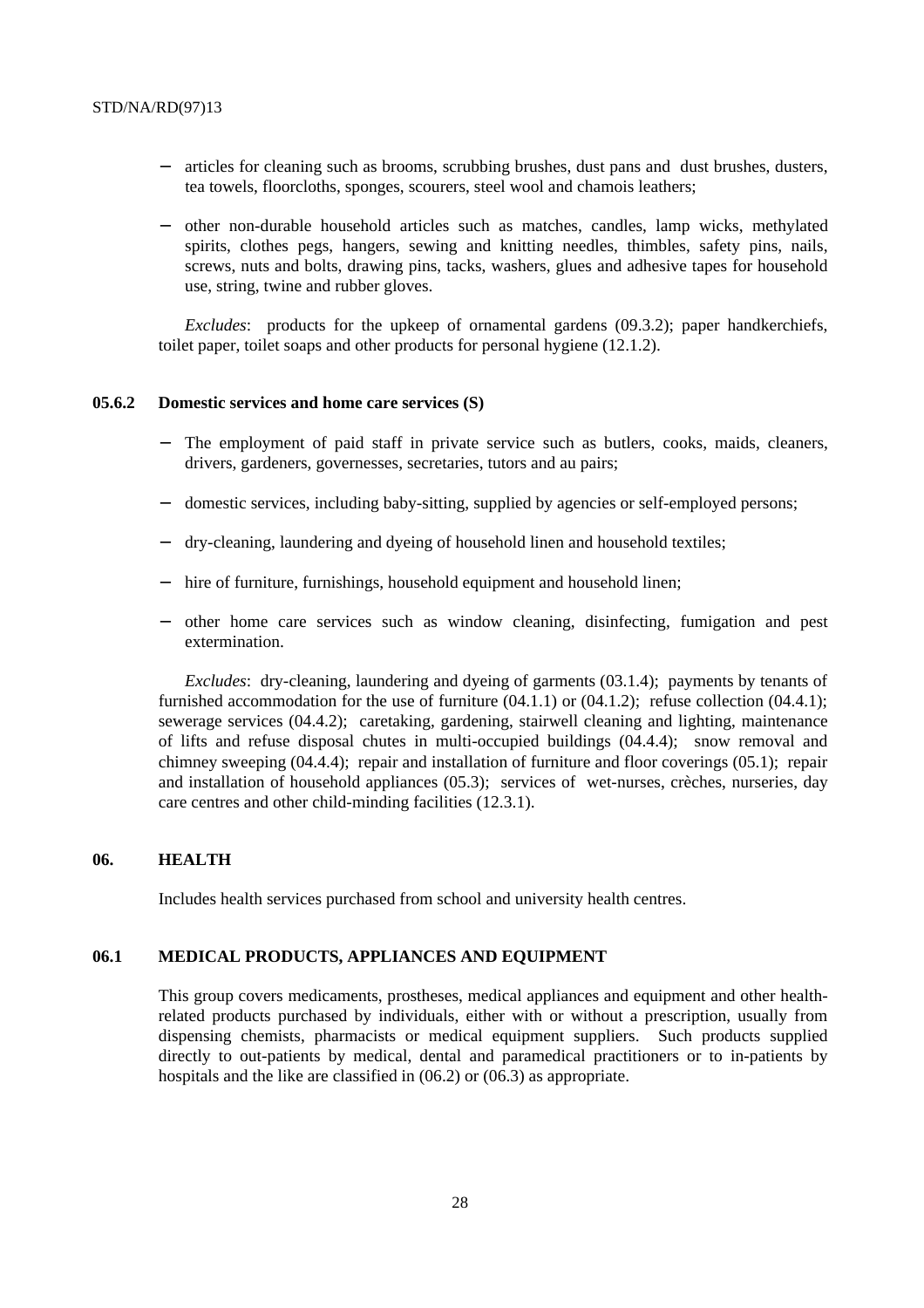#### **06.1.1 Medical products, appliances and equipment (ND)**

- − pharmaceutical products: medicinal preparations, medicinal drugs, patent medicines, serums and vaccines, vitamins and minerals, cod liver oil and halibut liver oil, oral contraceptives;
- − other medical products: clinical thermometers, adhesive and non-adhesive bandages, hypodermic syringes, first-aid kits, hot-water bottles and ice bags, medical hosiery items such as elastic stockings and knee-pads, condoms and other mechanical contraceptive devices.
- − therapeutic appliances and equipment: corrective eye-glasses and contact lenses, hearing aids, glass eyes, artificial limbs and other prosthetic devices, orthopaedic braces and supports, orthopaedic footwear, surgical belts, trusses and supports, neck braces, medical massage equipment and health lamps, powered and unpowered wheelchairs and invalid carriages;
- − repair of therapeutic appliances and equipment.

*Includes*: dentures but not fitting costs.

*Excludes*: hire of therapeutic equipment (06.2.3); protective goggles, belts and supports for sport (09.3.1); veterinary products (09.3.3); sun-glasses not fitted with corrective lenses (11.2.2); medicinal soaps (12.1.2).

### **06.2 OUT-PATIENT SERVICES**

This group covers medical, dental and paramedical services delivered to out-patients by medical, dental and paramedical practitioners and auxiliaries. The services may be delivered at home or in individual or group consulting facilities or dispensaries or the out-patient clinics of hospitals and the like. The group includes the medicaments, prostheses, medical appliances and equipment and other health-related products supplied directly to out-patients by such practitioners and auxiliaries.

A distinction is made between the services provided by medical analyses laboratories and X-ray centres and the services provided by medical and dental practitioners. Usually it is the former who carry out the tests and take the X-rays and the latter who interpret them. Fees for the taking of tests and X-rays by medical analysis laboratories and X-ray centres are included under (06.2.3); fees for interpretation are included under (06.2.1) and (06.2.1) as appropriate. However, fees for medical analyses, such as cardiological and echographical examinations, and X-rays, such as dental X-rays, which are undertaken by medical and dental practitioners themselves are also included under (06.2.1) or (06.2.2).

Medical, dental and paramedical services provided to in-patients by hospitals and the like are covered by (06.3).

#### **06.2.1 Medical Services (S)**

− Consultations of physicians in general or specialist practice.

*Includes*: oro-dental specialists.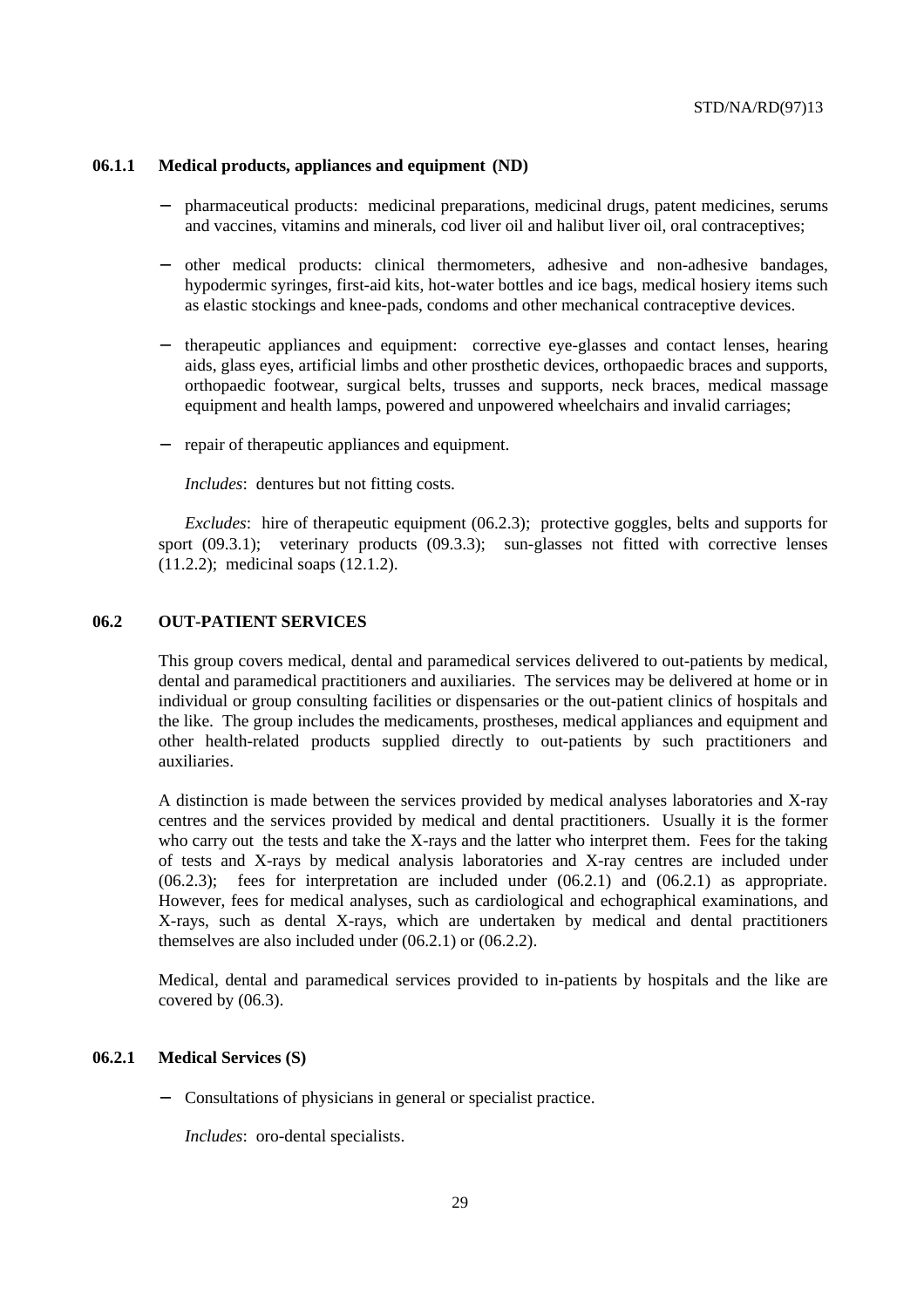*Excludes*: services of medical analysis laboratories and X-ray centres (06.2.3); traditional medicine (06.2.3).

#### **06.2.2 Dental services (S)**

− Services of dentists, oral-hygienists and other dental auxiliaries.

*Includes*: fitting costs of dentures but not the dentures themselves.

*Excludes*: dentures (06.1.3); oro-dental specialists (06.2.1); services of medical analysis laboratories and X-ray centres (06.2.3).

#### **06.2.3 Paramedical services (S)**

- Services of medical analysis laboratories and X-ray centres;
- services of nurses and midwives;
- − services of acupuncturists, pedicures, chiropractors, optometrists, physiotherapists, speech therapists, etc.;
- medically-prescribed corrective-gymnastic therapy;
- − out-patient thermal bath or seawater treatments;
- − ambulance services other than hospital ambulance services;
- − hire of therapeutic equipment.

*Includes*: traditional medicine.

## **06.3 HOSPITAL SERVICES**

Hospitalization is here defined to apply when the patient is accommodated for the duration of the treatment. Hospital day care and home-based hospital treatment are included, however.

This group covers general and specialist hospitals as well as medical and maternity centres and nursing and convalescence homes which chiefly provide in-patient services. It also covers rehabilitation centres providing in-patient health care and rehabilitative therapy where the objective is to treat the patient rather than to provide long-term support. It does not cover facilities, such as medical cabinets, clinics and dispensaries, devoted exclusively to out-patient care (06.2), retirement homes for elderly persons, hospices for terminally-ill persons, institutions for disabled persons and rehabilitation centres providing primarily long-term support (12.3.1).

The group includes medicaments, prostheses, medical appliances and equipment and other health-related products supplied directly to hospital patients. It also includes the non-medical expenditure of hospitals on administration, non-medical staff, food and drink, accommodation, etc.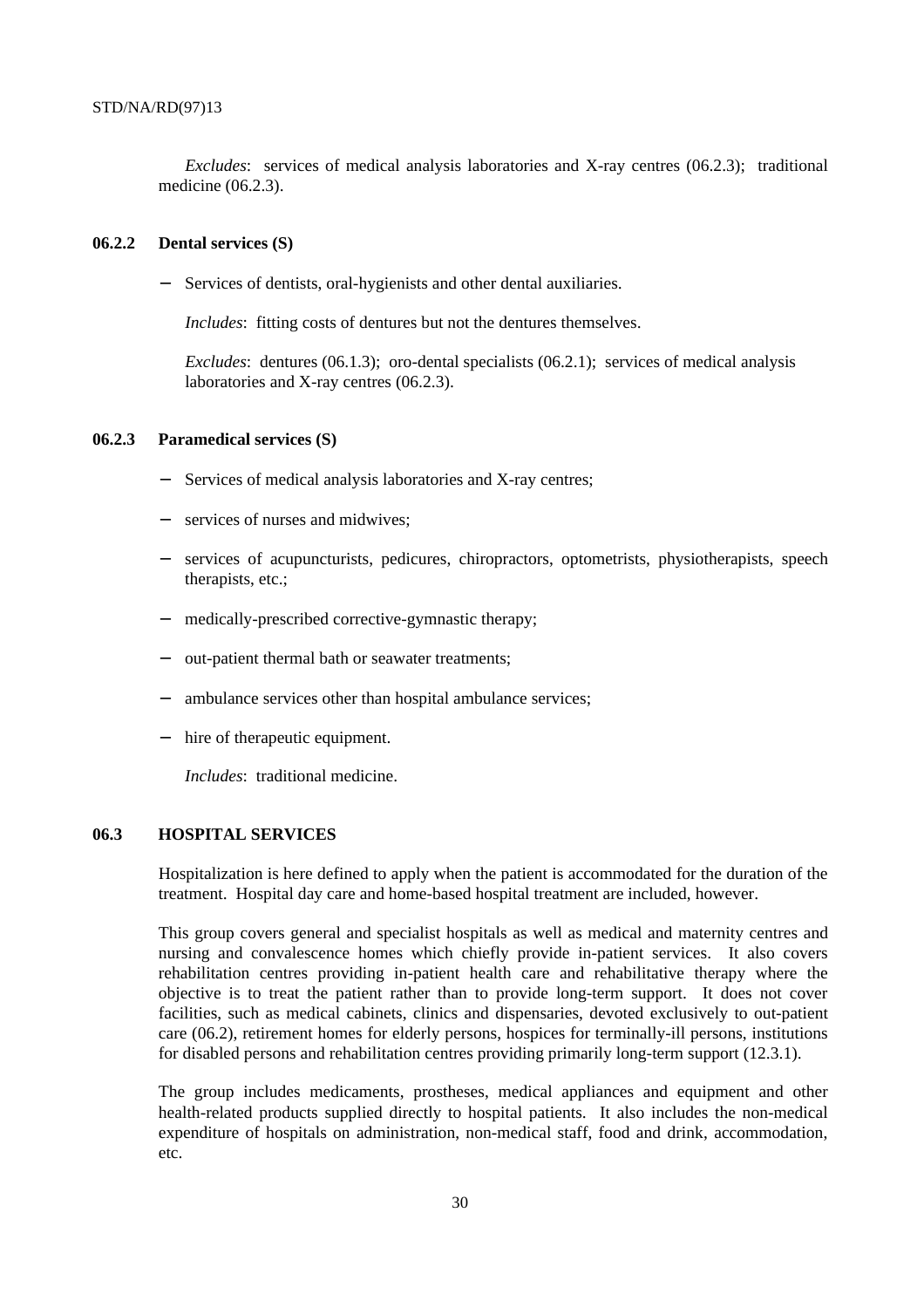#### **06.3.1 Hospital services (S)**

- These comprise the provision of the following services to hospital patients:
- Basic services: administration; accommodation; food and drink; supervision and care by non-specialist staff (nursing auxiliaries); first-aid and resuscitation; ambulance transport; provision of medicines and other pharmaceutical products; provision of therapeutic appliances and equipment.
- Medical services: services of physicians in general or specialist practice, of surgeons and of dentists; medical analysis; services of medical auxiliaries such as nurses, midwives, pedicures, chiropractors, optometrists, physiotherapists, speech therapists, etc.

#### **07. TRANSPORT**

### **07.1 PURCHASE OF VEHICLES**

Purchases cover purchases through financial leasing arrangements and the trade margin on the sale of second-hand vehicles. Purchases of recreational vehicles such as camper vans, caravans, trailers, aeroplanes and boats are covered by (09.2.1).

## **07.1.1 Motor cars (D)**

Motor cars, passenger vans, station wagons, estate car and the like with either two-wheel drive or four-wheel drive.

*Excludes*: invalid carriages (06.1.3); camper vans (09.2.1); golf carts (09.2.1).

### **07.1.2 Motor cycles (D)**

Motor cycles of all types, scooters and powered bicycles.

*Includes*: side cars; snowmobiles.

*Excludes*: invalid carriages (06.1.3); golf carts (09.2.1).

#### **07.1.3 Bicycles (D)**

− Bicycles and tricycles of all types, except toy bicycles and tricycles (09.3.1).

#### **07.2 OPERATION OF PERSONAL TRANSPORT EQUIPMENT**

Purchases of materials made by households with the intention of undertaking the maintenance or repairs themselves should be shown under (07.2.1) or (07.2.2). If, however, households pay an establishment to carry out the maintenance or repairs then the total value of the service, including the costs of the materials used, should be shown under (07.2.3).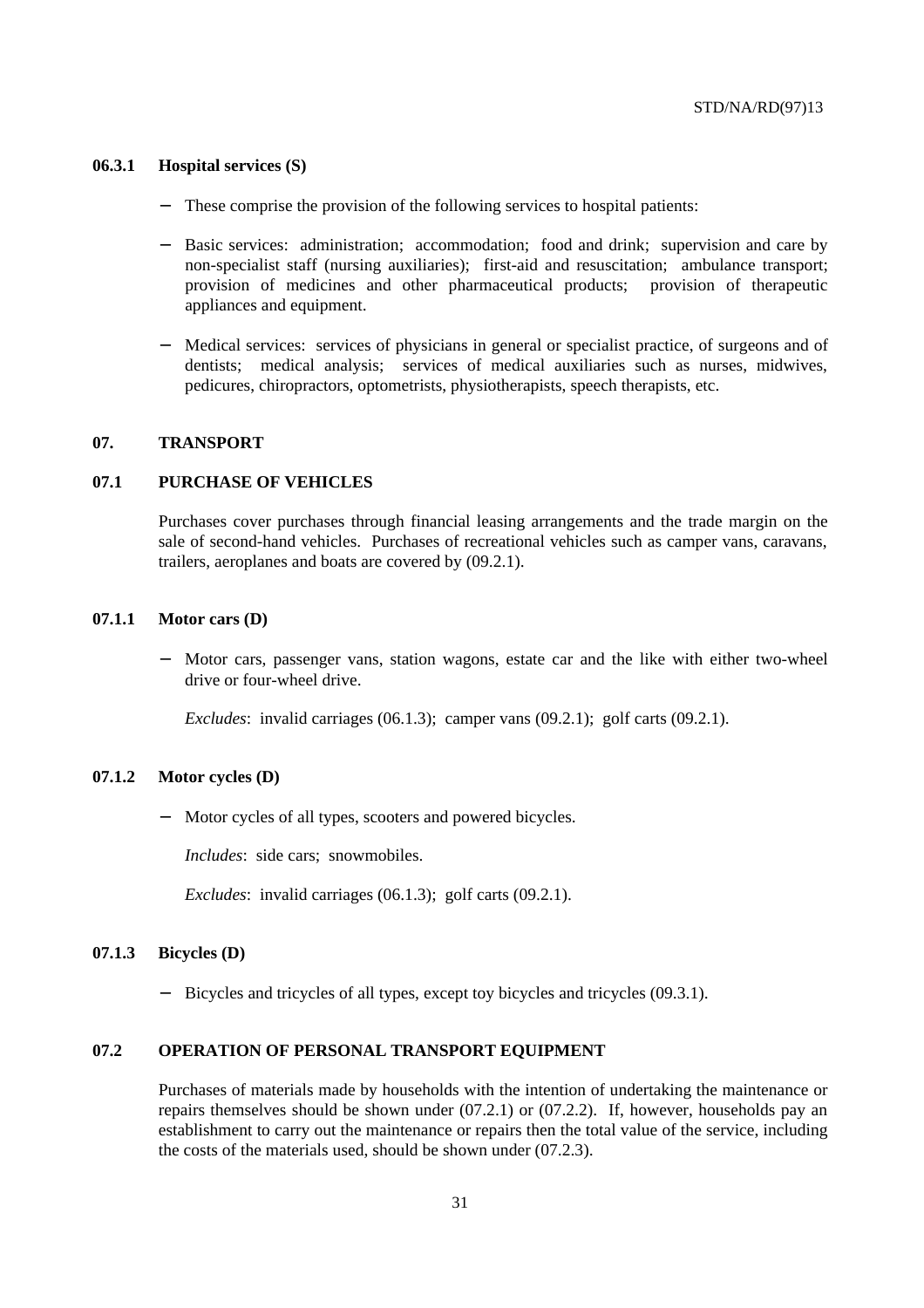#### **07.2.1 Spare parts and accessories (SD)**

Tyres (new, used or retreaded), innertubes, spark plugs, batteries, shock absorbers, filters, pumps and other spare parts or accessories for personal transport equipment.

*Includes*: products specifically for the cleaning and maintenance of transport equipment such as paints, chrome cleaners, sealing compounds and bodywork polishes; covers for motor cars, motor cycles, etc.

*Excludes*: non-specific products for cleaning and maintenance such as distilled water, sponges, chamois leathers, detergents, etc. (05.6.1); charges for the fitting of spare parts and accessories and for the painting, washing and polishing of bodywork (07.2.3); car radios (09.1.1) and radio-telephones (08.1.2).

#### **07.2.2 Fuels and lubricants (ND)**

- Petrol and other fuels such as diesel, liquid petroleum gas, alcohol and two-stroke mixtures;
- − lubricants, brake and transmission fluids, coolants and additives.

*Includes*: fuel for recreational vehicles covered under (09.2.1).

*Excludes*: charges for oil changes and greasing (07.2.3).

### **07.2.3 Maintenance and repair (S)**

Services purchased for the maintenance and repair of transport equipment such as fitting of parts and accessories, wheel balancing, technical inspection, breakdown services, oil changes, greasing and washing. Covers the total value of the service, that is both the cost of labour and the cost of materials used are included.

#### **07.2.4 Other services in respect of personal transport equipment (S)**

- − Hire of garages or parking spaces not providing parking in connection with the dwelling;
- toll facilities (bridges, tunnels, shuttle-ferries, motorways) and parking meters;
- driving lessons (cars or motor cycles), driving tests and driving licences;
- hire of personal transport equipment without drivers.

*Excludes*: hire of a car with driver (07.3.2).

### **07.3 TRANSPORT SERVICES**

Purchases of transport services are classified by mode of transport. When a ticket covers two or more modes of transport - for example, intra-urban bus and underground or inter-urban train and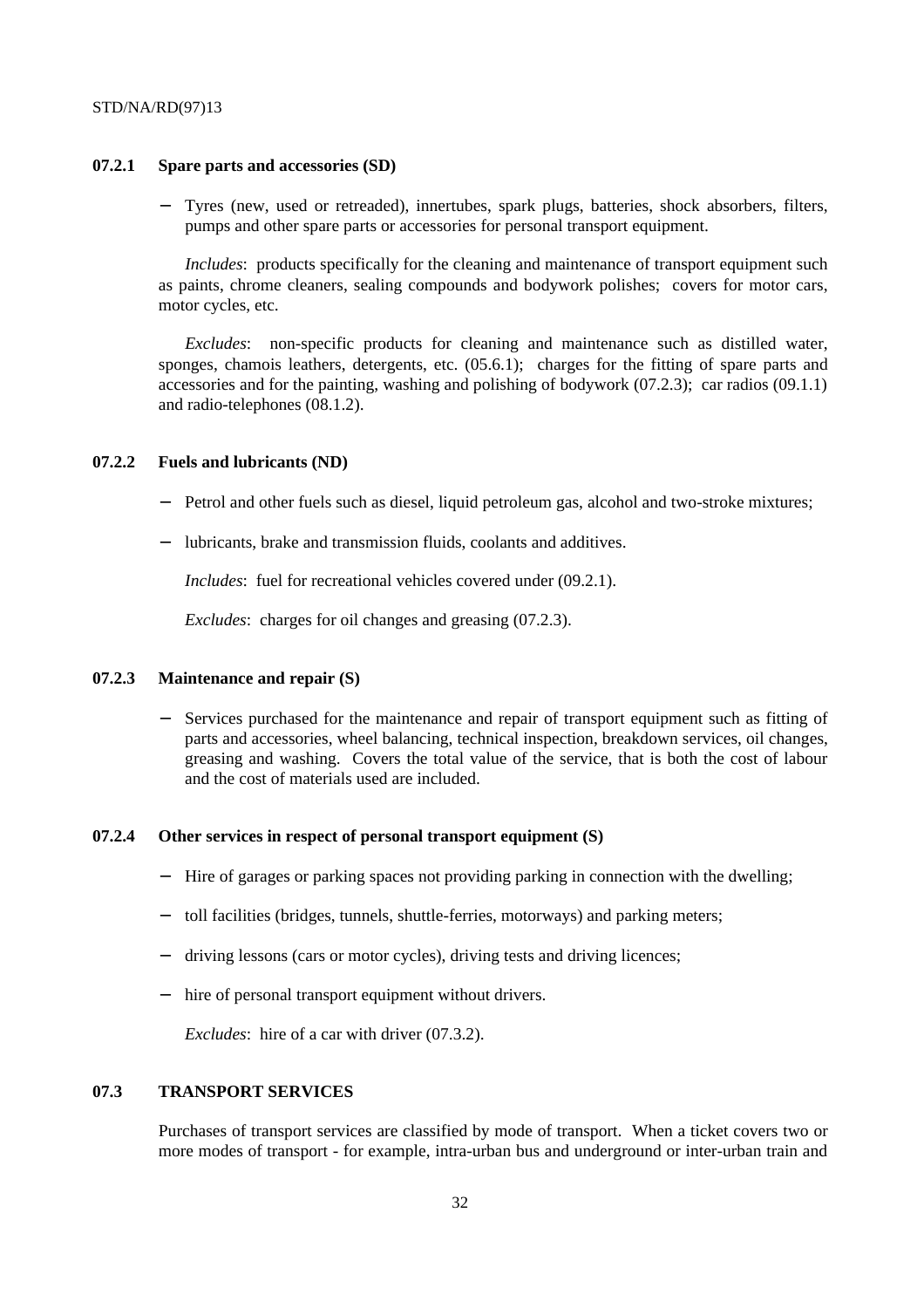ferry - and the expenditure cannot be apportioned between them, then such purchases should be classified by principal mode in terms of distance. Includes school transport.

#### **07.3.1 Passenger transport by railway (S)**

− Local and long-distance transport of individuals and groups of persons and luggage by train, tram and underground.

*Includes*: transport of private vehicles; accommodation services.

*Excludes*: funicular transport (07.3.5); costs of meals and refreshments unless included in the fare (11.1.1).

# **07.3.2 Passenger transport by road (S)**

Local and long distance transport of individuals and groups of persons and luggage by bus, coach, taxi and hired car with driver.

*Excludes*: ambulances (06.2.3) or (06.3.1); costs of meals and refreshments unless included in the fare (11.1.1).

## **07.3.3 Passenger transport by air (S)**

Transport of individuals and groups of persons and luggage by aeroplane and helicopter.

*Excludes*: ambulances (06.2.3) or (06.3.1); costs of meals and refreshments unless included in the fare (11.1.1).

#### **07.3.4 Passenger transport by sea and inland waterway (S)**

Transport of individuals and groups of persons and luggage by ship, boat, ferry, hovercraft and hydrofoil.

*Includes*: transport of private vehicles; accommodation services.

*Excludes*: ambulances (06.2.3) or (06.3.1); costs of meals and refreshments unless included in the fare (11.1.1).

## **07.3.5 Other purchased transport services (S)**

- − Funicular, teleferic and cable-car transport;
- moving and storage of household goods;
- − services of porters and left-luggage and luggage-forwarding offices;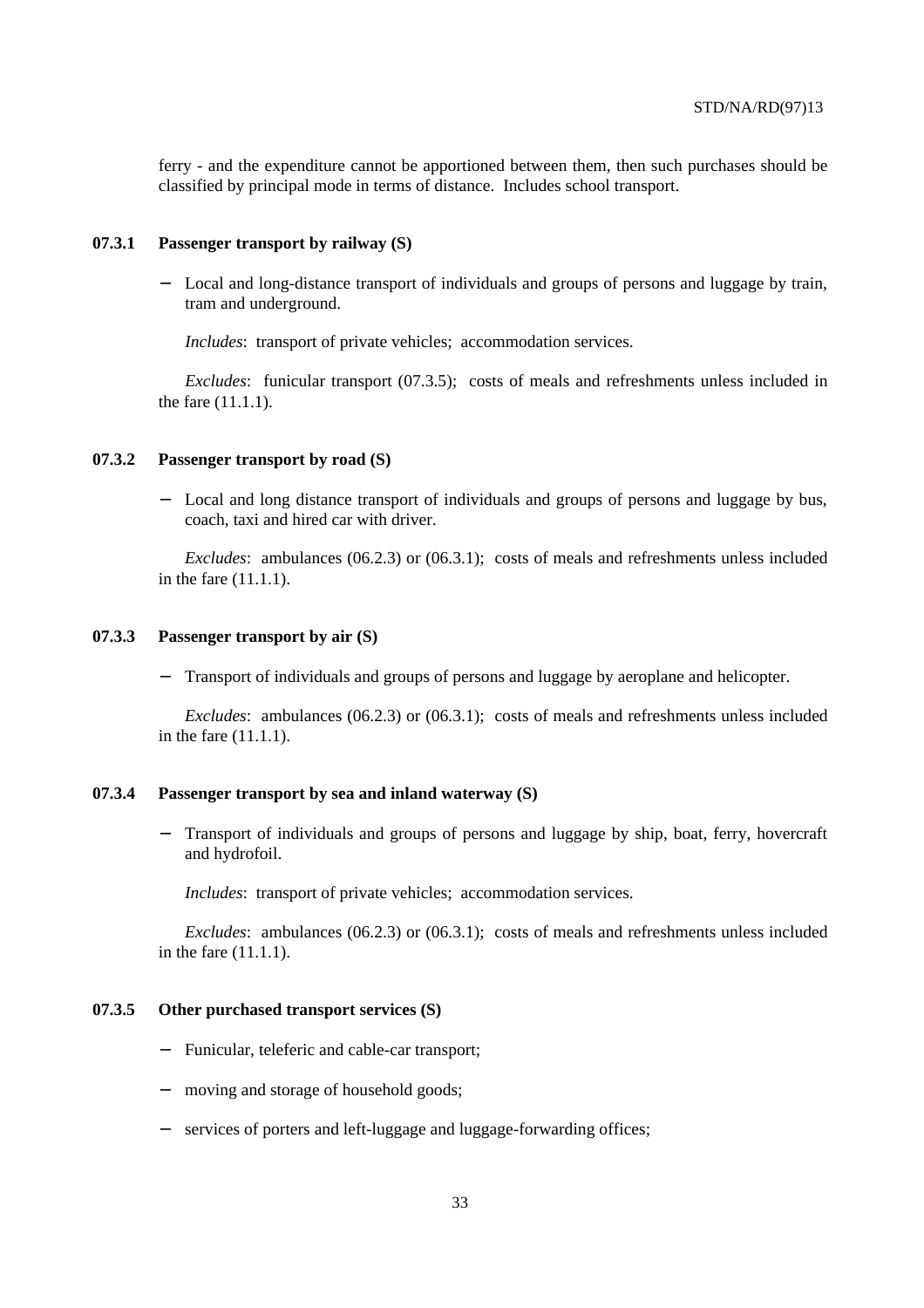− travel agents' commissions.

*Excludes*: ambulances (06.2.3) or (06.3.1); teleferic, cable cars and ski lifts at ski resorts and holiday centres  $(09.4.1)$ .

#### **08. COMMUNICATIONS**

#### **08.1 COMMUNICATIONS**

#### **08.1.1 Postal services (S)**

Payments for the delivery of letters, postcards and parcels.

*Includes*: all purchases of new postage stamps, pre-franked postcards and aerogrammes; private mail and parcel delivery.

*Excludes*: purchase of used or cancelled postage stamps (09.3.1); financial services of post offices (12.5.1).

# **08.1.2 Telephone and telefax equipment (D)**

- Purchases of telephones, radio-telephones, telefax machines, telephone-answering machines and telephone loudspeakers;
- − repair of such equipment.

*Excludes*: telefax and telephone answering facilities provided by personal computers (09.1.3).

# **08.1.3 Telephone, telegraph and telefax services (S)**

- Installation and subscription costs of personal telephone equipment;
- telephone calls from a private or public line;
- telegraphy, telex and telefax services;
- information transmission services.

*Includes*: radiotelephony, radiotelegraphy and radiotelex; telephone calls in hotels, cafés or restaurants; hire of telephones, telefax machines, telephone answering-machines and telephone loudspeakers; internet connection services.

*Excludes*: purchases of telephones, telefax machines, telephone-answering machines and telephone loudspeakers (08.1.2).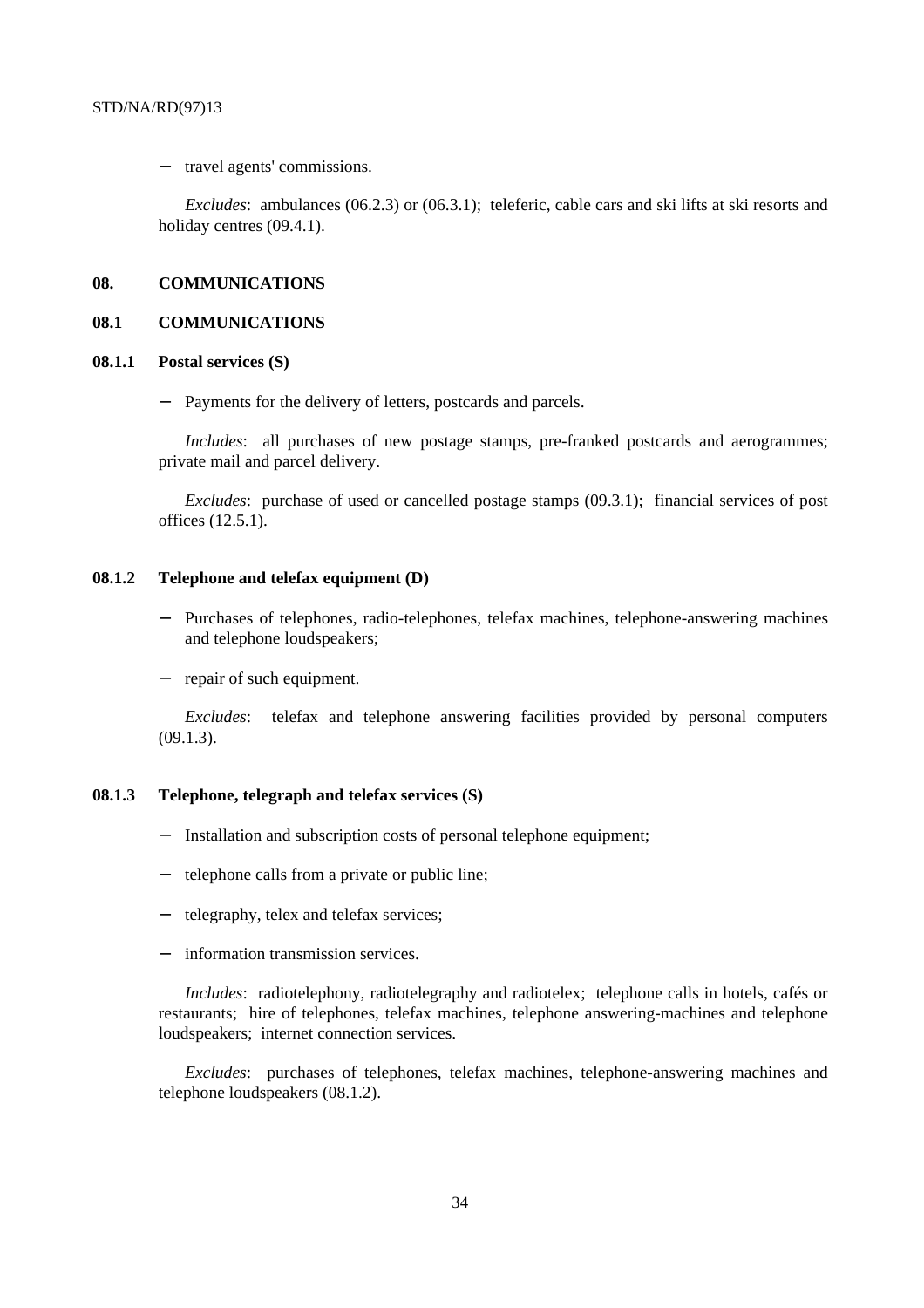# **09. RECREATION AND CULTURE**

# **09.1 AUDIO-VISUAL, PHOTOGRAPHIC AND DATA PROCESSING EQUIPMENT AND ACCESSORIES, INCLUDING REPAIRS**

### **09.1.1 Equipment for the reception, recording and reproduction of sound and pictures (D)**

- Radio sets, car radios, radio clocks, two-way radios and amateur radio receivers and transmitters;
- − television sets, video-cassette players and recorders, television aerials of all types;
- − gramophones, tape players and recorders, cassette players and recorders, CD-players, personal stereos, stereo systems and their constituent units (turntables, tuners, amplifiers, speakers, etc.), microphones and earphones.

*Excludes*: video cameras, cam-corders and sound-recording cameras (09.1.2); repair of such equipment (09.1.5); hire of such equipment, licence fees and taxes on audio-visual equipment, subscriptions to private television networks (09.4.2).

### **09.1.2 Photographic and cinematographic equipment and optical instruments (D)**

- − Still cameras, movie cameras and sound-recording cameras, video cameras and cam-corders, film and slide projectors, enlargers and film processing equipment, and accessories such as screens, viewers, lenses, flash attachments, filters, and exposure meters;
- − binoculars, microscopes, telescopes and compasses.

#### **09.1.3 Data processing equipment (D)**

- Personal computers and visual display units, printers, software and miscellaneous accessories accompanying them;
- − calculators, including pocket calculators;
- typewriters and word processors.

*Includes*: telefax and telephone answering facilities provided by personal computers.

*Excludes*: video game software, video game cassettes and game computers to be plugged into a television set (09.3.1); typewriter ribbons (09.5.4); slide rules (09.5.4).

#### **09.1.4 Recording media for pictures and sound (SD)**

− Records and compact discs;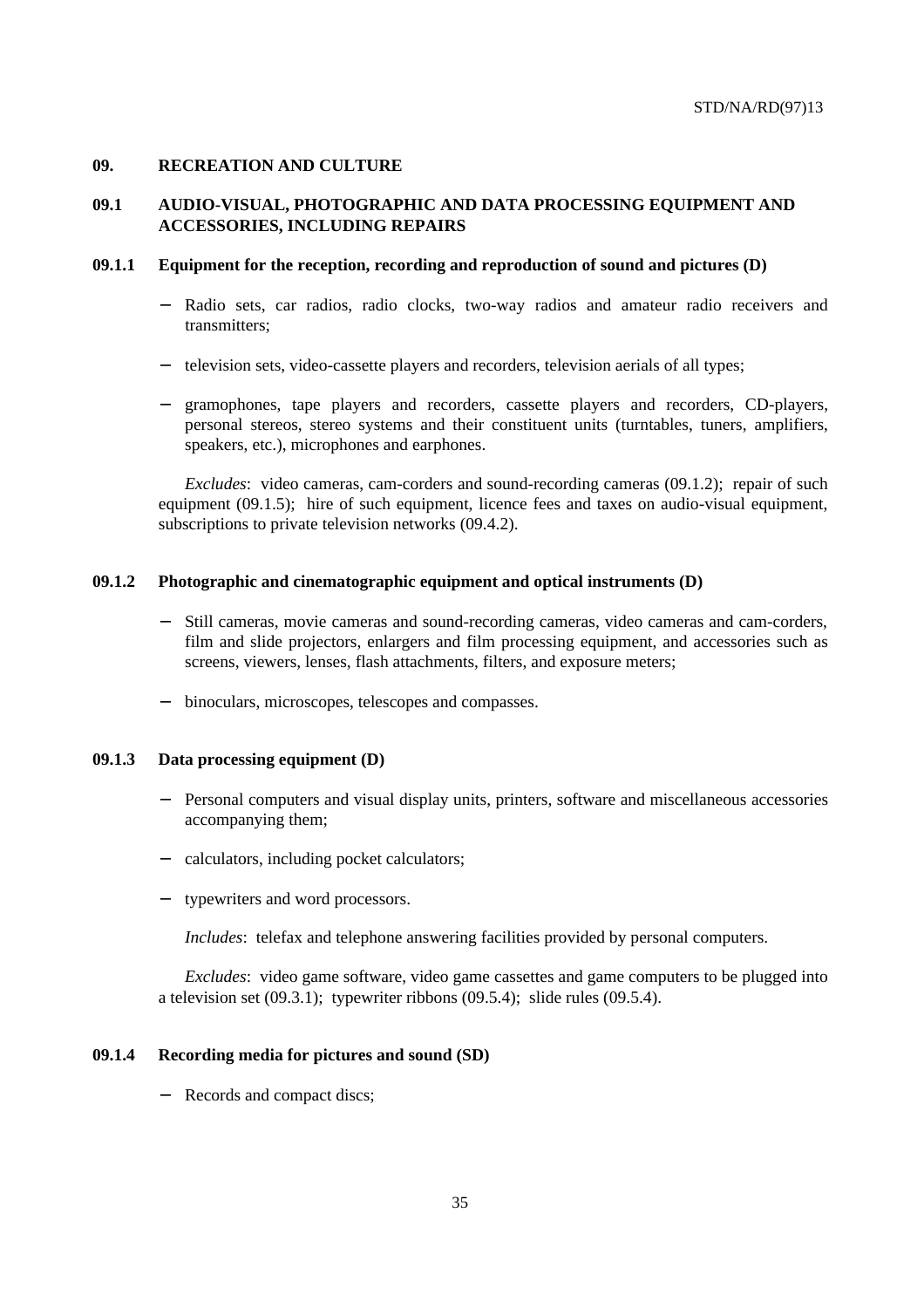- − pre-recorded tapes, cassettes, video cassettes, diskettes and CD-ROMs for tape recorders, cassette recorders, video recorders and personal computers;
- − unrecorded tapes, cassettes, video cassettes, diskettes and CD-ROMs for tape recorders, cassette recorders, video recorders and personal computers;
- − unexposed films, cartridges and discs for photographic and cinematographic use.

*Includes*: photographic supplies such as paper and flash bulbs.

*Excludes*: batteries (05.5.2); video game cassettes (09.3.1); the development of films and the printing of photographs (09.4.2).

#### **09.1.5 Repair of audio-visual, photographic and data processing equipment and accessories (S)**

− Repair of audio-visual equipment, photographic and cinematographic equipment, optical instruments and data processing equipment.

# **09.2 OTHER MAJOR DURABLES FOR RECREATION AND CULTURE, INCLUDING REPAIRS**

#### **09.2.1 Other major durables for recreation and culture (D)**

- Camper vans, caravans and trailers;
- aeroplanes, microlight aircraft and hang-gliders;
- − boats, outboard motors, sails, rigging and superstructures;
- major items for games and sport such as canoes, kayaks, wind-surfing boards, body-building apparatus, sea-diving equipment, billiard tables, ping-pong tables, pin-ball machines, gaming machines and golf carts;
- − swimming pools which are not permanent fixtures;
- musical instruments, including electronic musical instruments, such as pianos, organs, violins, guitars, trumpets, clarinets and flutes;
- − horses and ponies.

*Excludes*: small musical instruments such as recorders, harmonicas etc. (09.3.1); inflatable boats and swimming pools (09.3.1).

#### **09.2.2 Repair of other major durables for recreation and culture (S)**

Repair of camper vans, aeroplanes, boats, canoes, musical instruments, etc.

*Excludes*: veterinary services (09.4.2).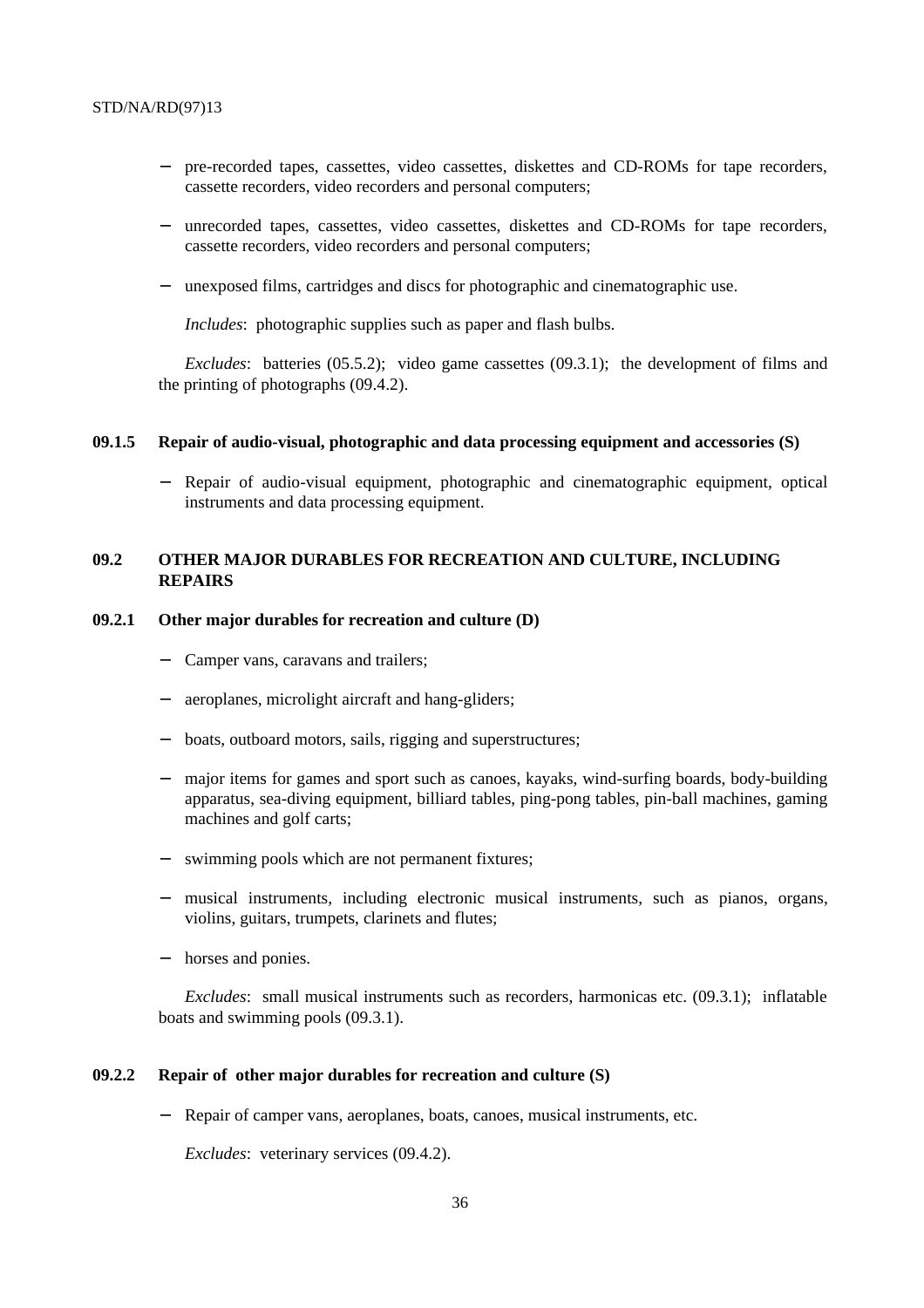### **09.3 OTHER RECREATIONAL ITEMS AND EQUIPMENT, GARDENS AND PETS**

#### **09.3.1 Games, toys and hobbies, equipment for sport, camping and open-air recreation (SD)**

- Card games, parlour games, chess sets and the like;
- − toys of all kinds including dolls, soft toys, toy cars and trains, toy bicycles and tricycles, toy construction sets, puzzles, plasticine, electronic games, masks, disguises, jokes, novelties, fireworks, festoons and Christmas tree decorations;
- − stamp-collecting requisites such as used or cancelled postage stamps and stamp albums and other items for collections (mineralogy, zoology, botany, etc.);
- − gymnastic, physical education and sport equipment such as balls, rackets, bats, skis, golf clubs, ice skates, roller skates, poles, weights, discuses, javelins, dumb-bells and chest expanders;
- − firearms and ammunition for hunting and sport, fishing rods and other equipment for fishing;
- − equipment for beach and open-air games such as bowls, croquet, frisbee, including inflatable swimming pools, boats and rafts;
- − camping equipment such as tents and accessories, sleeping bags and back-packs, air mattresses and inflating pumps, camping stoves and barbecues;
- repair of these articles.

*Includes*: music boxes and small musical instruments such as recorders, harmonicas, whistles, etc.; video game software, video game cassettes and game computers to be plugged into a television set; game-specific footwear such as bowling shoes, football boots, golfing shoes, running spikes, ski boots and footwear fitted with ice skates or roller skates; protective headgear for sports (such as those used in ice hockey, American football, baseball, cricket, cycling, boxing, etc.); other protective gear for sports such as life jackets, boxing gloves, shin-guards, pads, padding, goggles, belts, supports, etc.

*Excludes*: camping and garden furniture (05.1.1); collectors' items falling into the category of works of art or antiques (05.1.1); unused postage stamps (08.1.1); body-building apparatus (09.1.4); Christmas trees (09.2.1); children's scrapbooks (09.5.1).

### **09.3.2 Gardens, plants and flowers (ND)**

Natural or artificial flowers and foliage, plants, shrubs, bulbs, tubers, seeds, fertilizers, composts, specially treated soils for ornamental gardens, pots and pot holders;

*Includes*: natural and artificial Christmas trees; delivery charges for flowers and plants.

*Excludes*: gardening gloves (03.1.3); gardening tools (05.5.2).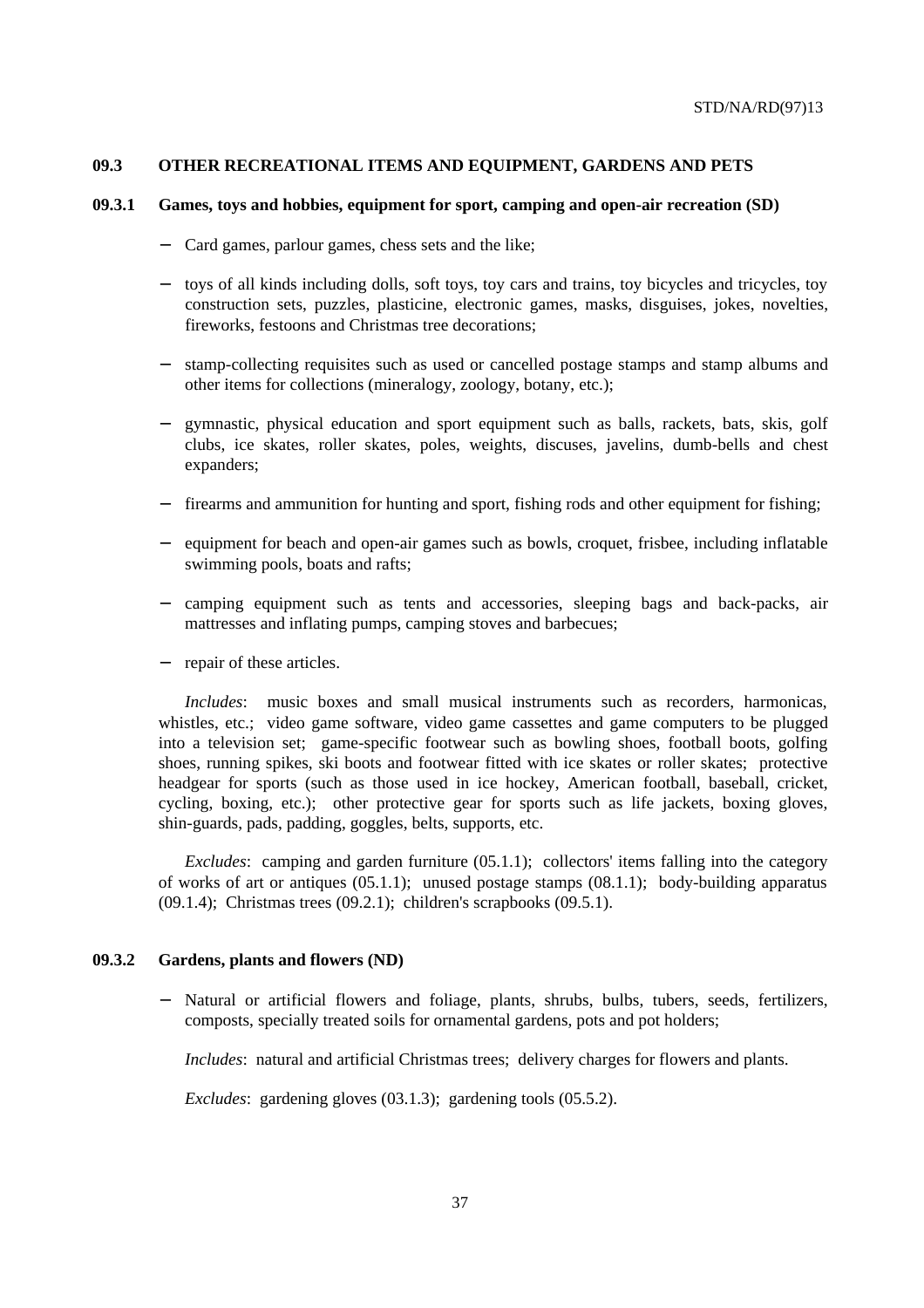#### **09.3.3 Pets and related products (ND)**

Pets, pet foods, veterinary and grooming products for pets, collars, leashes, kennels, birdcages, fish tanks, cat litters, etc.

*Excludes*: horses and ponies (09.2.1); veterinary services (09.3.4).

#### **09.3.4 Veterinary and other services for pets (S)**

− Veterinary and other services for pets such as grooming and boarding.

# **09.4 RECREATIONAL AND CULTURAL SERVICES**

### **09.4.1 Sporting and recreational services (S)**

- Services provided by:
	- sports stadia, horse-racing courses; motor-racing circuits, velodromes, etc.;
	- skating rinks, swimming pools, golf courses, gymnasia, fitness centres, tennis courts, squash courts and bowling alleys;
	- fairs and amusement parks;
	- − roundabouts, see-saws and other playground facilities for children;
	- pin-ball machines and other games for adults other than games of chance;
	- ski slopes and ski lifts;
- − hire of equipment and accessories for sport and recreation, such as aeroplanes, boats, horses, skiing or camping equipment;
- − out-of-school individual or group lessons in bridge, chess, aerobics, dancing, music, skating, skiing, swimming or other pastimes;
- − services of mountain guides, tour guides, etc.

*Includes*: teleferics and cable cars at ski resorts or holiday centres; hire of game-specific footwear such as bowling shoes, football boots, golfing shoes, running spikes, ski boots and footwear fitted with ice skates or rollers.

*Excludes*: teleferics and cable cars not at ski resorts or holiday centres (07.3.5); games of chance (09.4.3); bars providing entertainment (11.1.1).

# **09.4.2 Cultural services (S)**

Services provided by: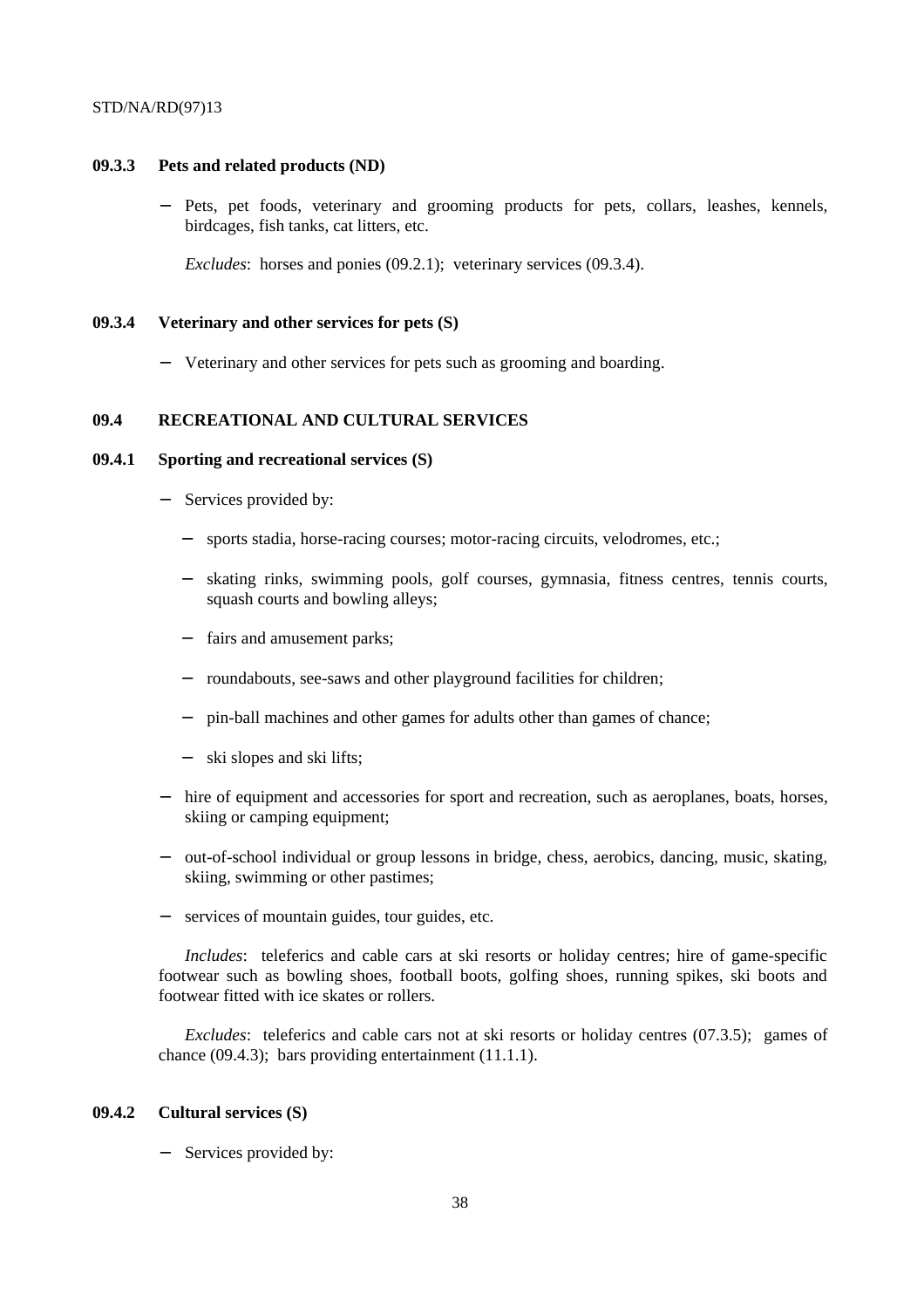- − cinemas, theatres, opera houses, concert halls, music halls, circuses;
- − museums, libraries, art galleries, exhibitions;
- − historic monuments, national parks, zoological and botanical gardens, aquaria;
- sound and light shows;
- − hire of equipment and accessories for culture, such as television sets, video cassettes, etc.;
- − services of musicians, clowns, performers for private entertainments;
- − services of photographers such as film developing, print processing, enlarging, portrait photography, etc.

Includes: television and radio broadcasting, in particular licence fees for and subscriptions to television networks.

#### **09.4.3 Games of chance (S)**

− Service charges for lotteries, bookmakers, totalisers, casinos and other gambling establishments, gaming machines, bingo halls, scratch cards, sweepstakes, etc.

## **09.5. NEWSPAPERS, BOOKS AND STATIONERY**

#### **09.5.1 Books (SD)**

− Books, including atlases, dictionaries, encyclopaedias and text books.

*Includes*: scrapbooks and albums for children.

*Excludes*: stamp albums (09.3.1).

### **09.5.2 Newspapers and periodicals (ND)**

− Newspapers, magazines and other periodicals.

#### **09.5.3 Miscellaneous printed matter (ND)**

- − Catalogues and advertising material;
- posters, greeting cards and visiting cards, announcement and message cards, plain or picture postcards, calendars;
- − road maps, world maps and globes.

*Excludes*: pre-franked postcards and aerogrammes (08.1.1); stamp albums (09.3.1).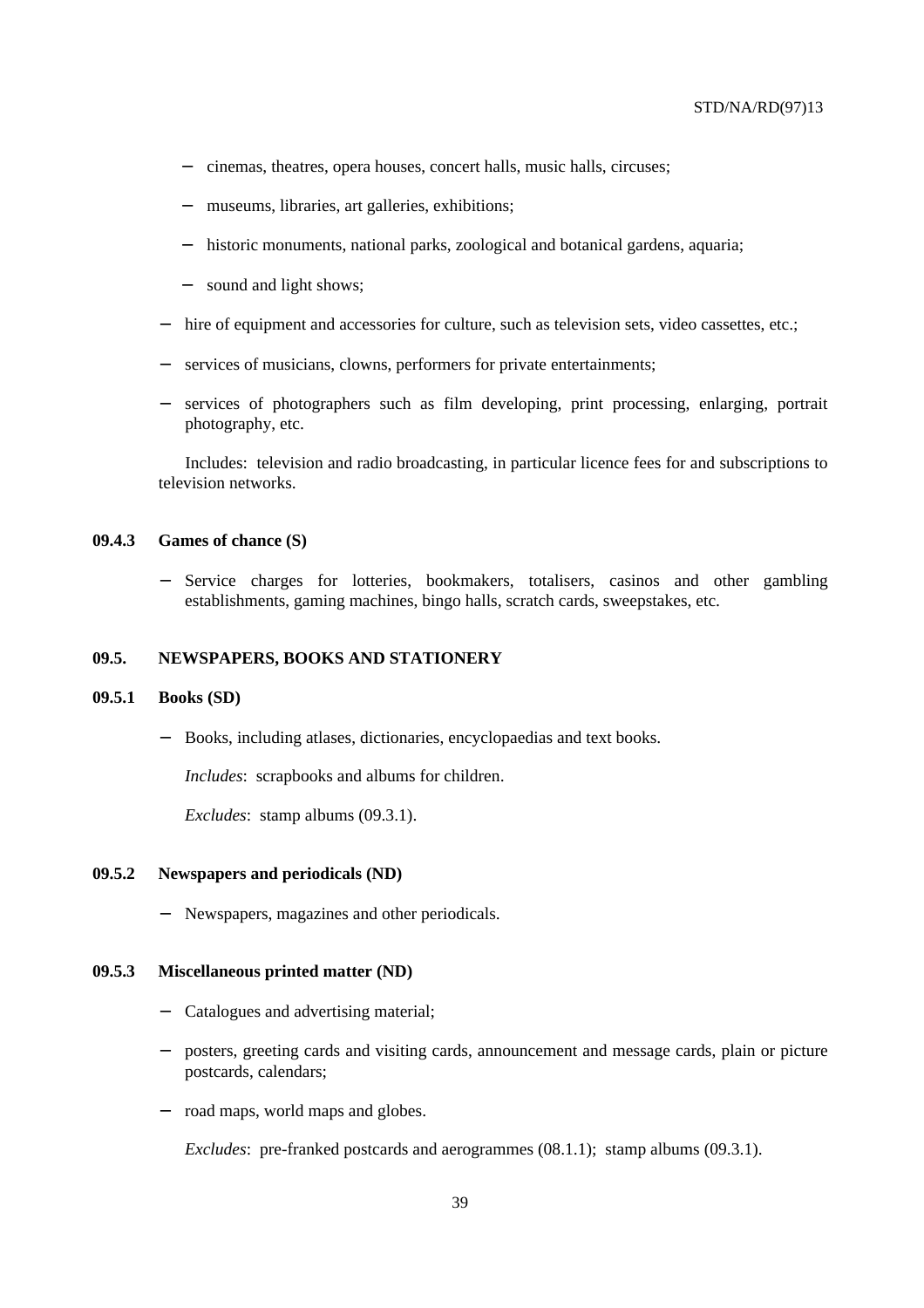#### **09.5.4 Stationery and drawing materials (ND)**

- Writings pads, envelopes, account books, notebooks, diaries, etc.;
- − pens, pencils, fountain pens, ball-point pens, felt-tip pens, inks, ink erasers, rubbers, pencil sharpeners, etc.:
- stencils, carbon paper, typewriter ribbons, inking pads, correcting fluids, etc.;
- − paper punches, paper cutters, paper scissors, office glues and adhesives, staplers and staples, paper clips, drawing pins, etc.;
- − drawing and painting materials such as canvas, paper, card, paints, crayons, pastels and brushes.

*Includes*: educational materials such as exercise books, slide rules, geometry instruments, slates, chalks and pencil boxes.

*Excludes*: pocket calculators (09.1.3).

### **09.6 PACKAGE HOLIDAYS**

### **09.6.1 Package holidays (S)**

All inclusive holidays or tours which provide for travel, food, accommodation, guides, etc.

*Includes*: half-day and one-day excursion tours; pilgrimages.

# **10. EDUCATION**

# **10.1 EDUCATIONAL SERVICES**

Covers educational services only. Does not include expenditures on educational materials, such as books (09.5.1) and stationary (09.5.4), or on ancillary educational services, such as health care services (06), transport services (07.3), catering  $(11.1.2)$  and accommodation  $(11.2.1)$ .

The breakdown of educational services is based upon the level categories of the International Standard Classification of Education (ISCED) of the United Nations Educational, Scientific and Cultural Organisation (UNESCO).

# **10.1.1 Pre-primary and primary education (S)**

− Levels 0 and 1 of ISCED: nursery school and primary school.

*Includes*: literacy programmes for students too old for primary school.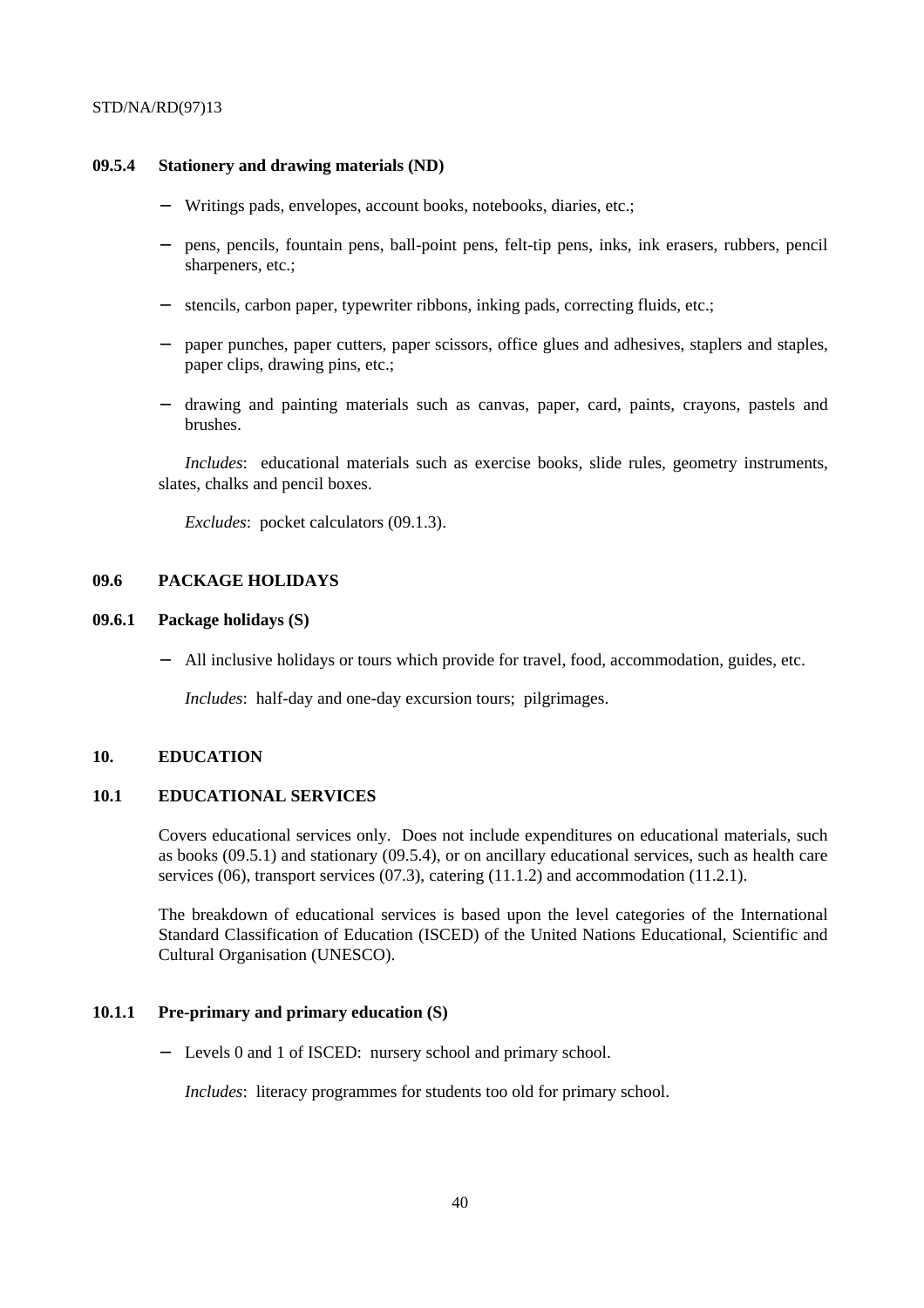#### **10.1.2 Secondary education (S)**

Levels 2 and 3 of ISCED: general, vocational or technical secondary education.

### **10.1.3 Tertiary education (S)**

− Levels 5, 6 and 7 of ISCED: education at the third level, university or otherwise.

### **10.1.4 Education not definable by level (S)**

Level 9 of ISCED: educational programmes, generally for adults, which do not require any special prior instruction, in particular vocational training and cultural development.

*Excludes*: recreational, sport or tourist activities not constituting organised, sustained and progressive training courses, for example music, sport or bridge lessons given by independent teachers (09.4.1).

### **11. HOTELS, CAFES AND RESTAURANTS**

#### **11.1 CATERING SERVICES**

### **11.1.1 Restaurants, cafés, take-aways and the like (S)**

- − Catering services (meals, drinks and refreshments) provided by cafés, restaurants, buffets, bars, tea-rooms, etc., including those provided:
- − in places providing recreational, cultural and sporting services: theatres, cinemas, sports stadia, swimming pools, sports complexes, museums, art galleries, etc.;
- − on public transport (coaches, trains, boats, aeroplanes) except where the price of the meal is included in the fare (for example, a meal on an aeroplane);
- in places serving drinks in conjunction with entertainments: cabaret theatres, night clubs, dancing establishments with bars, etc.;
- − Also included are:
- − the sale of products for immediate consumption such as sandwiches, hot dogs, ice creams, etc.;
- − the sale of meals and snacks by prepared-food suppliers and catering contractors whether or not delivered;
- − cooked dishes to take away;
- − products dispensed ready for consumption by automatic vending machines (sandwiches, snack bars, soft drinks, coffee, etc.).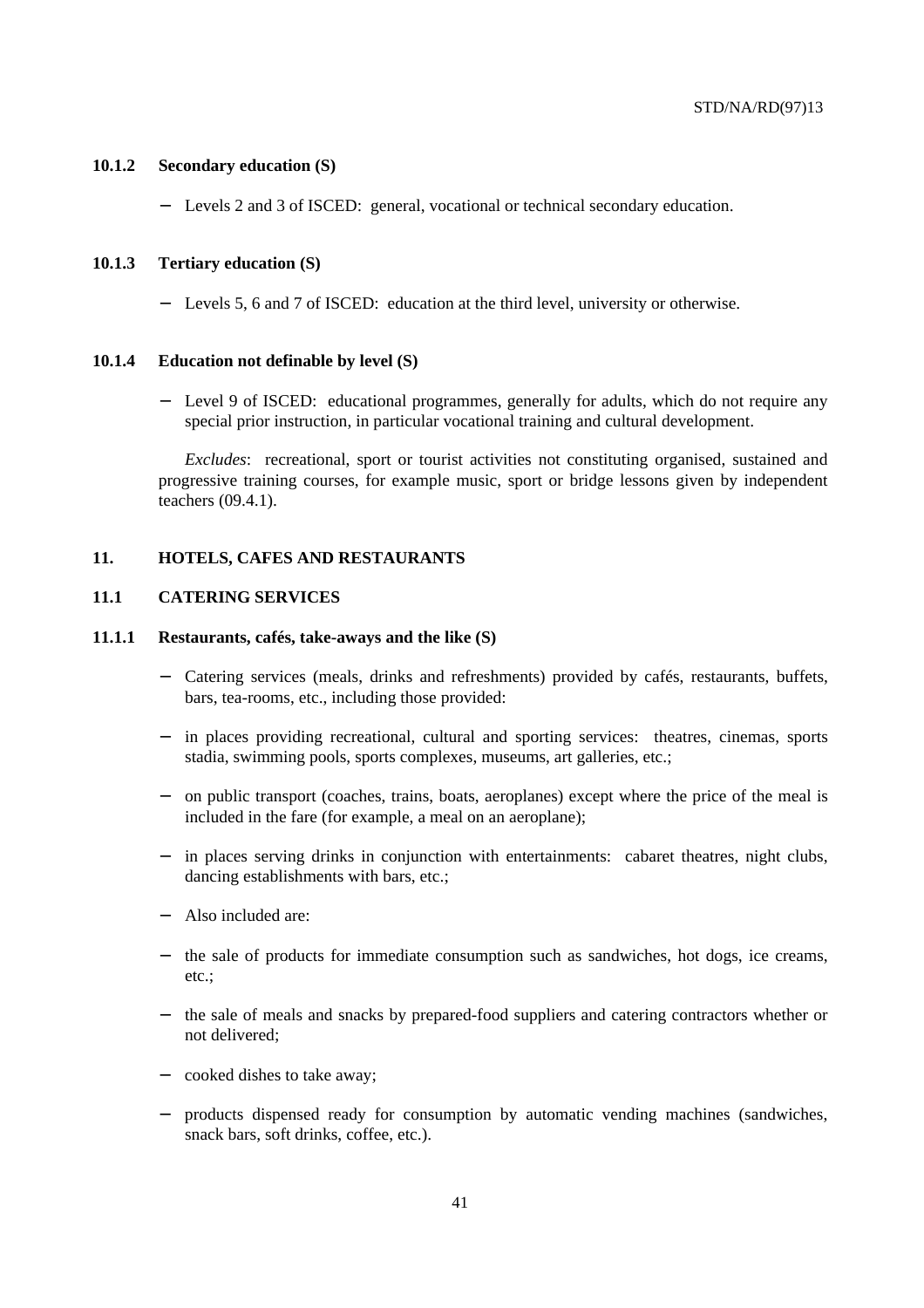*Includes*: tips.

*Excludes*: tobacco purchases (02.2.1).

## **11.1.2 Canteens (S)**

− Catering services of works canteens, office canteens and canteens in schools, universities and other educational establishments.

*Includes*: university refectories.

*Excludes*: food and drink provided to hospital patients (06.3.1).

# **11.2 ACCOMMODATION SERVICES**

### **11.2.1 Accommodation services (S)**

- Accommodation services in hotels, boarding houses, motels and inns;
- accommodation services of holiday villages and holiday centres, camping and caravan sites, youth hostels and mountain chalets;
- − accommodation services of boarding schools, universities and other educational establishments.

*Includes*: tips, porters.

*Excludes*: rentals of households occupying a room in a hotel or boarding house as their main residence (04.1.1); rentals of households occupying accommodation for the duration of the holiday period (04.1.2); catering services in such establishments except for breakfast included in the price of the accommodation  $(11.1.1)$ ; persons housed in orphanages, homes for the disabled or maladjusted, hostels for young workers or immigrants (12.3.1).

# **12. MISCELLANEOUS GOODS AND SERVICES**

### **12.1 PERSONAL CARE**

### **12.1.1 Hairdressing salons and personal grooming establishments (S)**

Services of hairdressing salons, barbers, beauty shops, manicures, turkish baths, saunas, solariums, non-medical massages, etc.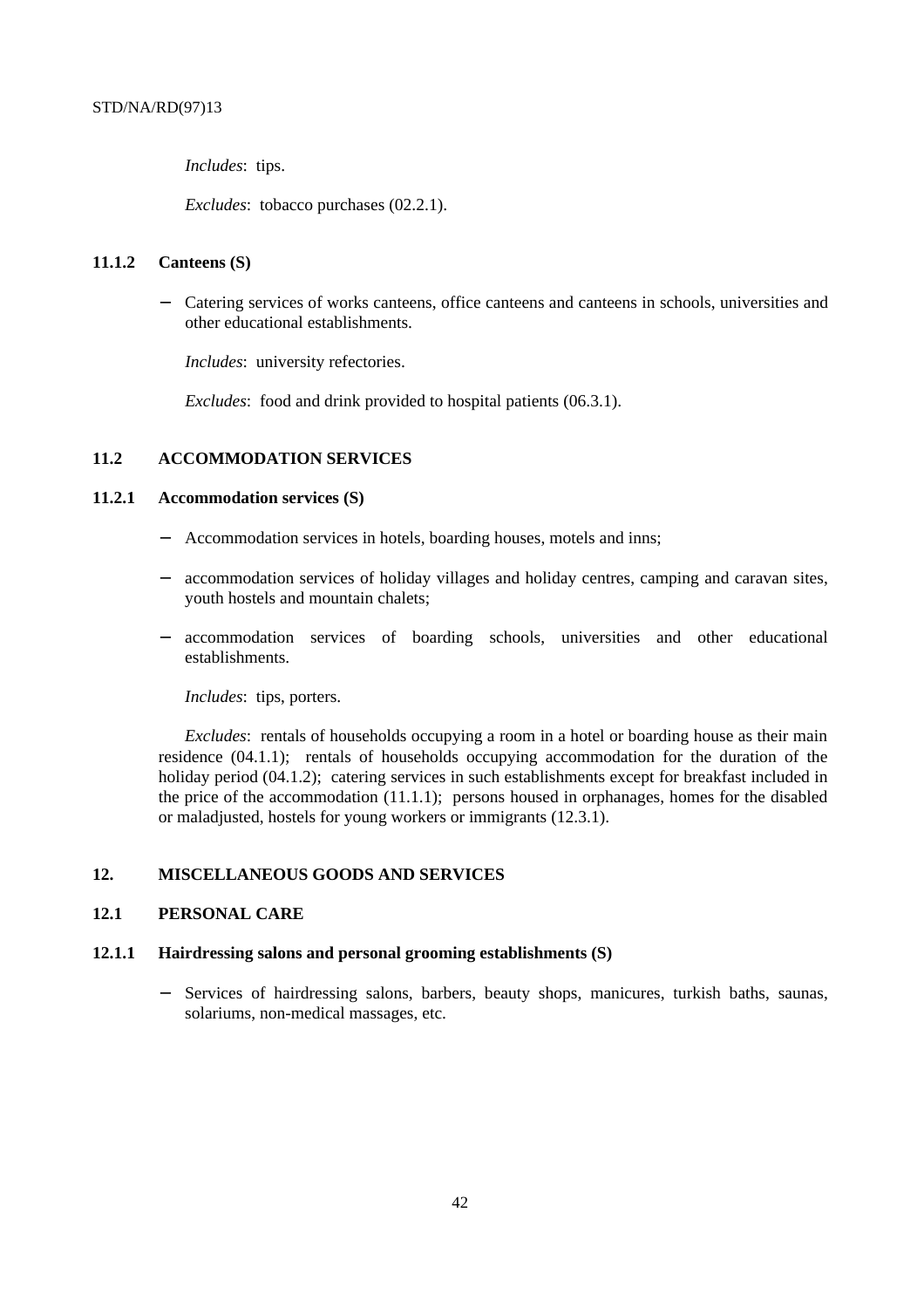#### **12.1.2 Appliances, articles and products for personal care (ND)**

- Electrical appliances: electric razors and hair trimmers, hand held and hood hair dryers, curling tongs and styling combs, sun-lamps, vibrators, electric tooth brushes and other electrical appliances for dental hygiene, etc.;
- − non-electrical appliances: non-electrical razors and hair trimmers and blades therefor, scissors, nail files, combs, shaving brushes, hairbrushes, toothbrushes, nail brushes, hairpins, curlers, personal weighing machines, baby scales, etc.;
- − articles for personal hygiene: toilet soap, medicinal soap, cleansing oil and milk, shaving soap, shaving cream and foam, toothpaste, etc.;
- − beauty products, perfumes and deodorants: lipstick, nail varnish, make-up and make-up removal products (including powder compacts, brushes and powder puffs), hair lacquers and lotions, pre-shave and after-shave products, sun-bathing products, hair removers, perfumes and toilet waters, personal deodorants and bath products;
- − other products: toilet paper, paper handkerchiefs, paper towels, sanitary towels, cotton wool, cotton tops, disposable babies' napkins.

*Includes*: repair of such appliances.

*Excludes*: babies' napkins made of fabric (03.1.2); handkerchiefs made of fabric (03.1.3).

#### **12.1.3 Personal care services n.e.c. (S)**

Services provided by prostitutes and the like.

# **12.2 PERSONAL EFFECTS N.E.C.**

# **12.2.1 Jewellery, clocks and watches (D)**

- − Precious stones, jewellery, including costume jewellery, cuff-links and tie-pins;
- − clocks, watches, stop-clocks, alarm clocks;
- − repair of such articles.

*Includes*: travelling alarm clocks.

*Excludes*: ornaments (05.1.1) or (05.4.1); radio clocks (09.1.1).

#### **12.2.2 Other personal effects (SD)**

− Articles for smokers: pipes, lighters, cigarette cases, cigar cutters, etc.;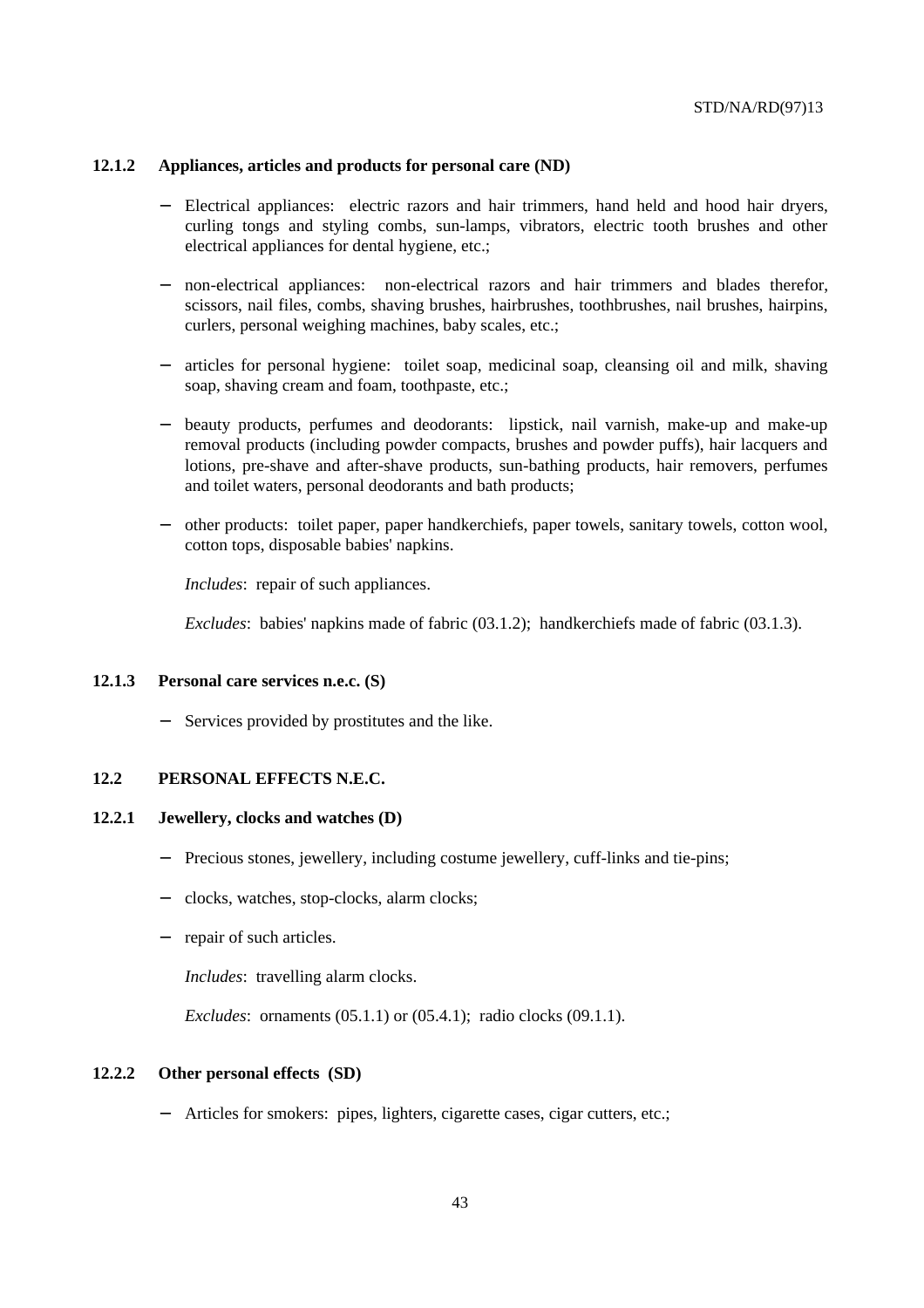- − articles for babies: baby carriages, push-chairs, carry cots, recliners, car beds and seats, back-carriers, front carriers, reins and harnesses, etc.;
- − travel goods and other carriers of personal effects: suitcases, trunks, travel bags, attaché cases, satchels, hand-bags, wallets, purses, etc.;
- − miscellaneous personal articles; sun-glasses, walking sticks and canes, umbrellas, fans, key rings, etc.;
- − funerary articles such as urns, coffins and gravestones;
- − repair of such articles.

*Includes*: wall thermometers and barometers.

*Excludes*: baby furniture (05.1.1); shopping bags (05.2.1); feeding bottles (05.4.1); pencil boxes (09.5.4).

# **12.3 SOCIAL PROTECTION SERVICES**

Social protection as defined here covers assistance and support services provided to persons who are: elderly, disabled, suffering from occupational injuries and diseases, survivors (spouses and dependants of deceased persons), unemployed, destitute, homeless, low-income earners, indigenous people, immigrants, refugees, alcohol and substance abusers, etc. It also covers assistance and support services provided to families and children.

#### **12.3.1 Social protection services (S)**

Households usually purchase social protection services, either wholly or in part, for elderly persons, disabled persons, families and children. Such services include residential care, home help, day care and rehabilitation. More specifically, this class covers payments by households for:

- − Retirement homes for elderly persons, hospices for terminally-ill persons, residences for disabled persons, rehabilitation centres providing long-term support for patients rather than health care and rehabilitative therapy, schools for disabled persons where the main aim is to help students overcome their disability ;
- − home cleaning services, meal programmes, day-care centres, day-care services and holidaycare services for elderly and disabled persons;
- − wet-nurses, crèches, nurseries, play schools, day-care centres and other child-minding facilities;
- − counselling, guidance, arbitration, fostering and adoption services for families.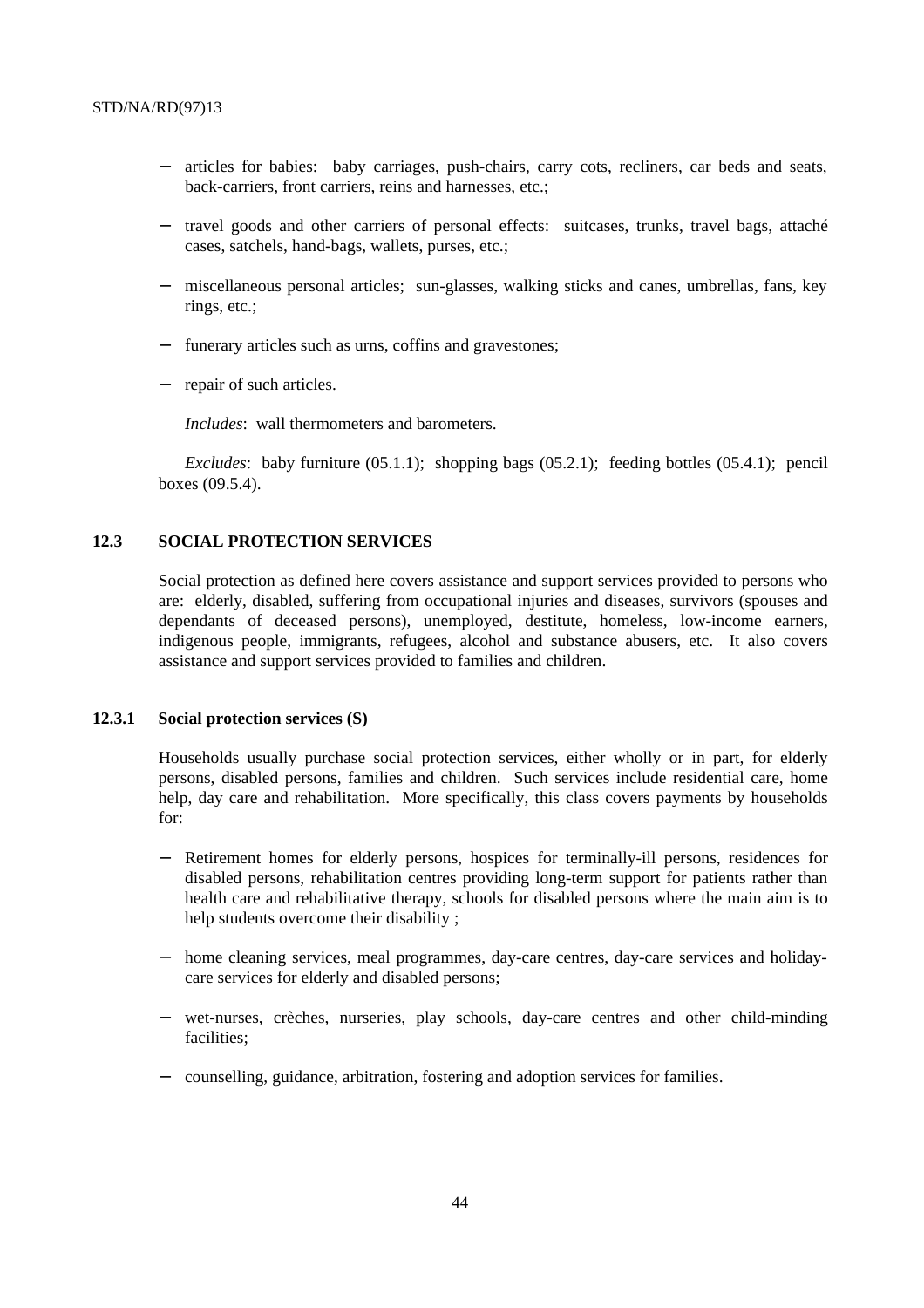## **12.4 INSURANCE**

Service charges for insurance are classified by type of insurance, namely: life insurance and non-life insurance (that is, insurance in connection with the dwelling, health, transport, etc.). Service charges for multi-risk insurance covering several risks are not classified separately. For such insurance, if it not possible to allocate the service charges to the various risks covered, the service charges should be classified on the basis of the cost of the principal risk.

## **12.4.1 Life insurance**

Service charges for life assurance, death benefit assurance, education assurance, etc. and life insurance, marriage insurance, birth insurance, etc.

## **12.4.2 Insurance connected with the dwelling (S)**

Service charges paid by owner-occupiers and by tenants for the kinds of insurance typically taken out by tenants against fire, theft, water damage, etc.

*Excludes*: service charges paid by owner-occupiers for the kinds of insurance typically taken out by landlords (intermediate consumption).

#### **12.4.3 Insurance connected with health (S)**

Service charges for private sickness and accident insurance.

#### **12.4.4 Insurance connected with transport (S)**

- − Service charges for insurance in respect of personal transport equipment;
- − service charges for travel insurance and luggage insurance.

### **12.4.5 Other insurance (S)**

− Service charges for other insurance such as civil liability for injury or damage to third parties or their property not arising from the operation of personal transport equipment.

#### **12.5 FINANCIAL SERVICES N.E.C.**

# **12.5.1 FISIM (S)**

Financial intermediation services indirectly measured, that is the services of financial institutions that are indirectly charged for such as the taking of deposits and the making of loans.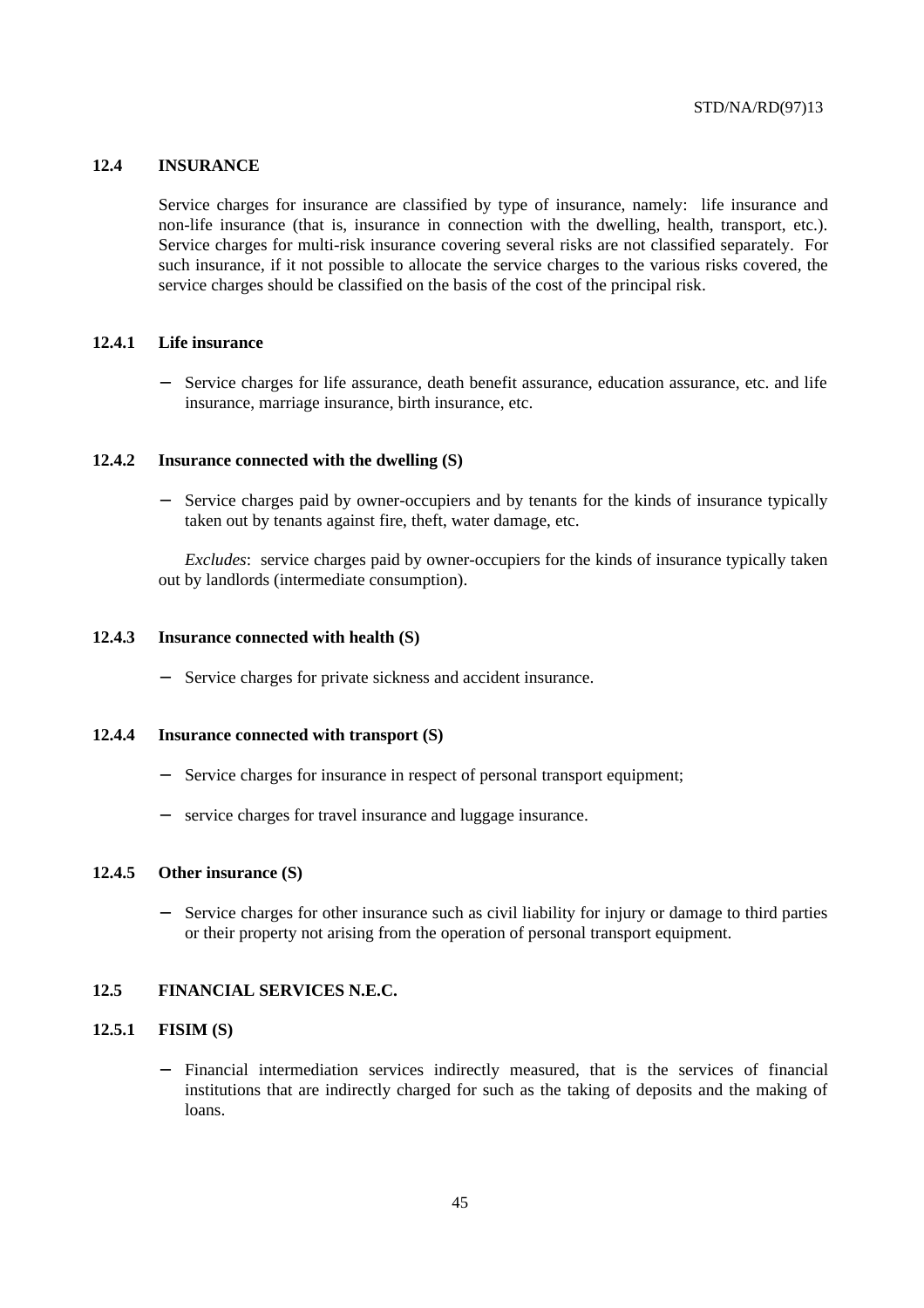## **12.5.2 Other financial services n.e.c. (S)**

- − Actual charges for bank services;
- − fees and service charges for brokerage, investment counselling, finance company loans and services of similar financial institutions;
- − charges for money orders and other financial services of post offices and savings banks;
- − fees to tax consultants;
- − administrative charges of private pension funds.

## **12.6 OTHER SERVICES N.E.C.**

# **12.6.1 Other services n.e.c. (S)**

- Fees for legal services, employment agencies, etc.;
- − charges for undertaking and other funeral services;
- payment for the services of property managers and agents, operators of salesrooms and various intermediaries;
- payment for photocopies and other reproductions of documents;
- fees for the issue of birth, marriage or death certificates;
- payment for newspaper notices and advertisements;
- payment for the services of graphologists, astrologers, private detectives, matrimonial agencies and marriage guidance counsellors, public writers, miscellaneous concessions (seats, toilets, cloakrooms), etc.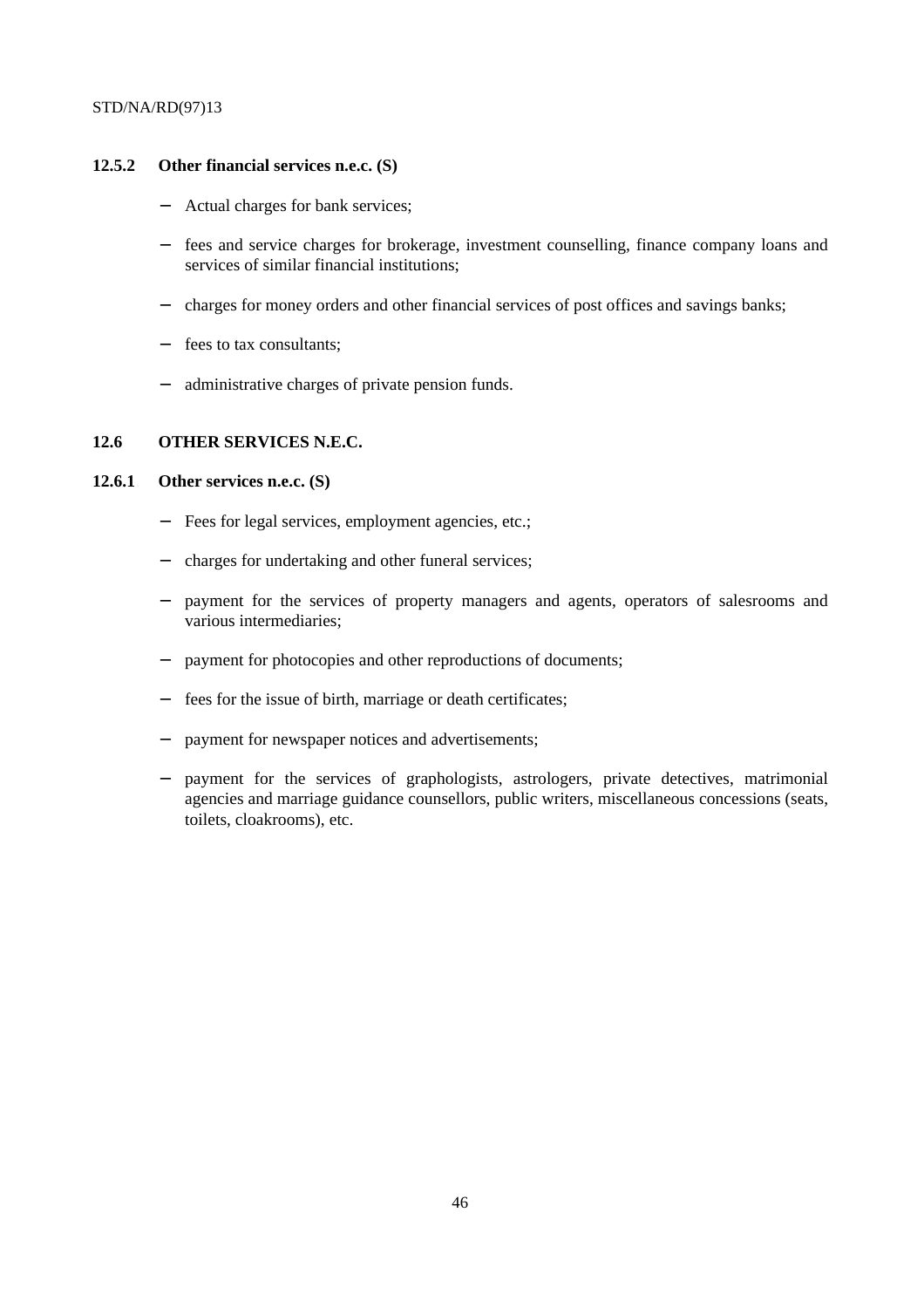# **COICOP: NON-PROFIT INSTITUTIONS SERVING HOUSEHOLDS (NPISH)**

**DIVISION 13**

# **DEFINITION OF INDIVIDUAL CONSUMPTION EXPENDITURE**

 **BY CLASS (FOUR-DIGIT LEVEL)**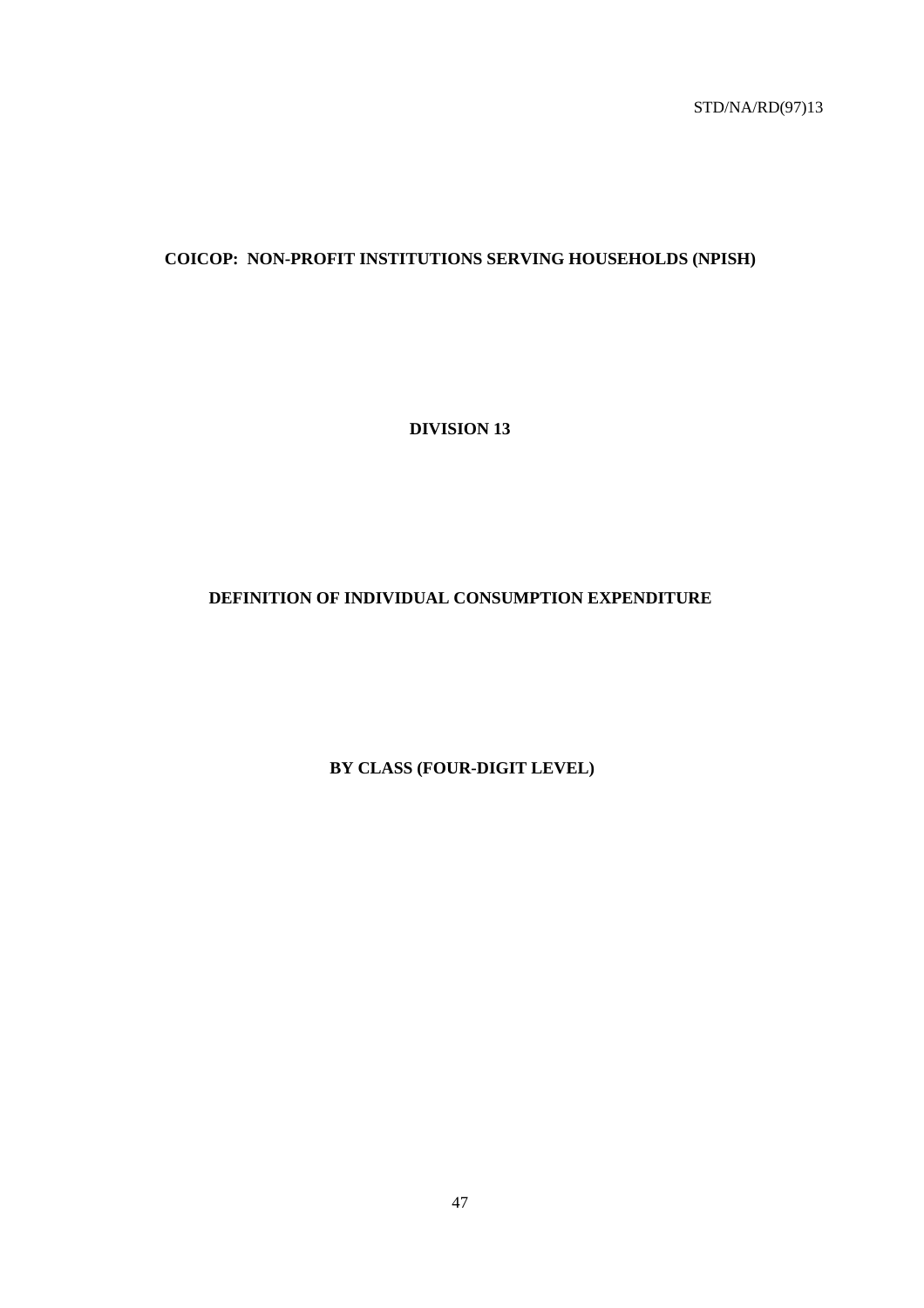# **13. INDIVIDUAL CONSUMPTION EXPENDITURE BY NON-PROFIT INSTITUTIONS SERVING HOUSEHOLDS (NPISH)**

#### **13.1 HEALTH**

This group corresponds to Division 06 (individual consumption expenditure by households on health), Group 14.1 (individual consumption expenditure by general government on health) and COPNI Group 01.1 [Health].

Prescribed medicaments, prostheses, medical appliances and equipment and other health-related products obtained by individuals, usually from dispensing chemists, pharmacists or medical equipment suppliers, are classified under (13.1.1). Such products supplied directly to outpatients by medical, dental and paramedical practitioners or to in-patients by hospitals and the like are classified under (13.1.2), (13.1.3), (13.1.4) and (13.1.5) as appropriate.

Health services delivered by medical, dental and paramedical practitioners and auxiliaries to outpatients at home or in individual or group consulting facilities or dispensaries or the out-patient clinic of hospitals are classified under  $(13.1.2)$ ,  $(13.1.3)$  and  $(13.1.4)$ .

Medical, dental and paramedical services provided to in-patients by hospitals and the like are covered by (13.1.5).

### **13.1.1 Medical products, appliances and equipment (ND)**

− As specified in [COPNI 01.1.1]. Corresponds to (06.1.1) and (14.1.1).

# **13.1.2 Out-patient medical services (S)**

− As specified in [COPNI 01.1.2]. Corresponds to (06.2.1) and (14.1.2).

# **13.1.3 Out-patient dental services (S)**

− As specified in [COPNI 01.1.3]. Corresponds to (06.2.2) and (14.1.3).

# **13.1.4 Out-patient paramedical services (S)**

− As specified in [COPNI 01.1.4]. Corresponds to (06.2.3) and (14.1.4).

## **13.1.5 Hospital services (S)**

− As specified in [COPNI 01.1.5]. Corresponds to (06.3.1) and (14.1.5).

#### **13.1.6 Other health services (S)**

− As specified in [COPNI 01.1.6 and 01.1.7].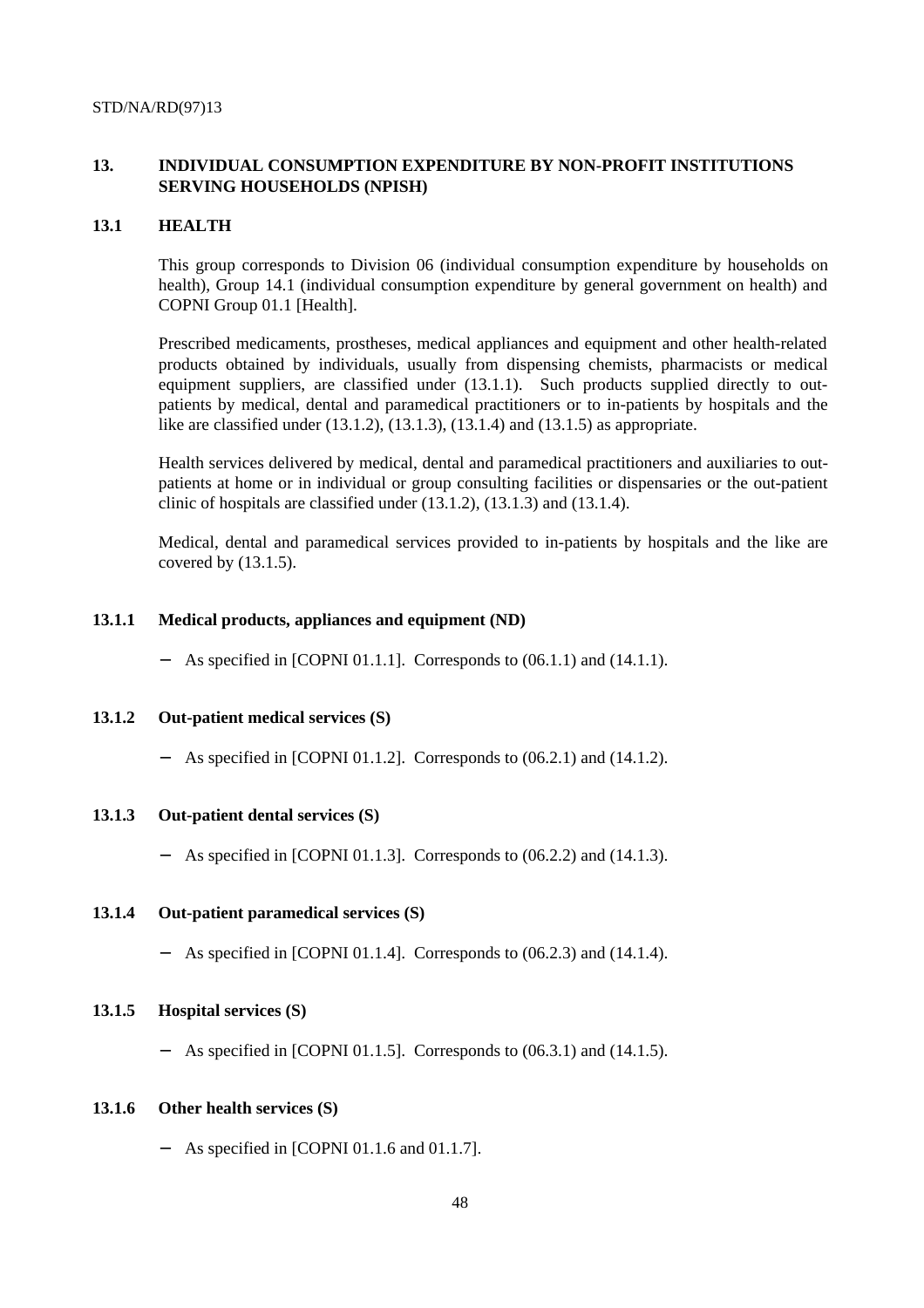## **13.2 RECREATIONAL AND CULTURAL SERVICES**

This group corresponds to Group 09.4 (individual consumption expenditure by households on recreational and cultural services), Group 14.2 (individual consumption expenditure by general government on recreational and cultural services) and COPNI Group 02.1 [Recreation and culture].

#### **13.2.1 Sporting and recreational services (S)**

− As specified in [COPNI 02.1.1]. Corresponds to (09.4.1) and (14.2.1).

#### **13.2.2 Cultural services (S)**

− As specified in [COPNI 02.1.2]. Corresponds to (09.4.2) and (14.2.2).

## **13.3 RELIGION**

This group has no counterpart in Divisions 01 to 12 (individual consumption expenditure by households) and Division 14 (individual consumption expenditure by general government on religious services). It corresponds to COPNI Group 03.1 [Religion].

#### **13.3.1 Religion (S)**

As specified in [COPNI 03.1.1].

#### **13.4 EDUCATIONAL SERVICES**

This group corresponds to Division 10 (individual consumption expenditure by households on education), Group 14.3 (individual consumption expenditure by general government on educational services) and COPNI Group 04.1 [Educational services].

#### **13.4.1 Pre-primary and primary education (S)**

− As specified in [COPNI 04.1.1]. Corresponds to (10.1.1) and (14.3.1).

### **13.4.2 Secondary education (S)**

− As specified in [COPNI 04.1.2]. Corresponds to (10.1.2) and (14.3.2).

#### **13.4.3 Tertiary education (S)**

− As specified in [COPNI 04.1.3]. Corresponds to (10.1.3) and (14.3.3).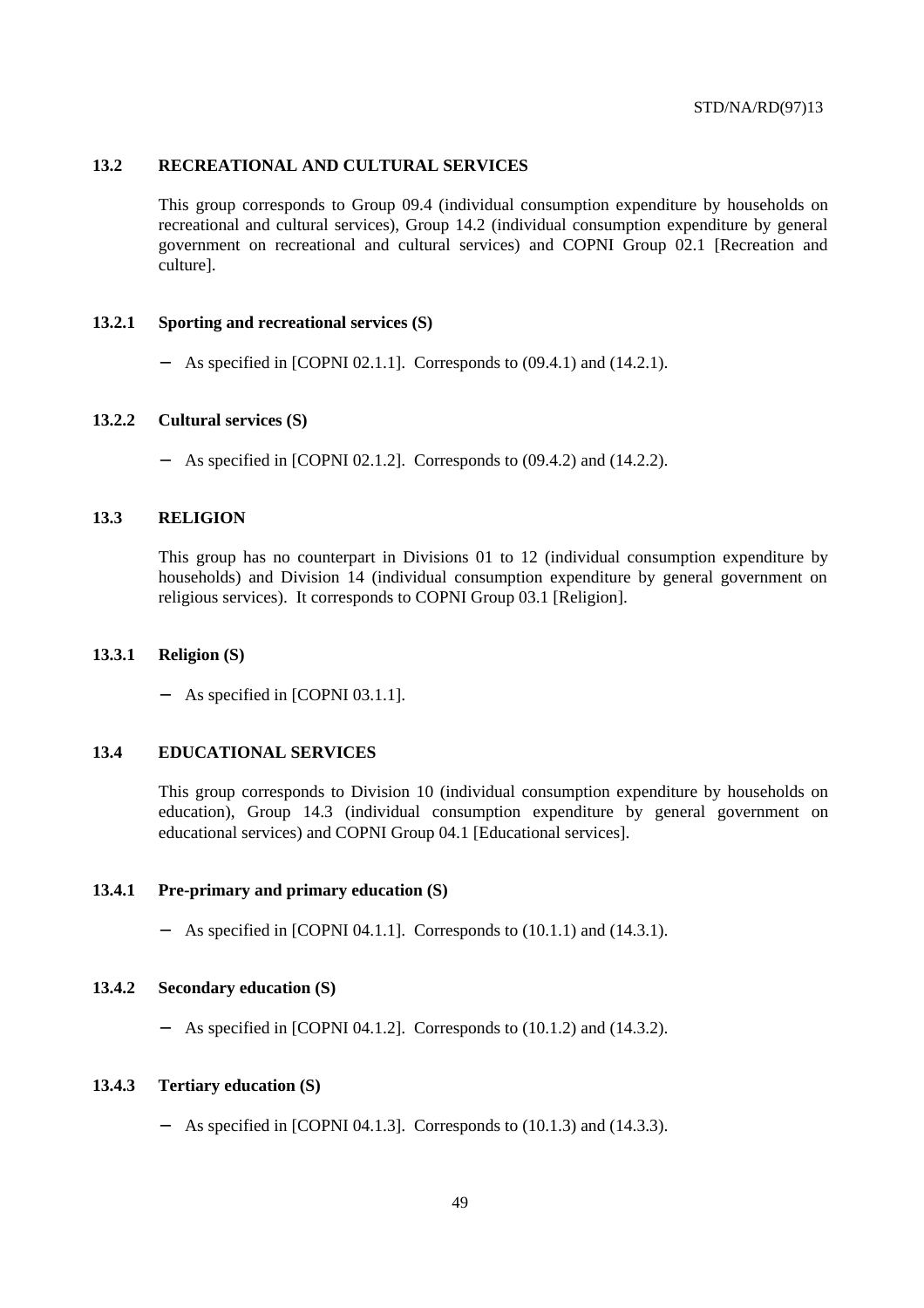## **13.4.4 Education not definable by level (S)**

− As specified in [COPNI 04.1.4]. Corresponds to (10.1.4) and (14.3.4).

## **13.4.5 Other educational services (S)**

− As specified in [COPNI 04.1.5 and 04.1.6]

### **13.5 SOCIAL PROTECTION SERVICES**

Social protection as defined here covers assistance and support services provided to persons who are: elderly, disabled, suffering from occupational injuries and diseases, survivors (spouses and dependants of deceased persons), unemployed, destitute, homeless, low-income earners, indigenous people, immigrants, refugees, alcohol and substance abusers, etc. It also covers assistance and support services provided to families and children.

This Group corresponds to Group 12.3 (individual consumption expenditure by households on social protection services), Group 14.4 (individual consumption expenditures by general government on social protection services) and COPNI Group 05.1 (individual consumption expenditure by NPISHs on social protection).

## **13.5.1 Social protection services (S)**

− As specified in [COPNI 05.1.1 and 05.1.2]. Corresponds to (12.3.1) and (14.4.1).

### **13.6 POLITICAL PARTIES, LABOUR AND PROFESSIONAL ORGANISATIONS**

This group has no counterpart in Divisions 01 to 12 (individual consumption expenditure by households) and Division 14 (individual consumption expenditure by general government). It corresponds to COPNI Group 06.1 [Political parties, labour and professional organisations].

#### **13.6.1 Services of political parties, (S)**

− As specified in [COPNI 06.1.1].

#### **13.6.2 Services of labour and professional organisations (S)**

− As specified in [COPNI 06.1.2].

# **13.7 HOUSING**

This group corresponds to Groups 04.1 to 04.3 (individual consumption expenditure by households on rentals for housing and regular maintenance and repair of dwellings), Group 14.5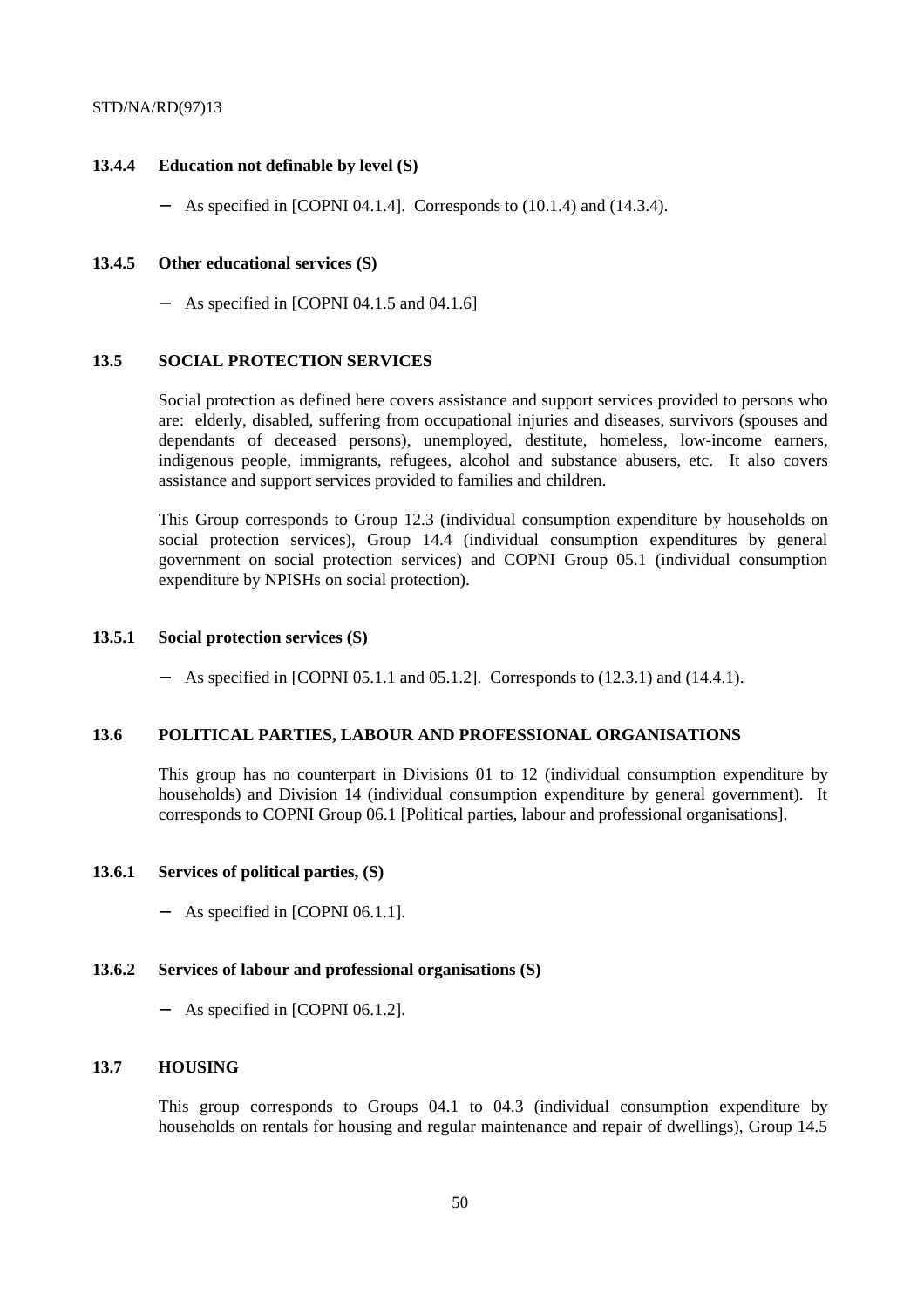(individual consumption expenditure by general government on housing) and COPNI Group 07.1 [Housing].

## **13.7.1 Housing (S)**

− As specified in [COPNI 07.1.1]. Corresponds to (04.1.1) to (04.3.2) and (14.5.1).

### **13.8 ENVIRONMENTAL PROTECTION**

This group has no counterpart in Divisions 01 to 12 (individual consumption expenditure by households) and Division 14 (individual consumption expenditure by general government). It corresponds to COPNI Group 08.1 [Environment protection].

### **13.8.1 Environmental protection (S)**

− As specified in [COPNI 08.1.1]

# **13.9 SERVICES N.E.C.**

This group has no counterpart in Divisions 01 to 12 (individual consumption expenditure by households) and Division 14 (individual consumption expenditure by general government). It corresponds to COPNI Group 09.1 [Services n.e.c.].

## **13.9.1 Services n.e.c. (S)**

− As specified in [COPNI 09.1.1]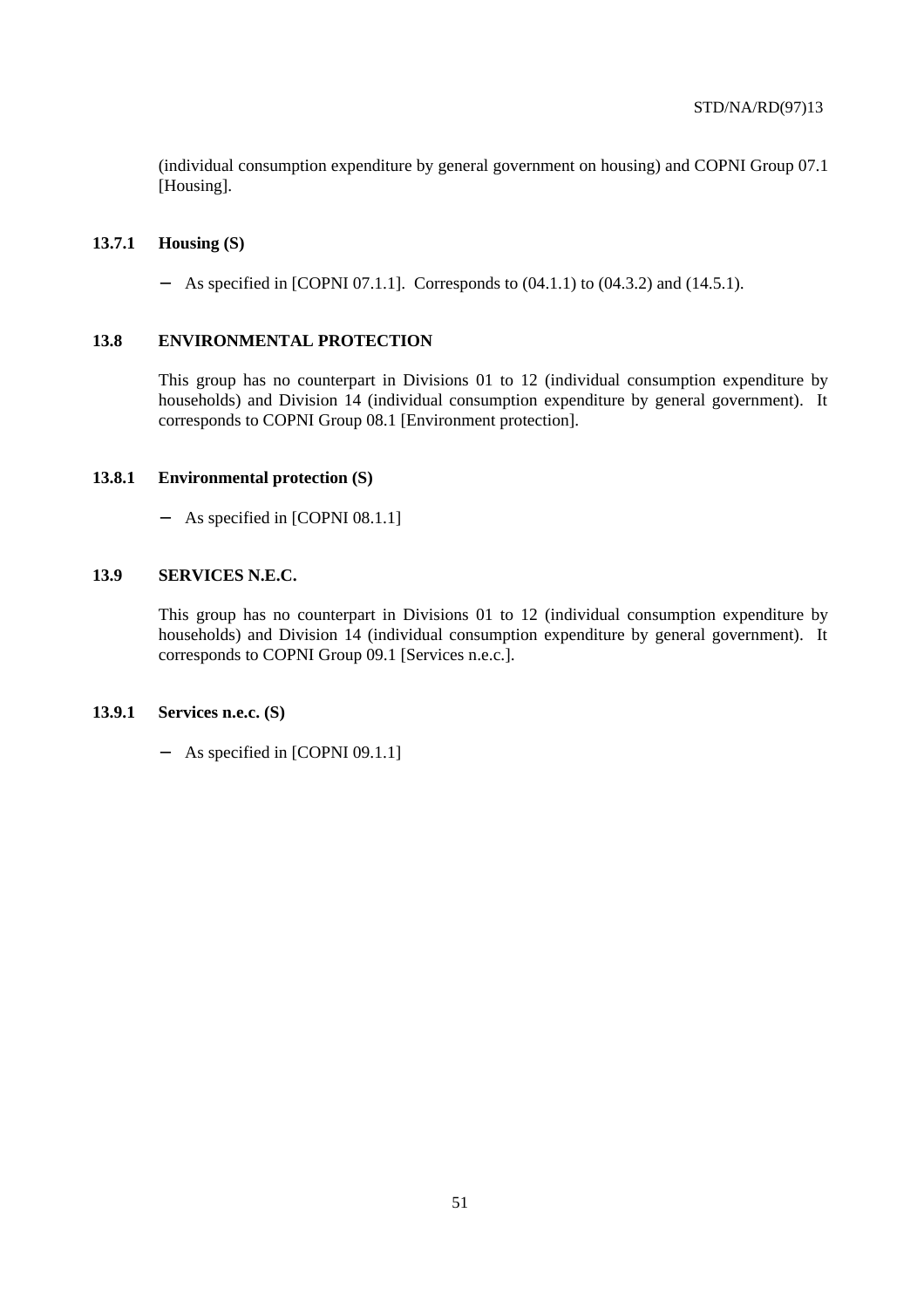**COICOP: GENERAL GOVERNMENT**

**DIVISION 14**

# **DEFINITION OF INDIVIDUAL CONSUMPTION EXPENDITURE**

 **BY CLASS (FOUR-DIGIT LEVEL)**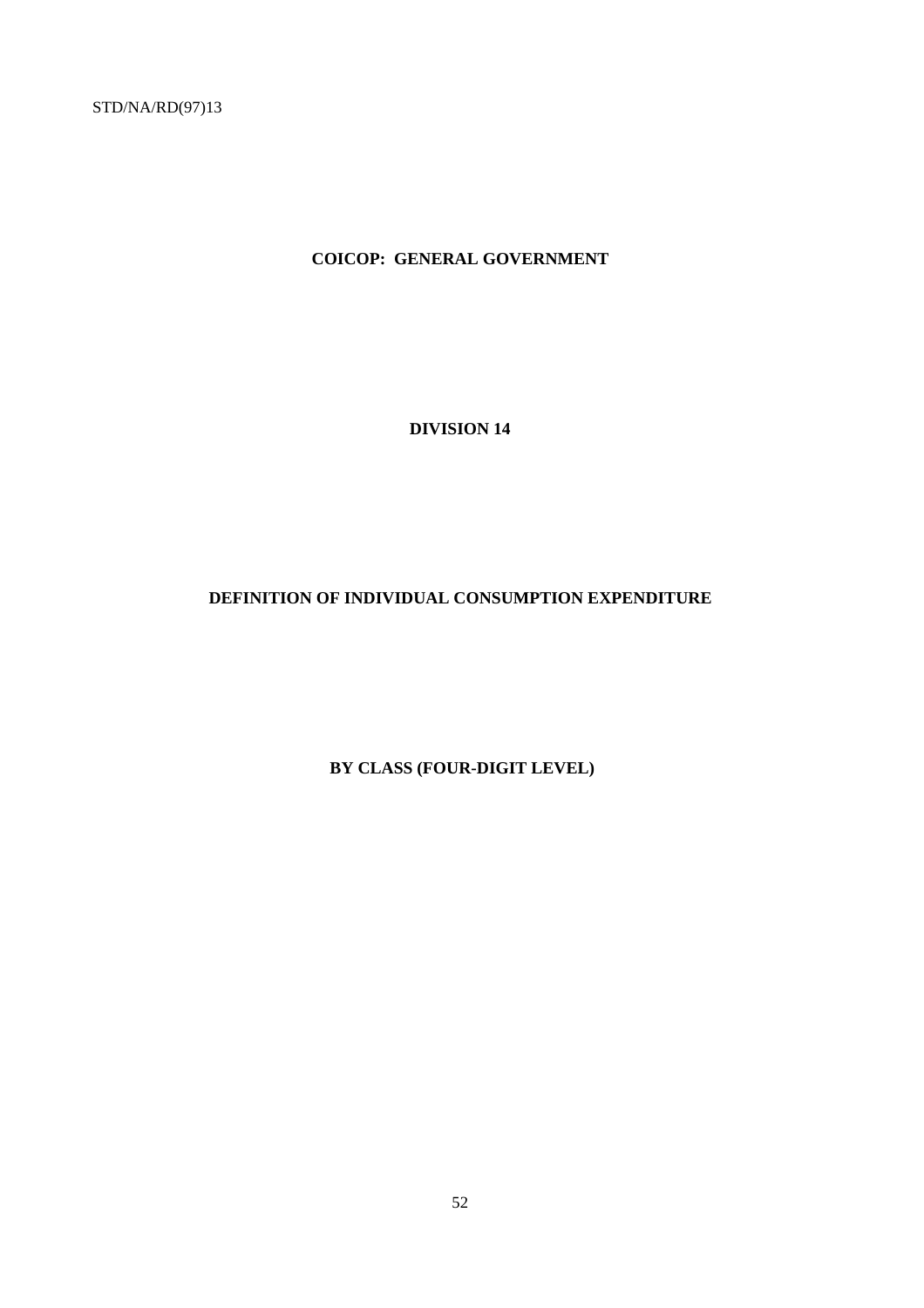## **14. INDIVIDUAL CONSUMPTION EXPENDITURE BY GENERAL GOVERNMENT**

#### **14.1 HEALTH**

This group corresponds to Division 06 (individual consumption expenditure by households on health), Group 13.1 (individual consumption expenditure by NPISH on health) and COFOG Groups 05.1 to 05.4 [Health affairs and services].

Prescribed medicaments, prostheses, medical appliances and equipment and other health-related products obtained by individuals, usually from dispensing chemists, pharmacists or medical equipment suppliers, are classified under (14.1.1). Such products supplied directly to outpatients by medical, dental and paramedical practitioners or to in-patients by hospitals and the like are classified under  $(14.1.2)$ ,  $(14.1.3)$ ,  $(14.1.4)$  and  $(14.1.5)$  as appropriate.

Health services delivered by medical, dental and paramedical practitioners and auxiliaries to outpatients at home or in individual or group consulting facilities or dispensaries or the out-patient clinic of hospitals are classified under (14.1.2), (14.1.3) and (14.1.4).

Medical, dental and paramedical services provided to in-patients by hospital and the like are covered by (14.1.5).

#### **14.1.1 Medical products, appliances and equipment (ND)**

− As specified in [COFOG 05.4.1]. Corresponds to (06.1.1) and (13.1.1).

#### **14.1.2 Out-patient medical services (S)**

− As specified in [COFOG 05.2.1 and 05.2.2]. Corresponds to (06.2.1) and (13.1.2).

## **14.1.3 Out-patient dental services (S)**

As specified in [COFOG 05.2.3]. Corresponds to (06.2.2) and (13.1.3).

## **14.1.4 Out-patient paramedical services (S)**

− As specified in [COFOG 05.2.4 and 05.2.5]. Corresponds to (06.2.3) and (13.1.4).

#### **14.1.5 Hospital services (S)**

− As specified in [COFOG 05.1.1, 05.1.2, 05.1.3, 05.1.4 and 05.1.5]. Corresponds to (06.3.1) and (13.1.5).

#### **14.1.6 Public health services (S)**

− As specified in [COFOG 05.3.1].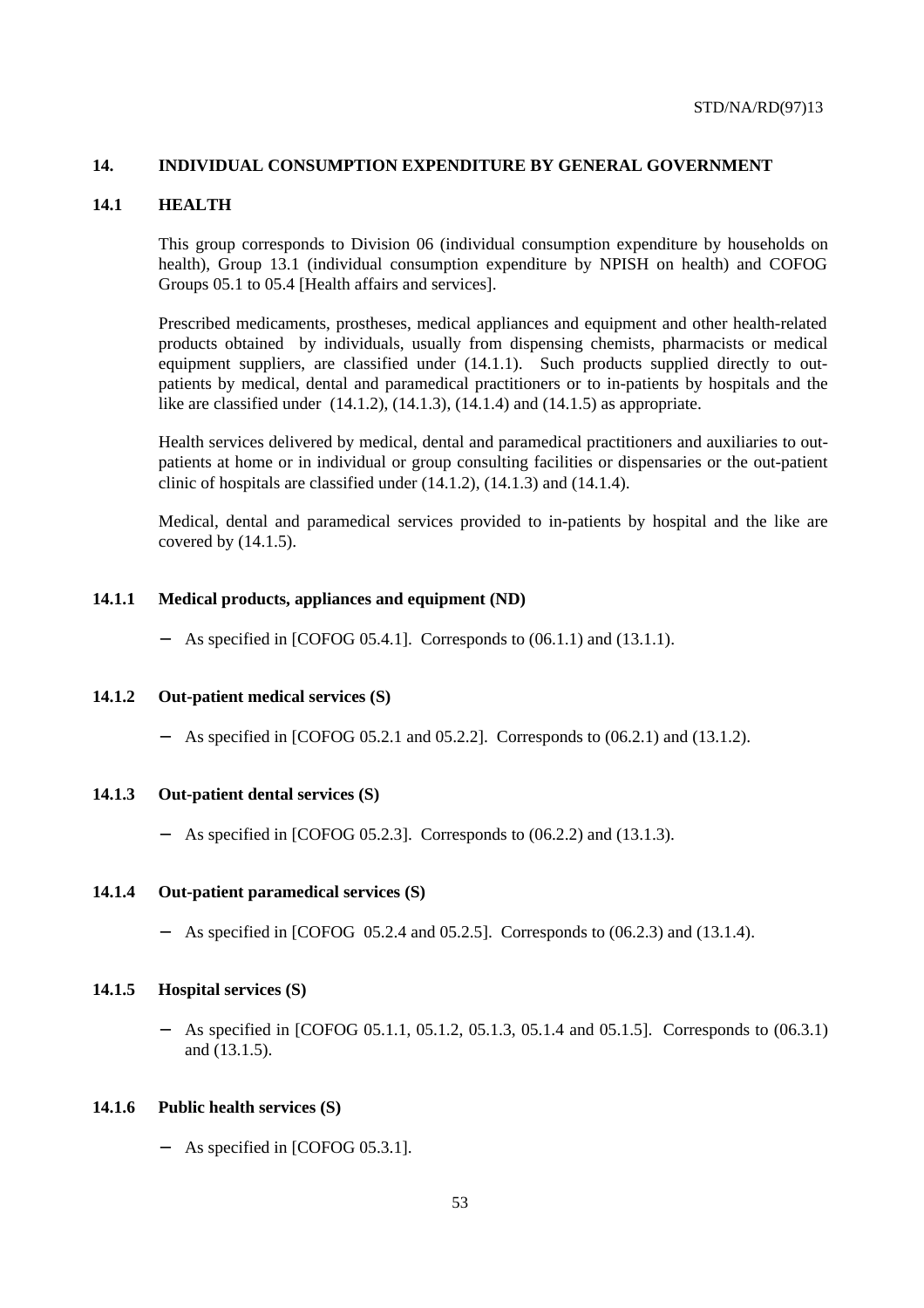# **14.2 RECREATIONAL AND CULTURAL SERVICES**

This group corresponds to Group 09.4 (individual consumption expenditure by households on recreational and cultural services), Group 13.2 (individual consumption expenditure by NPISH on recreational and cultural services) and COFOG Group 07.1 [Recreational and cultural affairs and services].

# **14.2.1 Sporting and recreational services (S)**

− As specified in [COFOG 07.1.1]. Corresponds to (09.4.1) and (13.2.1).

# **14.2.2 Cultural services (S)**

− As specified in [COFOG 07.1.2]. Corresponds to (09.4.2) and (13.2.2).

# **14.3 EDUCATIONAL SERVICES**

This group corresponds to Division 10 (individual consumption expenditure by households on education), Group 13.4 (individual consumption expenditure by NPISH on educational services) and COFOG Groups 04.1 to 04.5 [Education affairs and services].

# **14.3.1 Pre-primary and primary education (S)**

− As specified in [COFOG 04.1.1]. Corresponds to (10.1.1) and (13.4.1).

# **14.3.2 Secondary education (S)**

− As specified in [COFOG 04.2.1, 04.2.2 and 04.2.3]. Corresponds to (10.1.2) and (13.4.2).

# **14.3.3 Tertiary education (S)**

− As specified in [COFOG 04.3.1, 04.3.2 and 04.3.3]. Corresponds to (10.1.3) and (13.4.3).

# **14.3.4 Education not definable by level (S)**

− - As specified in [COFOG 04.4.1]. Corresponds to (10.1.4) and (13.4.4).

# **14.3.5 Subsidiary services to education (S)**

− As specified in [COFOG 04.5.1].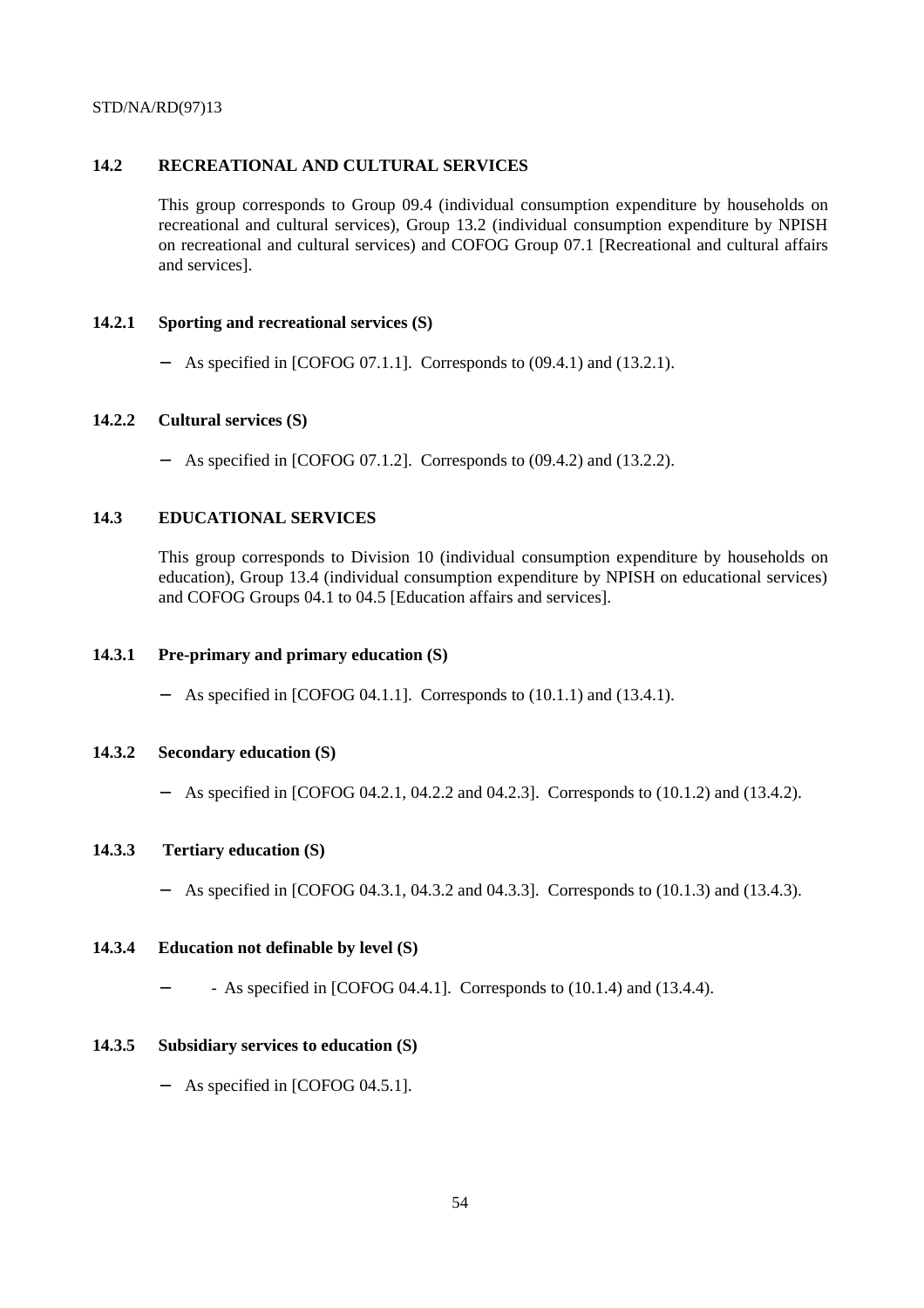## **14.4 SOCIAL PROTECTION SERVICES**

Social protection as defined here covers assistance and support services provided to persons who are: elderly, disabled, suffering from occupational injuries and diseases, survivors (spouses and dependants of deceased persons), unemployed, destitute, homeless, low-income earners, indigenous people, immigrants, refugees, alcohol and substance abusers, etc. It also covers assistance and support services provided to families and children.

This group corresponds to Group 12.3 (individual consumption expenditure by households on social protection services), Group 13.5 (individual consumption expenditures by NPISHs on social protection services) and COFOG Group 06.1 [Social protection affairs and services].

### **14.4.1 Social protection services (S)**

− As specified in [COFOG 06.1.1 to 06.1.8]. Corresponds to (12.3.1) and (13.5.1).

## **14.5 HOUSING**

This group corresponds to Groups 04.1 to 04.3 (individual consumption expenditure by households on rentals for housing and regular maintenance and repair of dwellings), Group 13.7 (individual consumption expenditure by NPISHs on housing) and COFOG Class 08.1.1 [Housing affairs and services provided on an individual basis].

# **14.5.1 Housing (S)**

− As specified in [COFOG 08.1.1]. Corresponds to (04.1.1) to (04.3.2) and (13.7.1).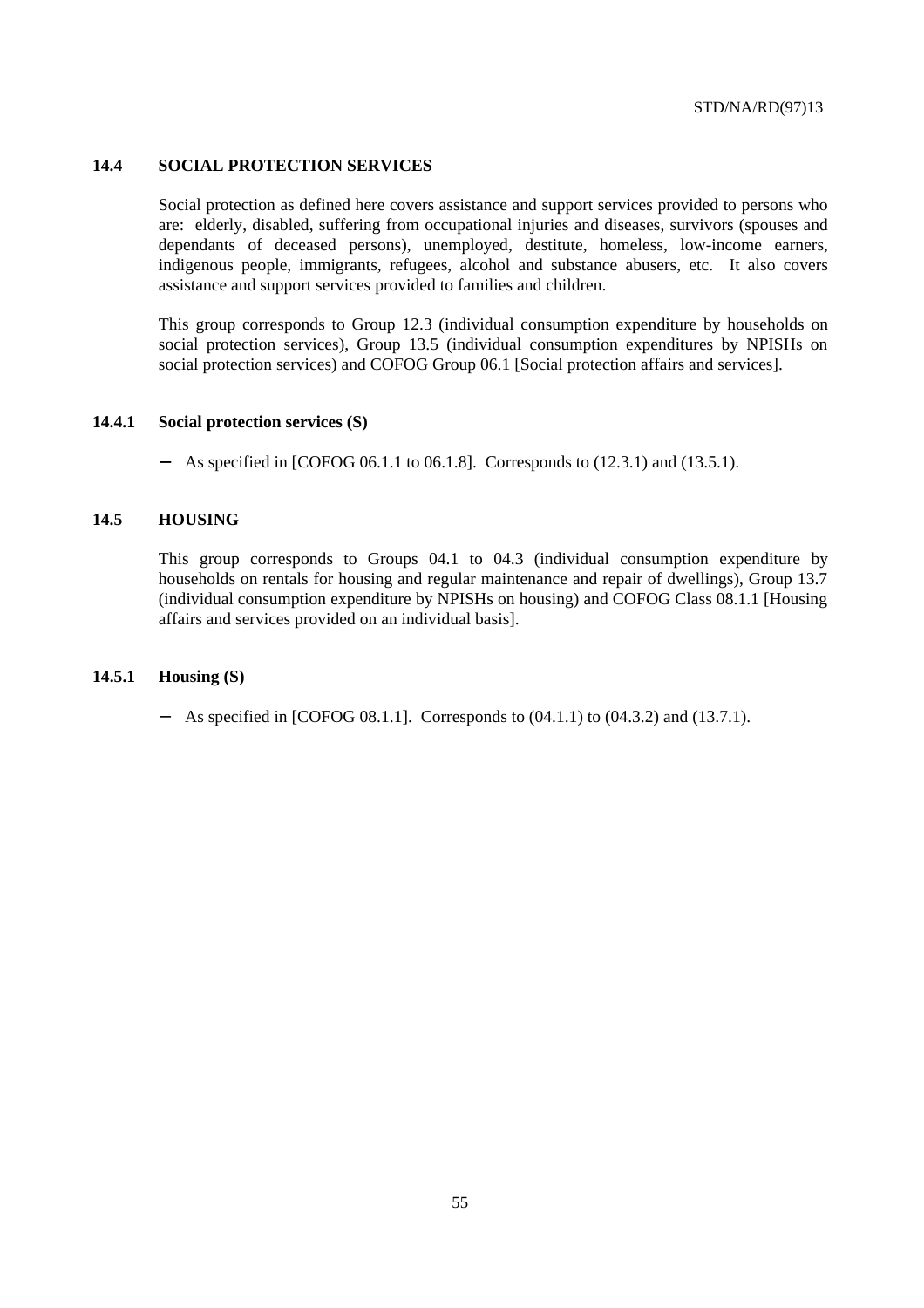# **CLASSIFICATION OF THE PURPOSES OF NON-PROFIT INSTITUTIONS**

**SERVING HOUSEHOLDS**

[First Draft by the OECD Secretariat: 30th April 1997]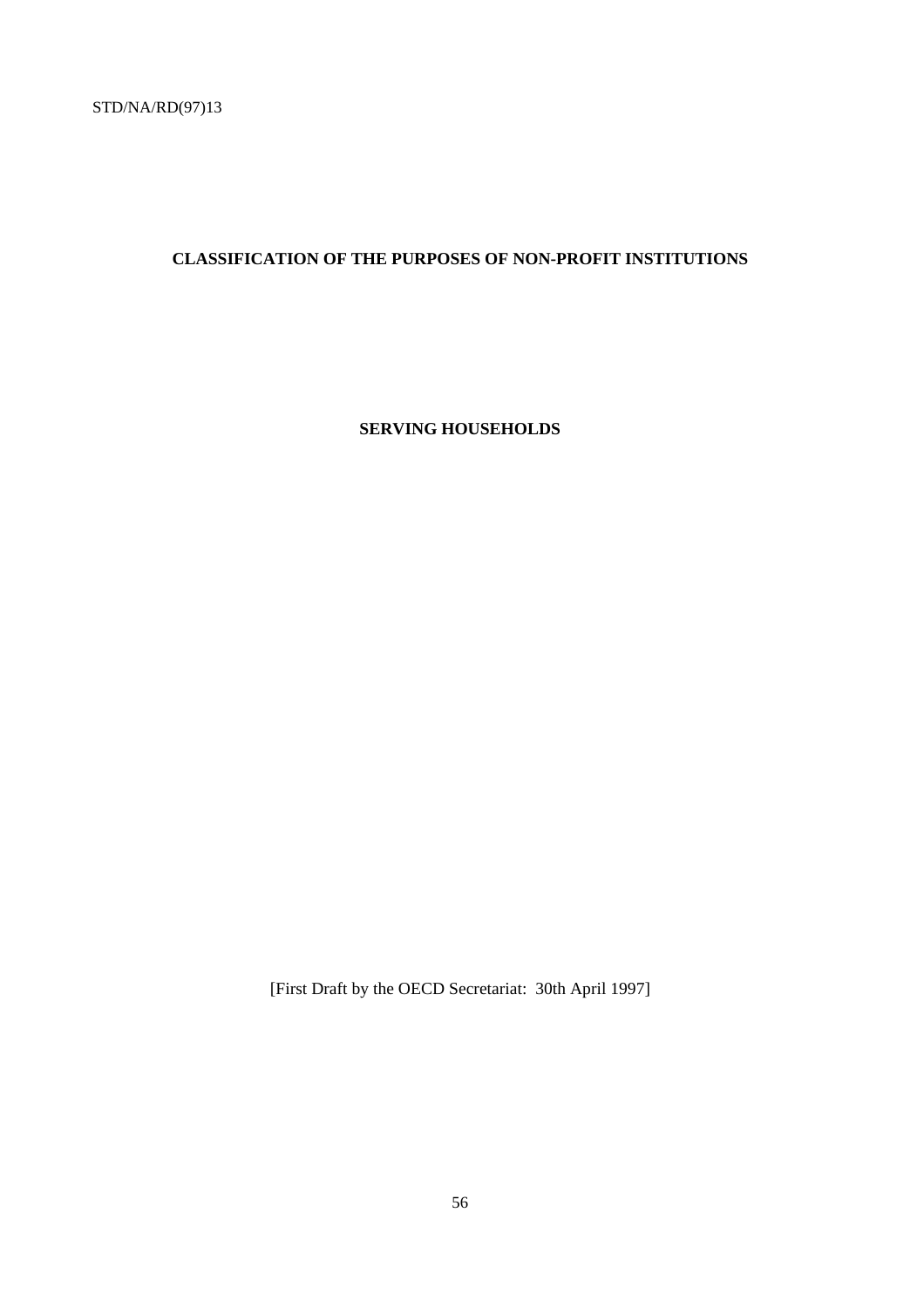# **CLASSIFICATION OF THE PURPOSES OF NON-PROFIT INSTITUTION**

# **SERVING HOUSEHOLDS (COPNI)**

# **BREAKDOWN BY DIVISION (TWO-DIGIT LEVEL),**

# **GROUP (THREE-DIGIT LEVEL) AND CLASS (FOUR-DIGIT LEVEL)**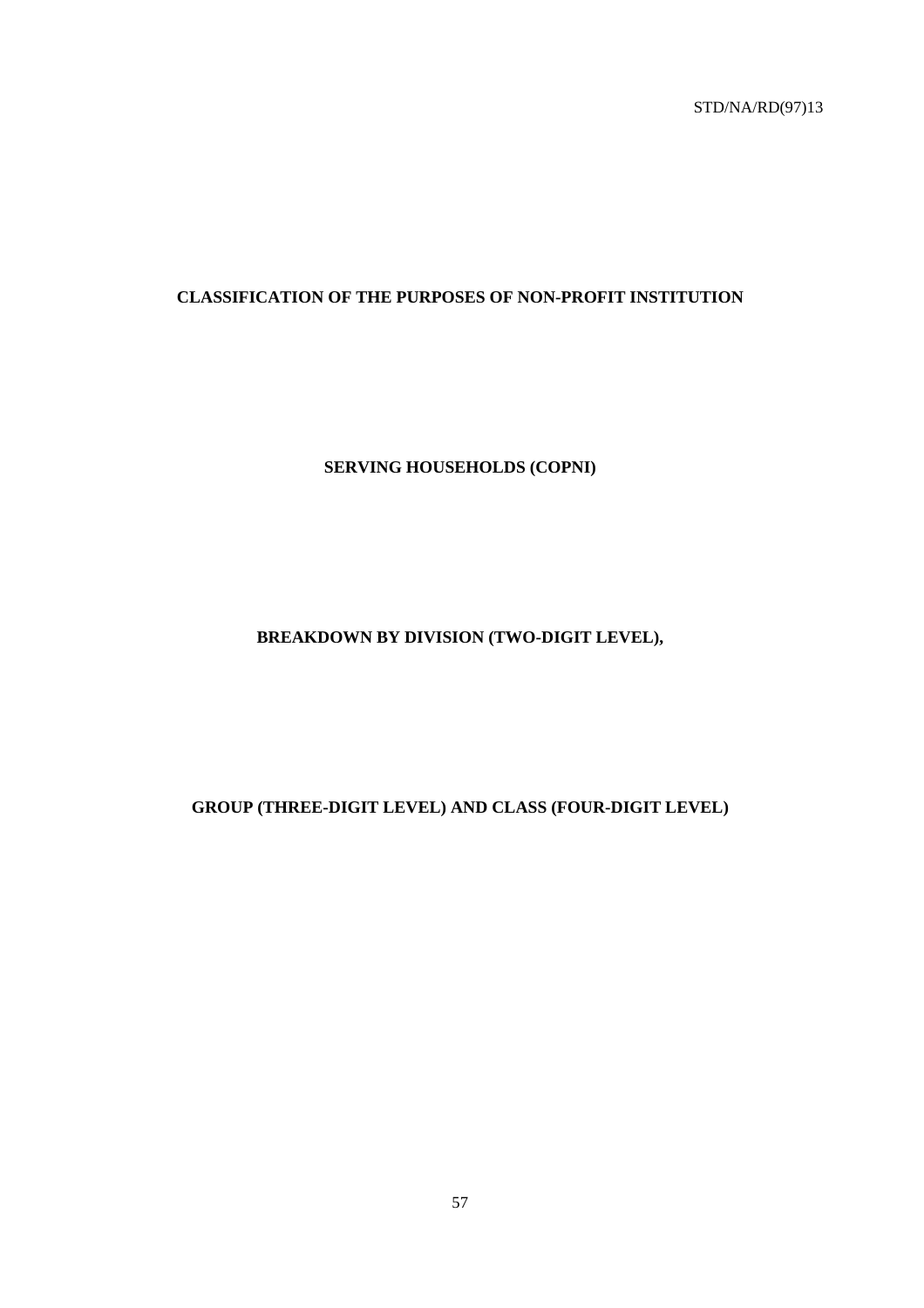# **01. HEALTH**

# **01.1 Health**

- 01.1.1 Medical products, appliances and equipment
- 01.1.2 Out-patient medical services
- 01.1.3 Out-patient dental services
- 01.1.4 Out-patient paramedical services
- 01.1.5 Hospital services
- 01.1.6 Research and development
- 01.1.7 Other health services

## **02. RECREATION AND CULTURE**

## **02.1 Recreational and cultural services**

- 02.1.1 Sporting and recreational services<br>02.1.2 Cultural services
- Cultural services

# **03. RELIGION**

- **03.1 Religion**
- 03.1.1 Religion
- **04. EDUCATION**

## **04.1 Educational services**

- 04.1.1 Pre-primary and primary education
- 04.1.2 Secondary education
- 04.1.3 Tertiary education
- 04.1.4 Education not definable by level
- 04.1.5 Research and development
- 04.1.6 Other educational services

## **05. SOCIAL PROTECTION**

# **05.1 Social protection services**

- 05.1.1 Social protection services
- 05.1.2 Research and development

# **06. POLITICAL PARTIES, LABOUR AND PROFESSIONAL ORGANISATIONS**

# **06.1 Political parties, labour and professional organisations**

- 06.1.1 Services of political parties
- 06.1.2 Services of labour and professional organisations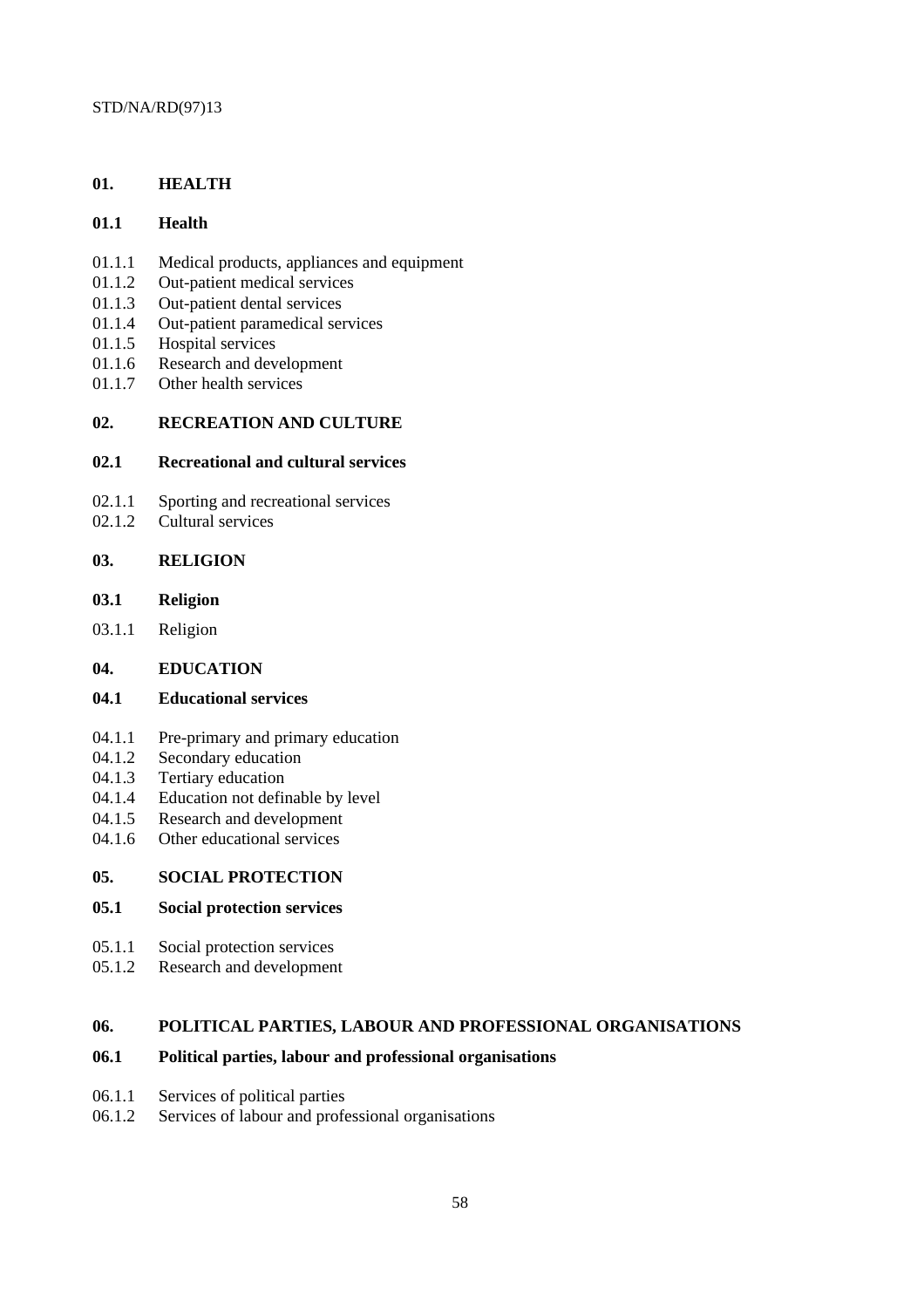# **07. HOUSING**

- **07.1 Housing**
- 07.1.1 Housing

# **08. ENVIRONMENT PROTECTION**

# **08.1 Environment protection**

- 08.1.1 Environment protection
- 08.1.2 Research and development

# **09. SERVICES N.E.C.**

# **09.1 Services n.e.c.**

- 09.1.1 Services n.e.c.
- 09.1.2 Research and development n.e.c.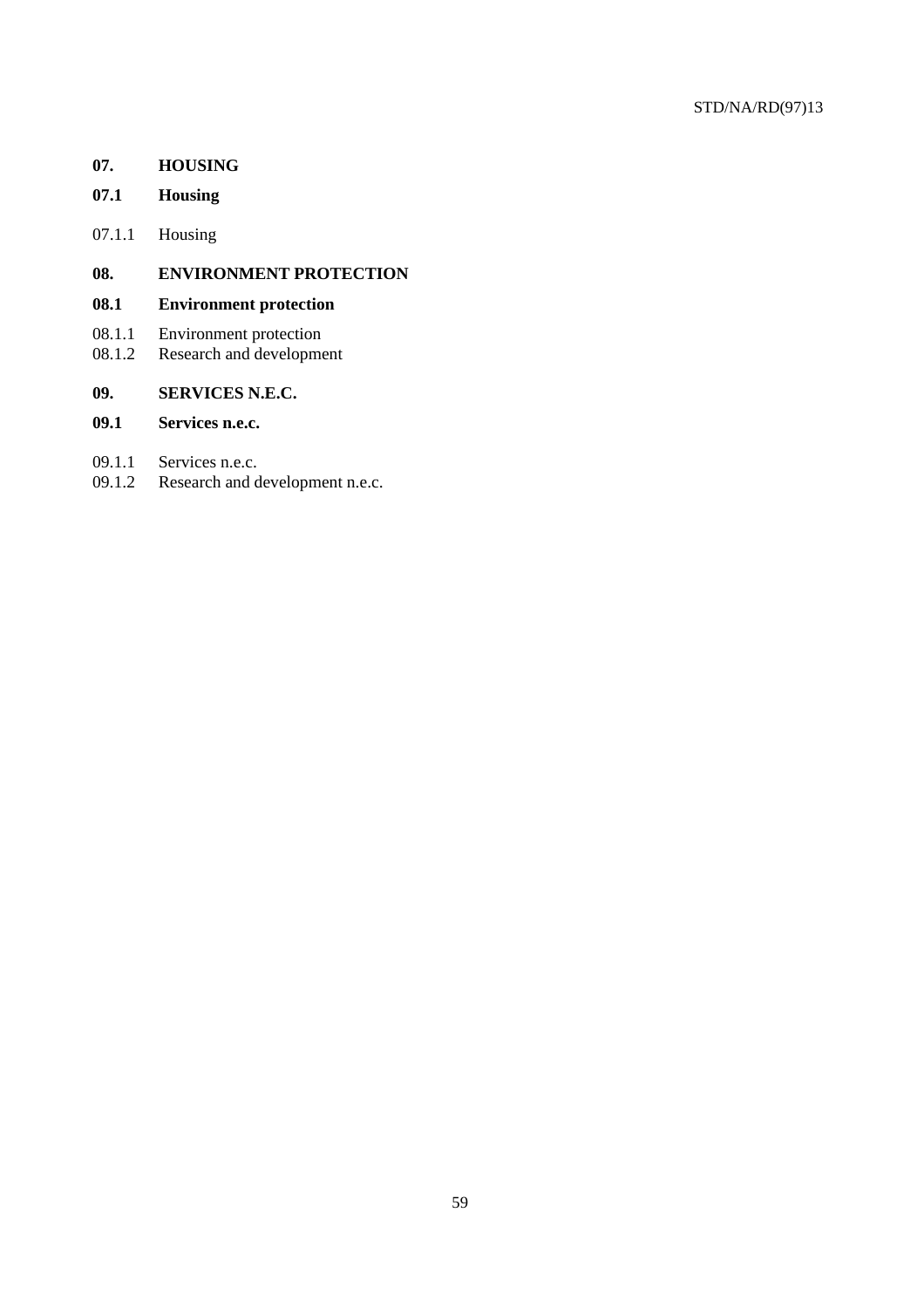# **CLASSIFICATION OF THE PURPOSES OF NON-PROFIT INSTITUTIONS**

# **SERVING HOUSEHOLDS (COPNI)**

# **DEFINITION BY CLASS (FOUR-DIGIT LEVEL)**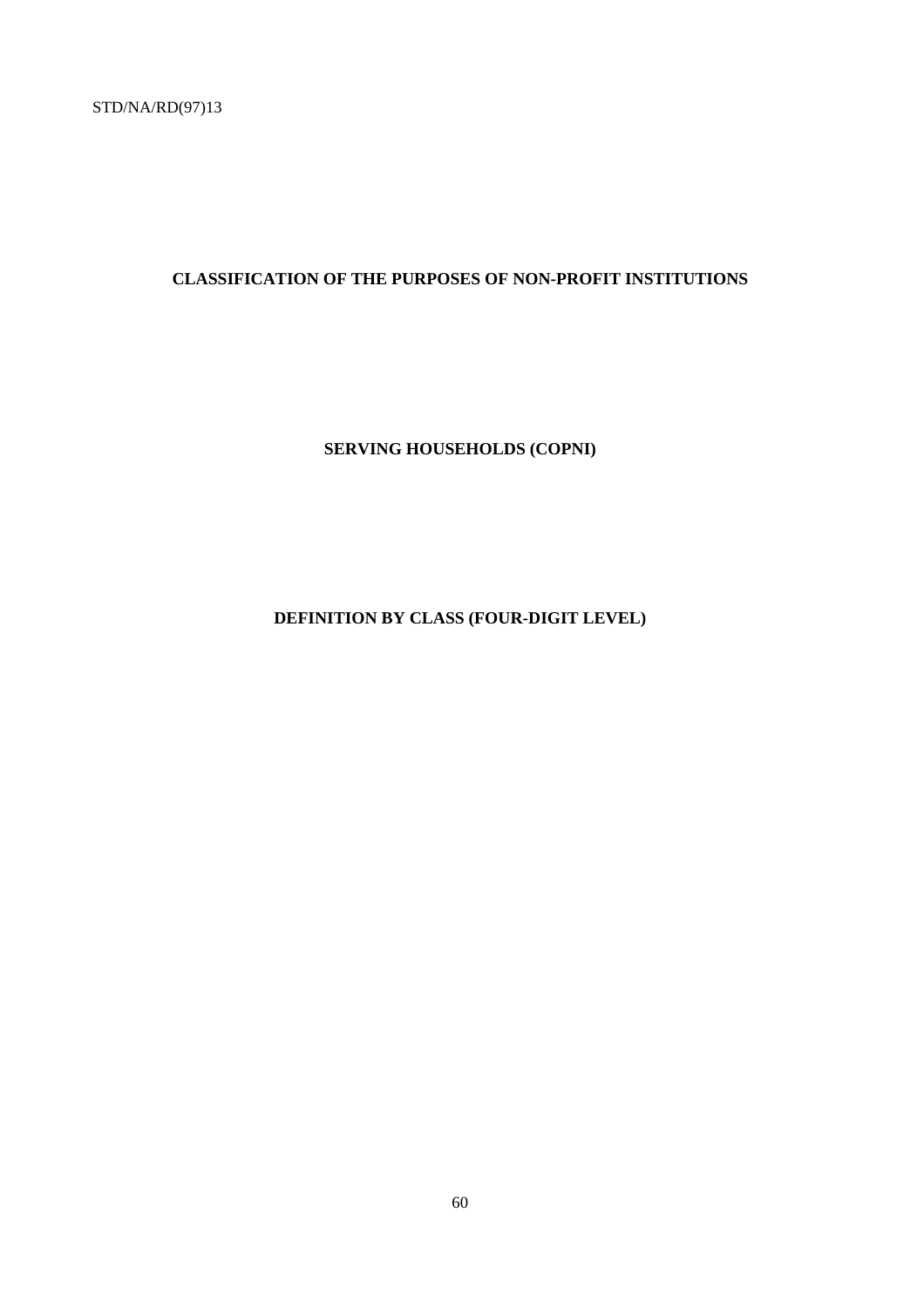### **01. HEALTH**

#### **01.1 HEALTH**

This group includes the following NPISHs:

- − General and specialised hospitals, nursing and convalescence homes, medical and maternity centres;
- medical cabinets, clinics, vaccination centres and dispensaries;
- − rehabilitation centres where the objective is to treat patients rather than to provide long-term support;
- − volunteer organisations for ambulance crews and paramedical personnel that provide emergency medical services;
- − organisations that promote public health and health education;
- − organisations that provide medical services to persons who are victims of wars, famines and natural catastrophes whether in their own country or abroad;
- − organisations that undertake research and scientific studies on medical and health matters and trust funds or charitable organisations that finance such activities;
- − charitable foundations that provide financial support for patients.

*Includes*: hospitals, nursing homes, medical cabinets, etc. funded by religious organisations.

*Excludes*: residential homes for elderly or disabled persons (05.1.1); shelters for homeless persons (05.1.1); hospices for terminally-ill persons (05.1.1).

#### **01.1.1 Medical products, appliances and equipment**

Provision of medicaments, prostheses, medical appliances and equipment and other prescribed health-related products intended for consumption or use by a single individual or household outside a health facility or institution. More specifically it covers:

- − pharmaceutical products: medicinal preparations, medicinal drugs, patent medicines, serums and vaccines, vitamins and minerals, cod liver oil and halibut liver oil, oral contraceptives;
- − other medical products: clinical thermometers, adhesive and non-adhesive bandages, hypodermic syringes, first-aid kits, hot-water bottles and ice bags, medical hosiery items such as elastic stockings and knee-pads, condoms and other mechanical contraceptive devices.
- − therapeutic appliances and equipment: corrective eye-glasses and contact lenses, hearing aids, glass eyes, artificial limbs and other prosthetic devices, orthopaedic braces and supports, orthopaedic footwear, surgical belts, trusses and supports, neck braces, medical massage equipment and health lamps, powered and unpowered wheelchairs and invalid carriages;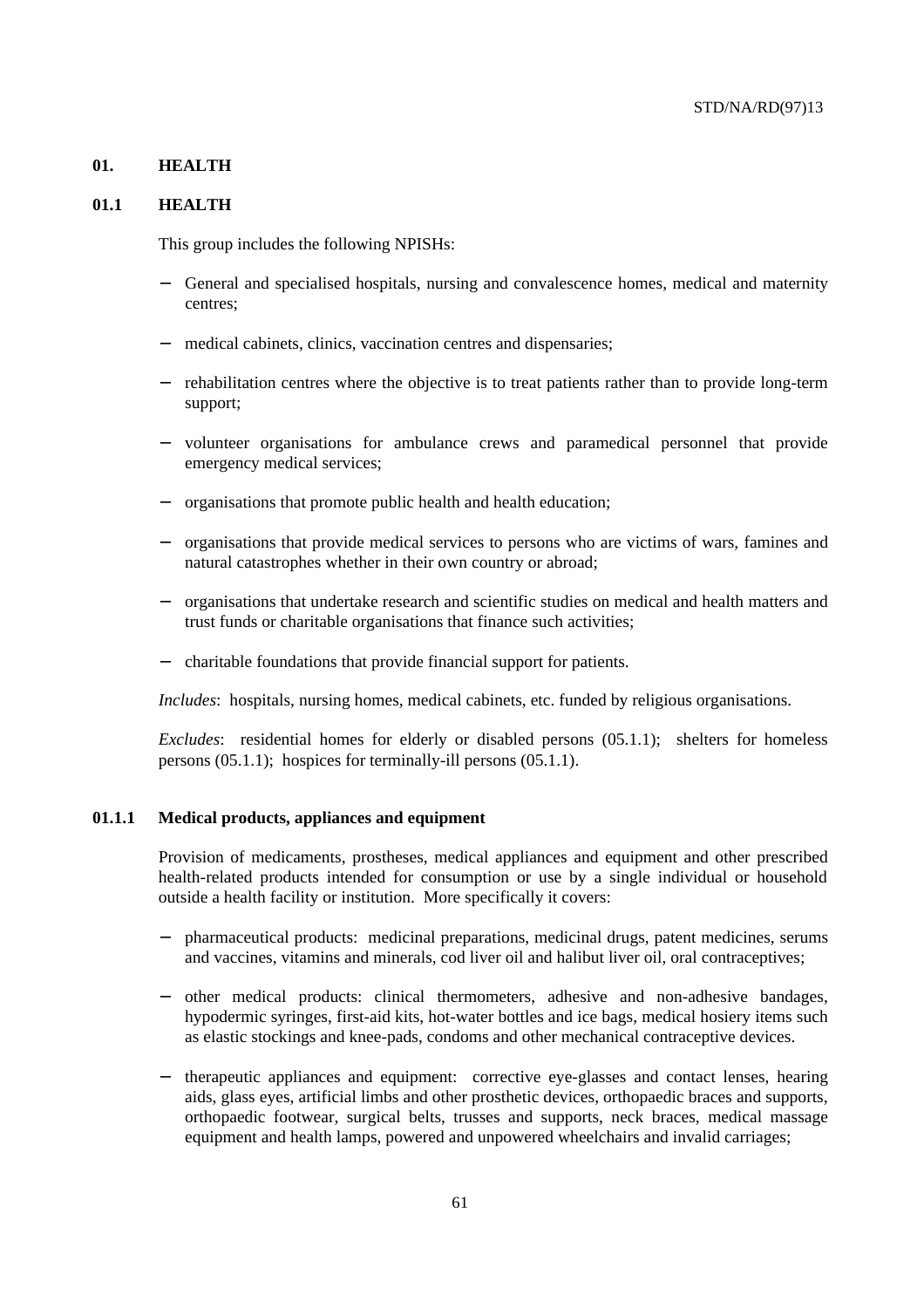− repair of therapeutic appliances and equipment.

*Includes*: dentures but not fitting costs.

*Excludes*: such products supplied directly to out-patients by medical, dental and paramedical practitioners  $(01.1.2)$ ,  $(01.1.3)$ ,  $(01.1.4)$  or  $(01.1.5)$ ; such products supplied directly to in-patients by hospitals and the like  $(01.1.5)$ ; hire of therapeutic equipment  $(01.1.4)$ .

# **01.1.2 Out-patient medical services**

Provision of medical services by general medical practitioners and specialist medical practitioners to out-patients at home or in individual or group consulting facilities or dispensaries or the out-patient clinic of hospitals.

Includes: oro-dental specialists; medicaments, prostheses, medical appliances and equipment and other health-related products supplied directly to out-patients by medical practitioners.

Excludes: services of medical analysis laboratories and X-ray centres (01.1.4); traditional medicine (01.1.4).

#### **01.1.3 Out-patient dental services**

Provision of dental services by dentists, oral-hygienists and other dental auxiliaries to outpatients at home or in individual or group consulting facilities or dispensaries or the out-patient clinic of hospitals.

*Includes*: fitting costs of dentures but not the dentures themselves; medicaments, prostheses, medical appliances and equipment and other health-related products supplied directly to outpatients by dental practitioners.

*Excludes*: dentures (01.1.1); oro-dental specialists (01.1.2); services of medical analysis laboratories and X-ray centres (01.1.4).

## **01.1.4 Out-patient paramedical services**

Provision of paramedical services delivered by paramedical practitioners and auxiliaries to outpatients at home or in individual or group consulting facilities or dispensaries or the out-patient clinic of hospitals. More specifically it covers:

- − services of medical analysis laboratories and X-ray centres;
- − services of nurses and midwives;
- − services of acupuncturists, pedicures, chiropractors, optometrists, physiotherapists, speech therapists, etc.;
- − medically-prescribed corrective-gymnastic therapy;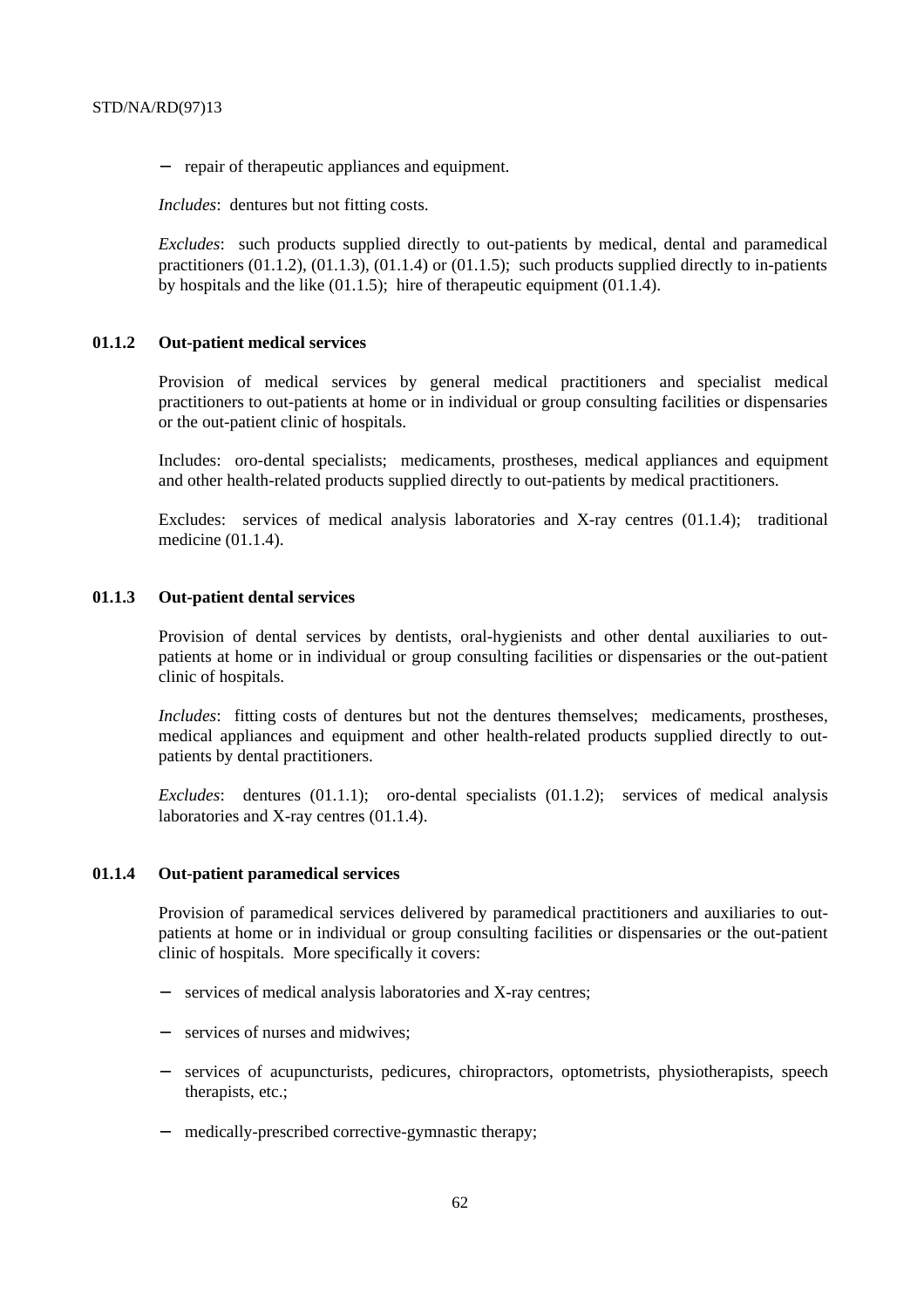- − out-patient thermal bath or seawater treatments;
- ambulance services other than hospital ambulance services;
- − hire of therapeutic equipment.

*Includes*: traditional medicine; medicaments, prostheses, medical appliances and equipment and other health-related products supplied directly to out-patients by paramedical practitioners.

#### **01.1.5 Hospital services**

Provision of the following services to hospital patients:

- Basic services: administration; accommodation; food and drink; supervision and care by non-specialist staff (nursing auxiliaries); first-aid and resuscitation; ambulance transport; provision of medicines and other pharmaceutical products; provision of therapeutic appliances and equipment.
- Medical services: services of physicians in general or specialist practice, of surgeons and of dentists; medical analysis; services of medical auxiliaries such as nurses, midwives, pedicures, chiropractors, optometrists, physiotherapists, speech therapists, etc.

Hospitalization is here defined to apply when the patient is accommodated for the duration of the treatment. Hospital day care and home-based hospital treatment are included, however.

This class covers general and specialist hospitals as well as medical and maternity centres and nursing and convalescence homes which chiefly provide in-patient services. It also covers rehabilitation centres providing in-patient health care and rehabilitative therapy where the objective is to treat the patient rather than to provide long-term support. It does not cover facilities, such as medical cabinets, clinics and dispensaries, devoted exclusively to out-patient care (01.1.2) to (01.1.4), retirement homes for elderly persons, hospices for terminally-ill persons, institutions for disabled persons and rehabilitation centres providing primarily long-term support (05.1.1).

#### **01.1.6 Research and development**

− Applied research and experimental development on subjects related to health.

### **01.1.7 Other health services**

− Health services provided by NPISHs and not classified under (01.1.1) to (01.1.6).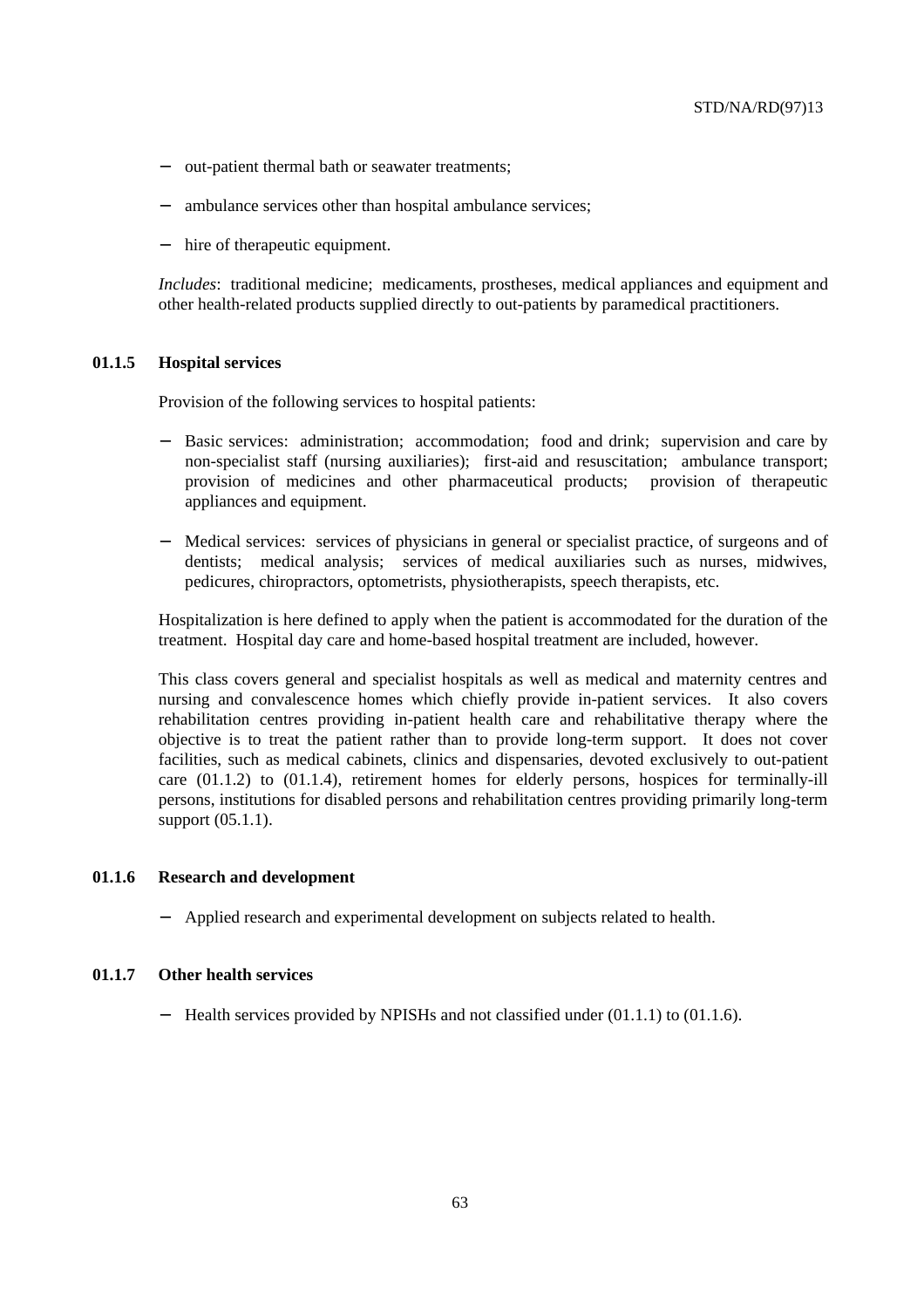# **02. RECREATION AND CULTURE**

## **02.1 RECREATIONAL AND CULTURAL SERVICES**

#### **02.1.1 Sporting and recreational services**

This class includes the following NPISHs:

- − Clubs for playing indoor or outdoor sports, including fitness clubs, sailing, rowing and canoeing clubs;
- supporters clubs for indoor or outdoor sports;
- − clubs for games of skill or chance;
- youth clubs and organisations such as guides, scouts, young pioneers, YMCA and YWCA;
- − clubs for outdoor activities such as rambling, hiking, caving and mountain-climbing, parachuting, scuba diving, hang gliding, etc.;
- social clubs such as veteran associations, Lions and Rotary Club;
- associations for bird-watchers, butterfly-hunters, model-builders, stamp-collectors, train spotters, vintage car enthusiasts, antique collectors, etc.;
- animal shelters, animal hospitals and veterinary services for pets;
- − organisations that seek finance for, or otherwise support, participation of sports persons and game-players in international competitions.

*Excludes*: organisations whose objective is to protect wild animals (08.1.1).

#### **02.1.2 Cultural services**

This class includes the following NPISHs:

- libraries, museums and art galleries;
- historical, literary, humanistic and philosophical societies;
- − theatre and dance groups, orchestras, choral and musical ensembles, etc., that produce live performances of plays, operas, ballets and other spectacles;
- photography, cinema and art clubs;
- associations for the maintenance and visiting of historical monuments, war cemeteries, zoological and botanical gardens and aquaria;
- fan-clubs for actors, singers, film stars and other performing artists;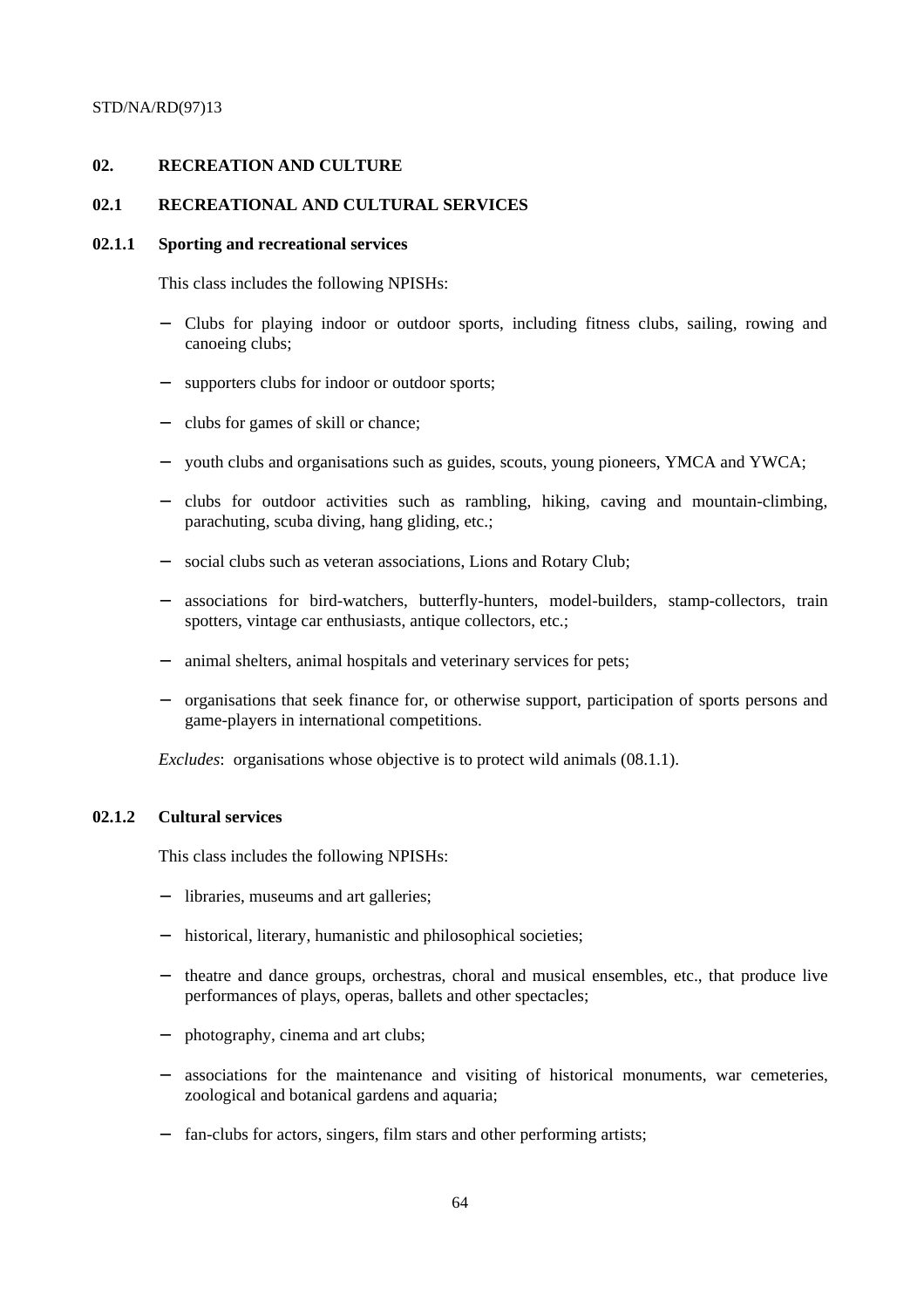− television and radio broadcasting.

*Excludes*: associations that promote alternative life-styles (06.1.1).

# **03. RELIGION**

### **03.1 RELIGION**

#### **03.1.1 Religion**

This class includes the following NPISHs:

- − Organisations that promote religious beliefs, administer religious services and rituals, maintain places of worship, provide retreats for meditation or religious instruction;
- − churches, convents, nunneries, monasteries, mosques, synagogues, temples, shrines, etc.

*Includes*: non-conventional cults and sects.

*Excludes*: hospitals, nursing homes, medical cabinets, etc. funded by religious organisations  $(01.1.1)$  to  $(01.1.6)$ ; maintenance of war-cemeteries  $(02.1.2)$ ; schools, colleges, universities, etc. funded by religious organisations  $(04.1.1)$  to  $(04.1.5)$ ; seminaries and colleges for training priests, clerics, rabbis and other officers of religious organisations (04.1.1) to (04.1.5); hospices for terminally-ill persons and orphanages and shelters for persons in distressed conditions funded by religious organisations (05.1.1).

### **04. EDUCATION**

### **04.1 EDUCATIONAL SERVICES**

This group includes the following NPISHs:

- Pre-primary and primary schools;
- secondary schools providing general, vocational or technical education;
- universities, colleges and the like providing education at the third level;
- organisations providing educational programmes not definable by level;
- parent-teacher associations;
- − organisations that undertake research or other scientific studies on educational matters and trust funds and charitable foundations set up to finance such activities;
- − charitable foundations that provide bursaries and financial support for students.

*Includes*: schools for disabled persons where the main aim is to provide students with a general education rather than to help them to overcome their disability; night-schools and educational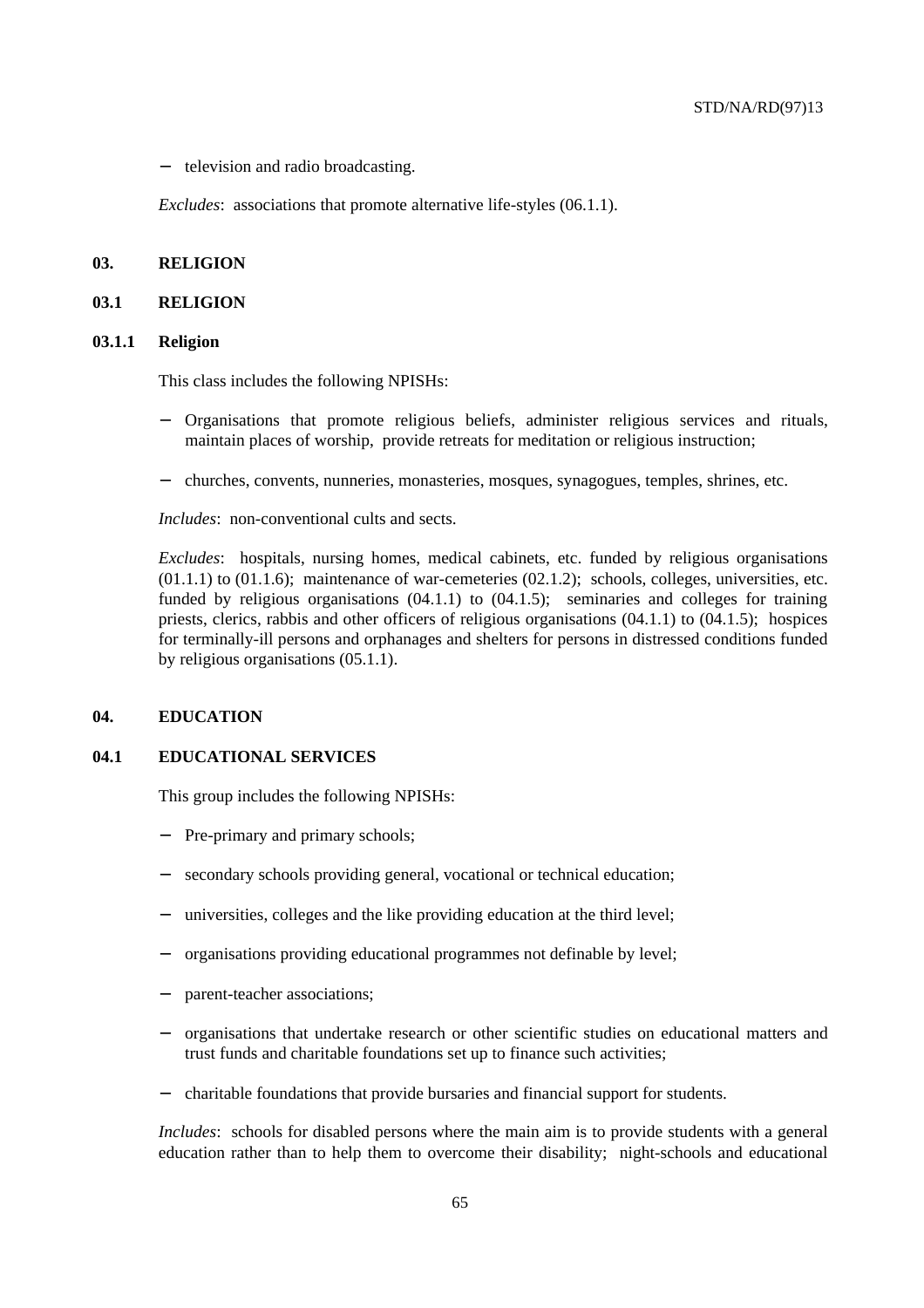institutes managed by trade unions and labour federations; seminaries and colleges for training priests, clerics, rabbis and other offices of religious organisations.

*Excludes*: crèches, nurseries, day care centres and other child minding facilities (05.1.1); schools for disabled persons where the main aim is to help students overcome their disability rather than to provide a general education (05.1.1).

[The breakdown of educational services is based upon the level categories of the International Standard Classification of Education (ISCED) of the United Nations Educational, Scientific and Cultural Organisation (UNESCO).]

### **04.1.1 Pre-primary and primary education**

− Levels 0 and 1 of ISCED: nursery school and primary school.

*Includes*: literacy programmes for students too old for primary school.

# **04.1.2 Secondary education**

− Levels 2 and 3 of ISCED: general, vocational or technical secondary education.

### **04.1.3 Tertiary education**

− Levels 5, 6 and 7 of ISCED: education at the third level, university or otherwise.

#### **04.1.4 Education not definable by level**

− Level 9 of ISCED: educational programmes, generally for adults, which do not require any special prior instruction, in particular vocational training and cultural development.

*Excludes*: recreational, sport or tourist activities not constituting organised, sustained and progressive training courses, for example music, sport or bridge lessons given by independent teachers (02.1.1).

#### **04.1.5 Research and development**

− Applied research and experimental development on subjects related to health.

## **04.1.6 Other educational services**

− Educational services provided by NPISHs and not classified under (04.1.1) to (04.1.5).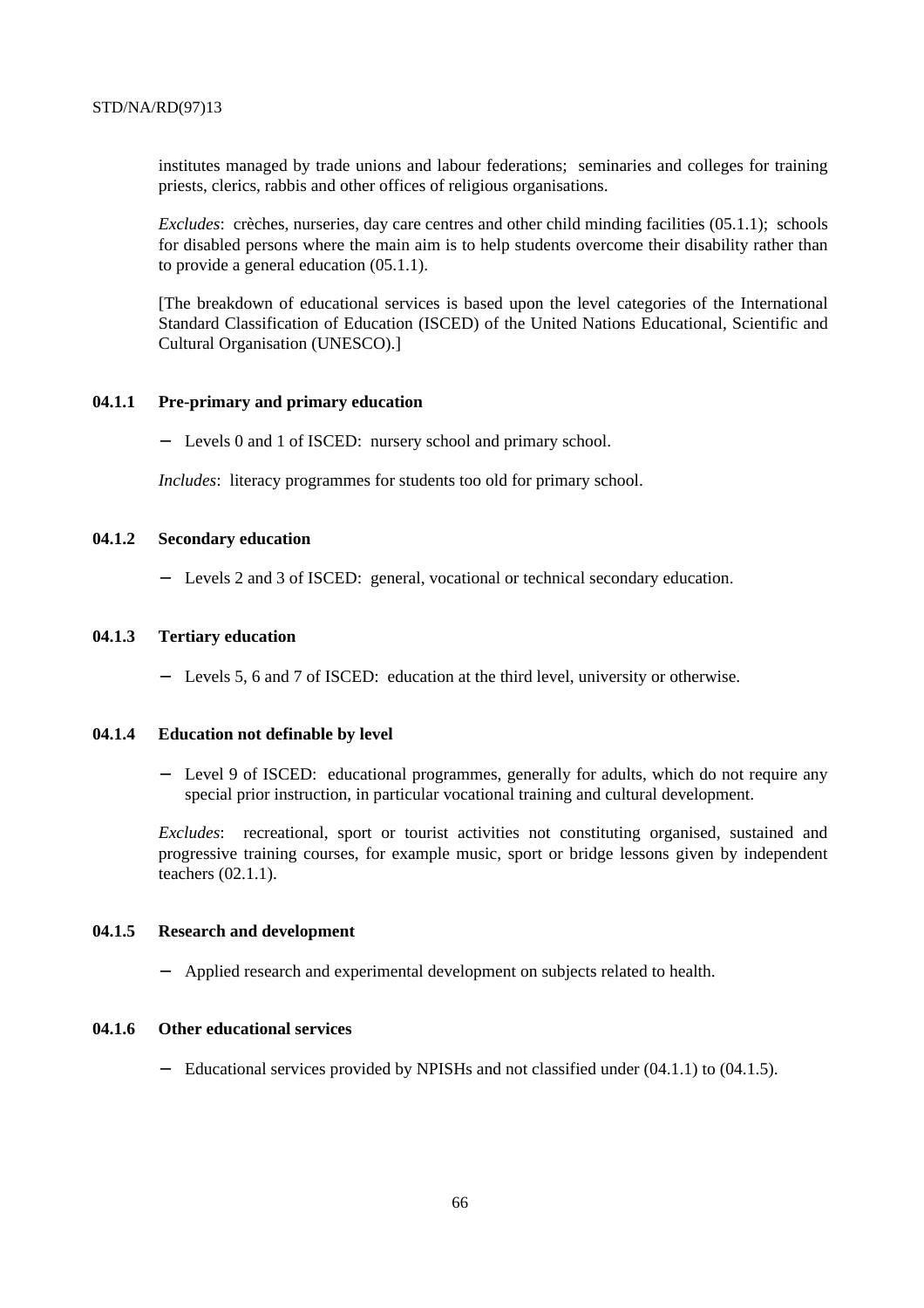## **05. SOCIAL PROTECTION**

### **05.1 SOCIAL PROTECTION SERVICES**

Social protection as defined here covers assistance and support services provided to persons who are: elderly, disabled, suffering from occupational injuries and diseases, survivors (spouses and dependants of deceased persons), unemployed, destitute, homeless, low-income earners, indigenous people, immigrants, refugees, alcohol and substance abusers, etc. It also covers assistance and support services provided to families and children.

#### **05.1.1 Social protection services**

This class includes the following NPISHs:

- Retirement homes for elderly persons, hospices for terminally-ill persons, residences for disabled persons, rehabilitation centres providing long-term support for patients rather than health care and rehabilitative therapy, schools for disabled persons where the main aim is to help students overcome their disability;
- − organisations that provide home cleaning services, meal programmes, day-care centres, daycare services, holiday-care and transport services for elderly and disabled persons;
- − orphanages, crèches, nurseries, play schools, day-care centres and other child- minding facilities;
- − organisations that provide counselling, guidance, arbitration, fostering and adoption services for families;
- − single parent agencies and services, family violence shelters;
- − organisations that provide counselling to persons who are disaster victims, victims of assault and abuse and potential suicides;
- organisations that provide temporary shelters or housing for homeless persons;
- − organisations that provide long-term support for persons who are gamblers, alcohol abusers and substance abusers;
- − organisations that provide cash assistance, food, clothing, shelter and other services to persons who are refugees, immigrants, destitute and low-income earners;
- − organisations that seek to improve conditions in prisons, including prison visitors and social rehabilitation;
- − organisations that seek to enhance respect for human rights, whether in their own country or abroad;
- − organisations that seek to provide opportunities for economic or social development for deprived groups of persons, whether in their own country or abroad.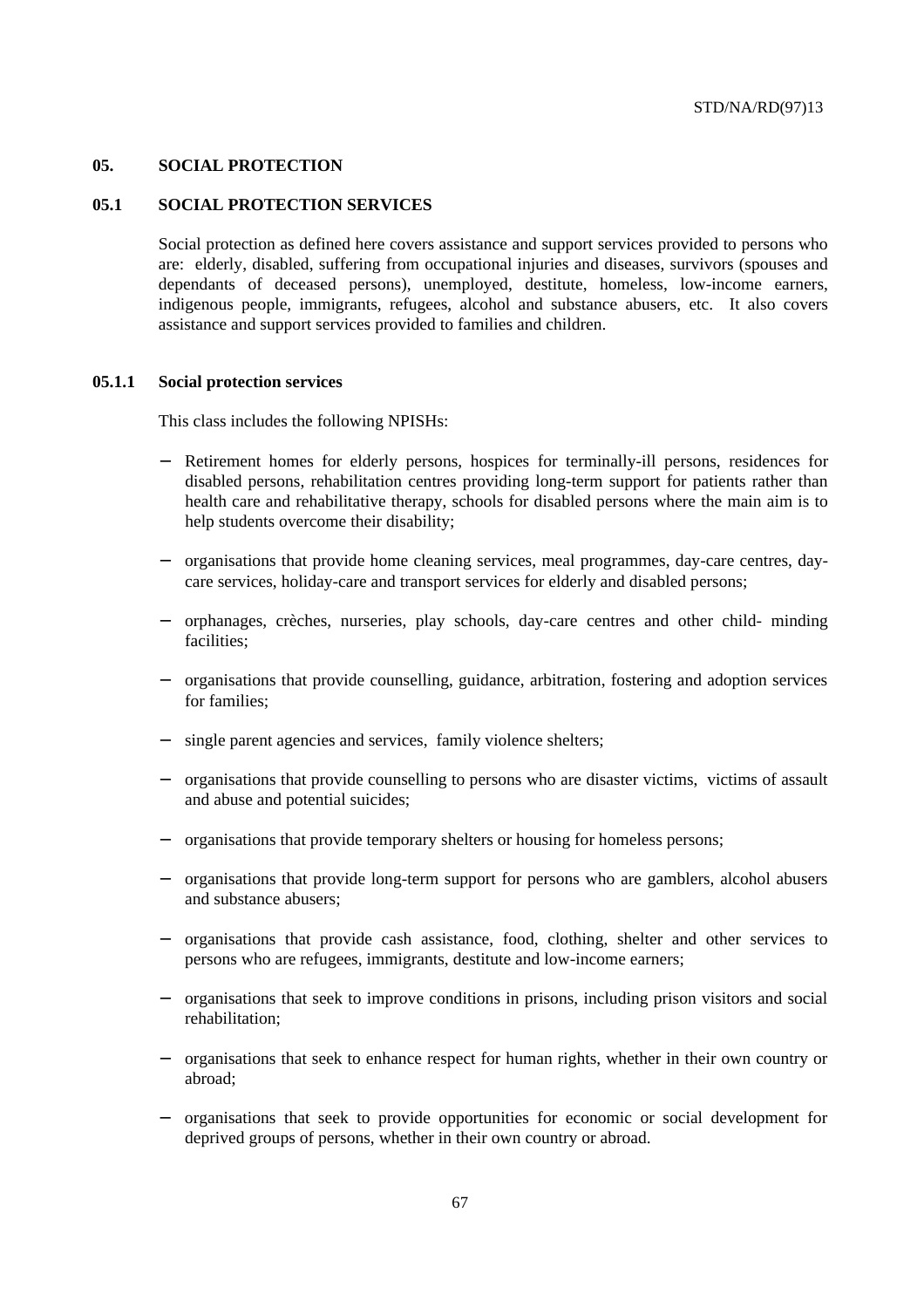## **05.1.2 Research and development**

This class includes the following NPISHs:

− Organisations that undertake applied research and experimental development on subjects related to social protection and trust funds and charitable foundations that finance such activities.

# **06. POLITICAL PARTIES, LABOUR AND PROFESSIONAL ORGANISATIONS**

# **06.1 POLITICAL PARTIES, LABOUR AND PROFESSIONAL ORGANISATIONS**

### **06.1.1 Services of political parties**

This class covers the following NPISHs:

- Political parties;
- political action groups and groups formed to promote equal employment or political rights or to oppose discrimination on grounds of race, gender, age or sexual preference;
- − political parties and political action groups mainly concerned with single issues such as the environment, the abolition of blood-sports, gun control, capital punishment or right to life;
- − research bodies directly linked to political parties and political action groups.

### **06.1.2 Services of labour and professional organisations**

This class covers the following NPISHs:

- − Trade unions, labour federations and similar groups whose purpose is to improve or maintain the living conditions of members;
- associations of members of particular professions which promote the interests of members, exchange information among members or issue regular publications on topics relevant to the profession.

*Excludes*: night-schools and educational institutes managed by trade unions and labour federations (04.1.1) to (04.1.5).

# **07. HOUSING**

# **07.1 HOUSING**

#### **07.1.1 Housing**

This class covers the following NPISHs: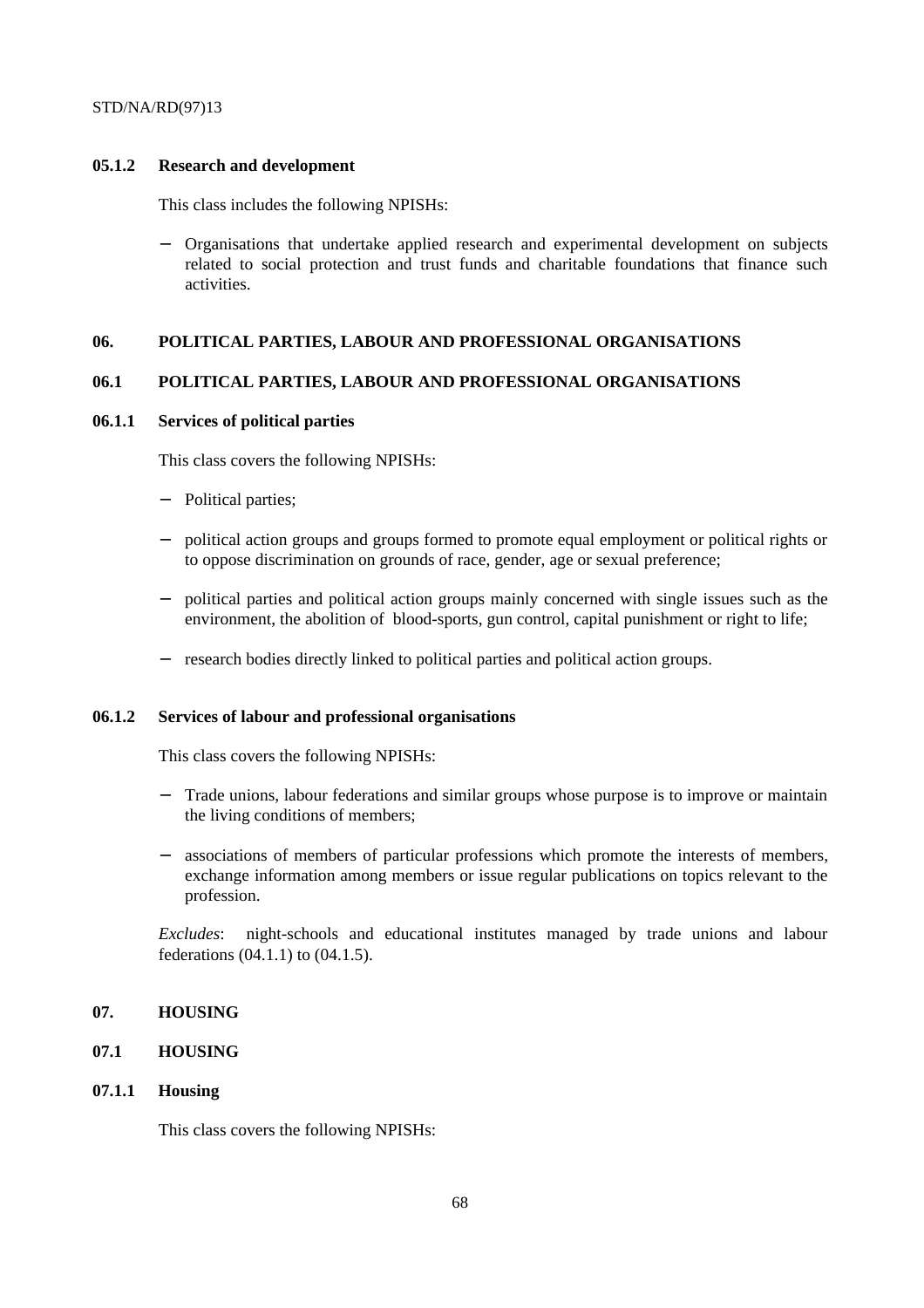− Associations that undertake the development, construction, management, leasing, financing, renovation and rehabilitation of housing.

#### **08. ENVIRONMENTAL PROTECTION**

#### **08.1 ENVIRONMENTAL PROTECTION**

#### **08.1.1 Environmental protection**

This class covers the following NPISHs:

- − Organisations set up to prevent or remedy environmental damage;
- associations that seek to protect wild animals or preserve particular species of animals, birds, fish, insects etc.;
- − organisations that seek to preserve forests, wet-lands and areas of natural beauty.

*Excludes*: associations that seek to prevent cruelty to domesticated animals (01.9); political parties mainly concerned with environmental issues (01.6).

#### **08.1.2 Research and development**

This class covers the following NPISHs:

− Organisations that undertake applied research and experimental development on subjects related to environmental protection and trust funds and charitable organisations set up to finance such activities.

## **09. SERVICES N.E.C.**

# **09.1 SERVICES N.E.C.**

# **09.1.1 Services n.e.c.**

This class covers the following NPISHs:

- − Community and neighbourhood organisations;
- − organisations that seek to prevent cruel treatment of domesticated animals;
- − organisations providing legal-aid services and related assistance;
- − organisations carrying out economic forecasting and analysis;
- − organisations providing services that cannot be assigned to (01.) to (08.).